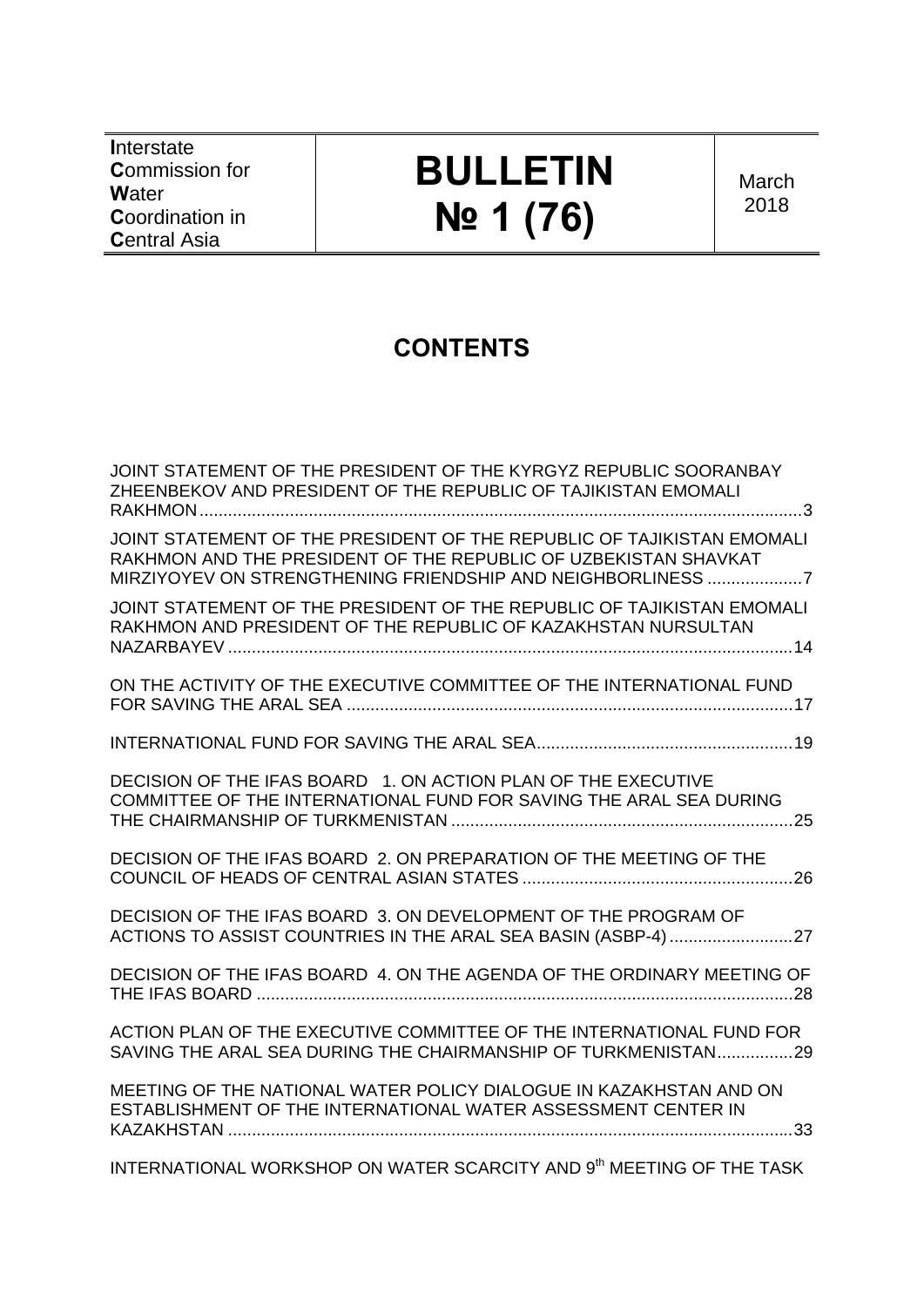

| FIRST CONSULTATION MEETING OF THE HEAD OF STATES OF CENTRAL ASIA 49 |  |
|---------------------------------------------------------------------|--|
| JOINT STATEMENT OF THE HEADS OF CENTRAL ASIAN STATES ON NAURYZ      |  |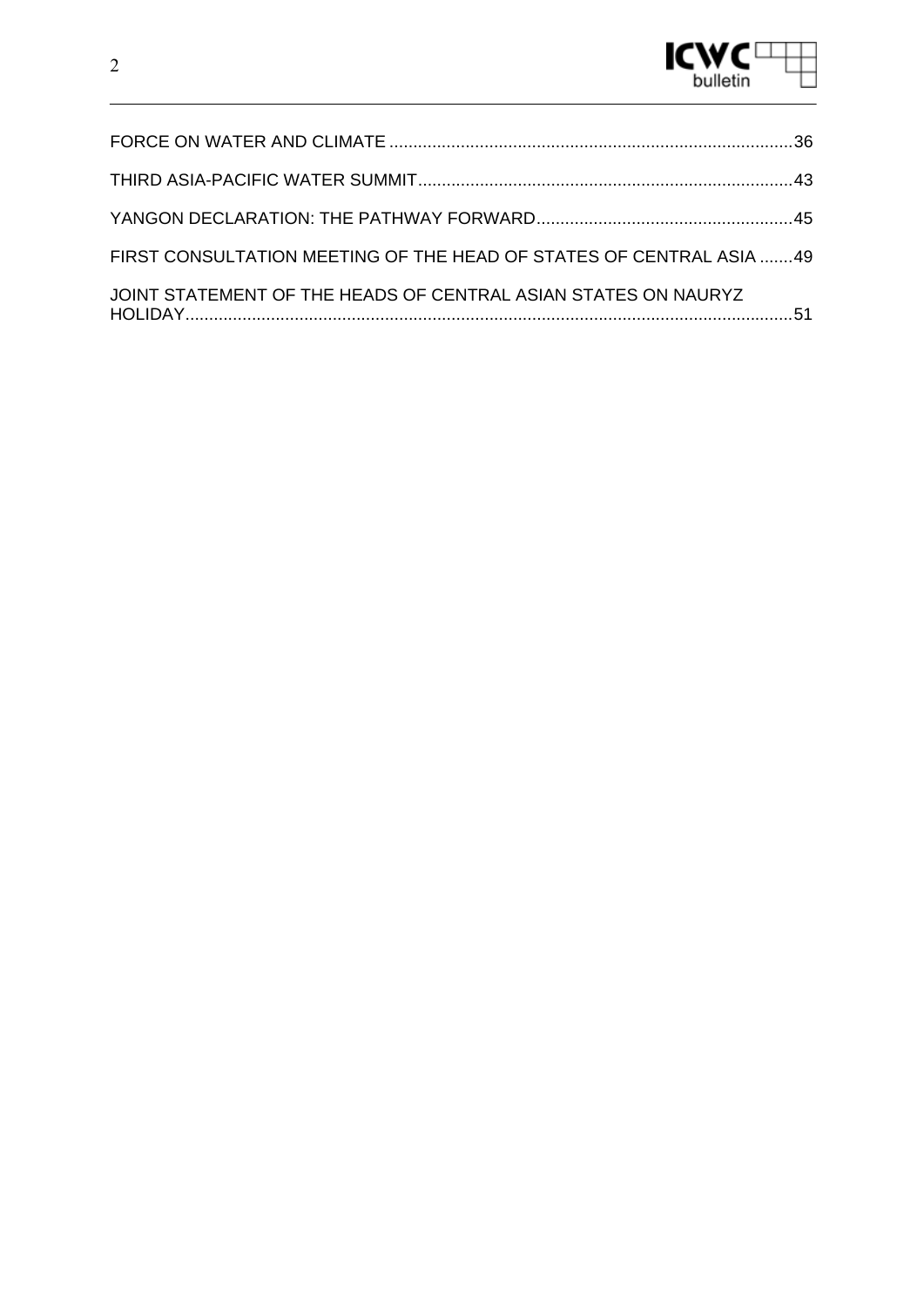### **JOINT STATEMENT OF THE PRESIDENT OF THE KYRGYZ REPUBLIC SOORANBAY ZHEENBEKOV AND PRESIDENT OF THE REPUBLIC OF TAJIKISTAN EMOMALI RAKHMON**

Upon invitation of the President of the Republic of Tajikistan Emomali Rakhmon, the President of the Kyrgyz Republic Sooronbay Zheenbekov made a state visit to the Republic of Tajikistan on February 1-2, 2018.

In a friendly spirit, the Presidents of the Kyrgyz Republic and the Republic of Tajikistan (hereinafter, the Parties) have discussed the state of and prospects for development of bilateral relations, as well as pressing regional and international issues of mutual interest.

The Parties, reaffirming their commitment to friendship, good neighborliness, mutual respect, state sovereignty, territorial integrity, equality, and noninterference in each other's domestic affairs,

and noting with satisfaction that during 25 years of diplomatic relations ,the Kyrgyz Republic and Tajikistan have been developing step by step political, trade and economic, cultural and humanitarian cooperation and other mutual interactions, guided by provisions of the Agreement of July 12,1996 on basic principles of interstate relations between the Kyrgyz Republic and the Republic of Tajikistan and Agreement of May 26,2004 on good-neighborly relations between the Kyrgyz Republic and the Republic of Tajikistan,

striving for further strengthening of bilateral partnership which would serve the interests of both states

and noting the importance of documents signed during the visit, declare the following:

1. The Parties have underlined that further strengthening of good neighborliness between the Kyrgyz Republic and Tajikistan serves national interests of both states, ensuring religious security and stability in the Central Asian region.

2. The Parties have agreed to continue joint efforts on further development of mutually beneficial cooperation in all key areas to bring it to a new level.

3. The Parties have underscored the need for maintaining close contacts at the high and highest levels, as well as for improving interparliamentary, intergovernmental, and inter-agency mechanisms of cooperation.

4. The Parties have noted their will to contribute to strengthening peace and stability, enhancing trust and mutual understanding on regional and global scales.

5. The Parties intend to strengthen and deepen cooperation in foreign policy, military and technical areas to fight against international terrorism, extremism, illegal drug trade, transnational organized crime, and other challenges and threats to security.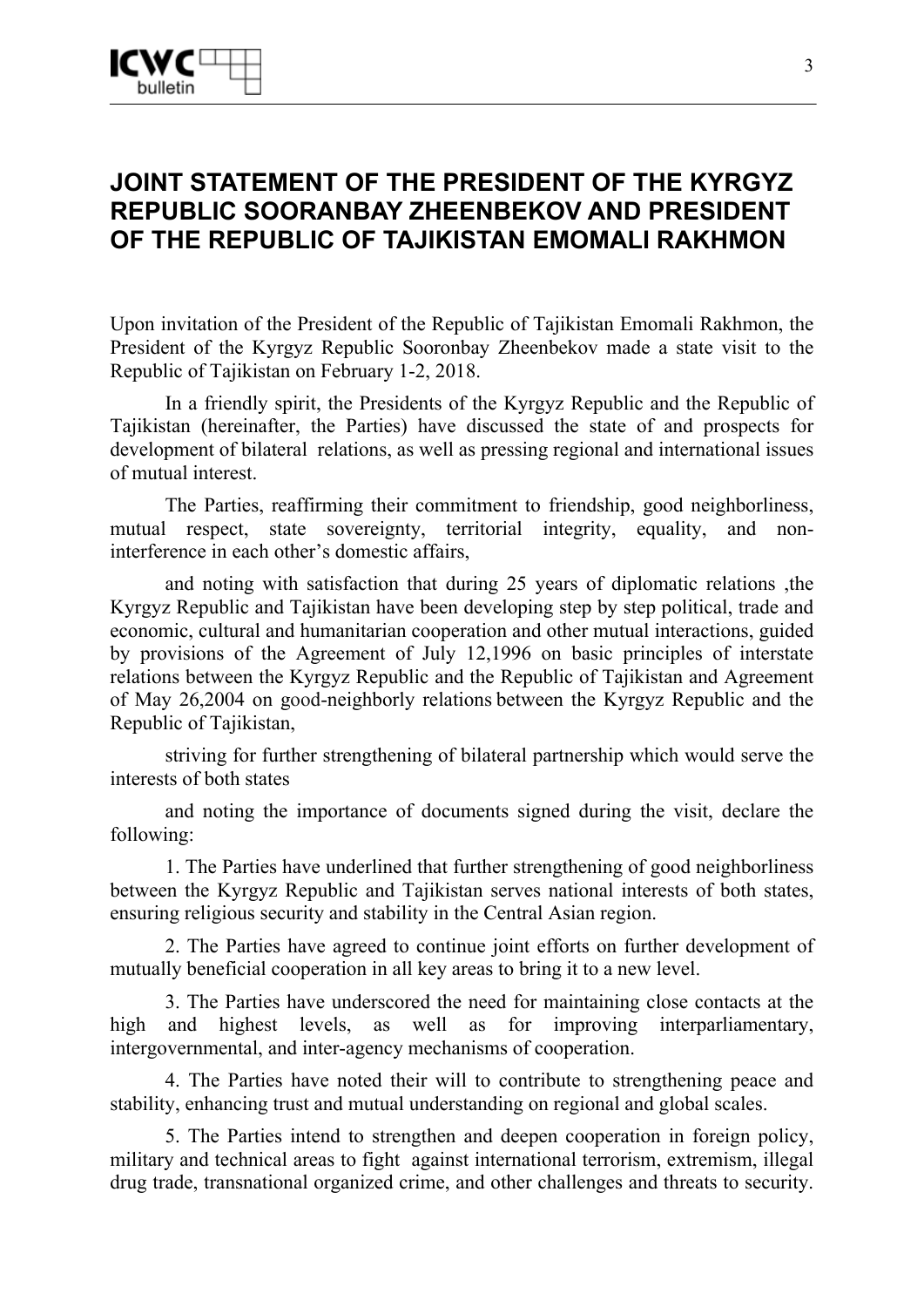

They have confirmed the importance to continue improving the contractual legal framework and develop efficient cooperation in these areas to build security, protect sovereignty and territorial integrity of two states.

6. In this context, the Parties have positively assessed the organization of the International Conference "Islam in the Modern Circular State" in Bishkek in 2017, as well as the International High-Level Conference "Counteraction to Terrorism and Radicalism" in Dushanbe in 2018.

7. The Parties have underlined the importance of efficient and sustainable institutional mechanisms, such as the Interstate Coordination Council, Council of Foreign Ministers, as well as the Kyrgyz-Tajik Intergovernmental Commissions for Comprehensive Addressing of Bilateral Issues and for Delimitation and Demarcation of the State border.

8. The Parties have underlined the importance of revitalizing the work of the Kyrgyz-Tajik Intergovernmental Commission on Delimitation and Demarcation of the state border in the spirit of constructive cooperation, mutual understanding and trust.

9. The Parties have stressed the need to improve implementation of decisions made by the Intergovernmental Commission for Comprehensive Addressing of Bilateral Issues to bring bilateral trade and economic cooperation to a brand new level.

10. The Parties have underscored the need for active cooperation and continuous engagement of ministries and agencies in trade and economy in order to ensure stable growth of bilateral trade, its diversification, and development of longterm economic cooperation.

11. The Parties would prioritize cross-border cooperation between the two states as well as take measures to create favorable conditions for mutual trips and stays of the Kyrgyz citizens in the Republic of Tajikistan and vice versa.

12. The Parties have agreed to continue expanding and strengthening mutually beneficial cooperation in trade and economy and science and technologies to bring industrial and scientific-technical cooperation to a new level and increase goods turnover.

13. The Parties have confirmed existing favorable conditions to further increase cooperation in transport, energy, industry, and agriculture and avoid and prevent emergency situations. In this context, the Parties have underlined the need to further promote bilateral contacts.

14. The Parties have mentioned that mutual participation in various projects to establish international transport corridors would enable strengthening and expansion of economic cooperation and development of transport communications of both states.

15. The Heads of State have underlined the importance of creating conditions for expansion and development of bilateral cooperation in air transport.

16. The Parties have underscored the importance of continuing cooperation and consultations on water and energy issues of mutual interest.

17. The Parties have spoken in favor of integrated and rational use of water and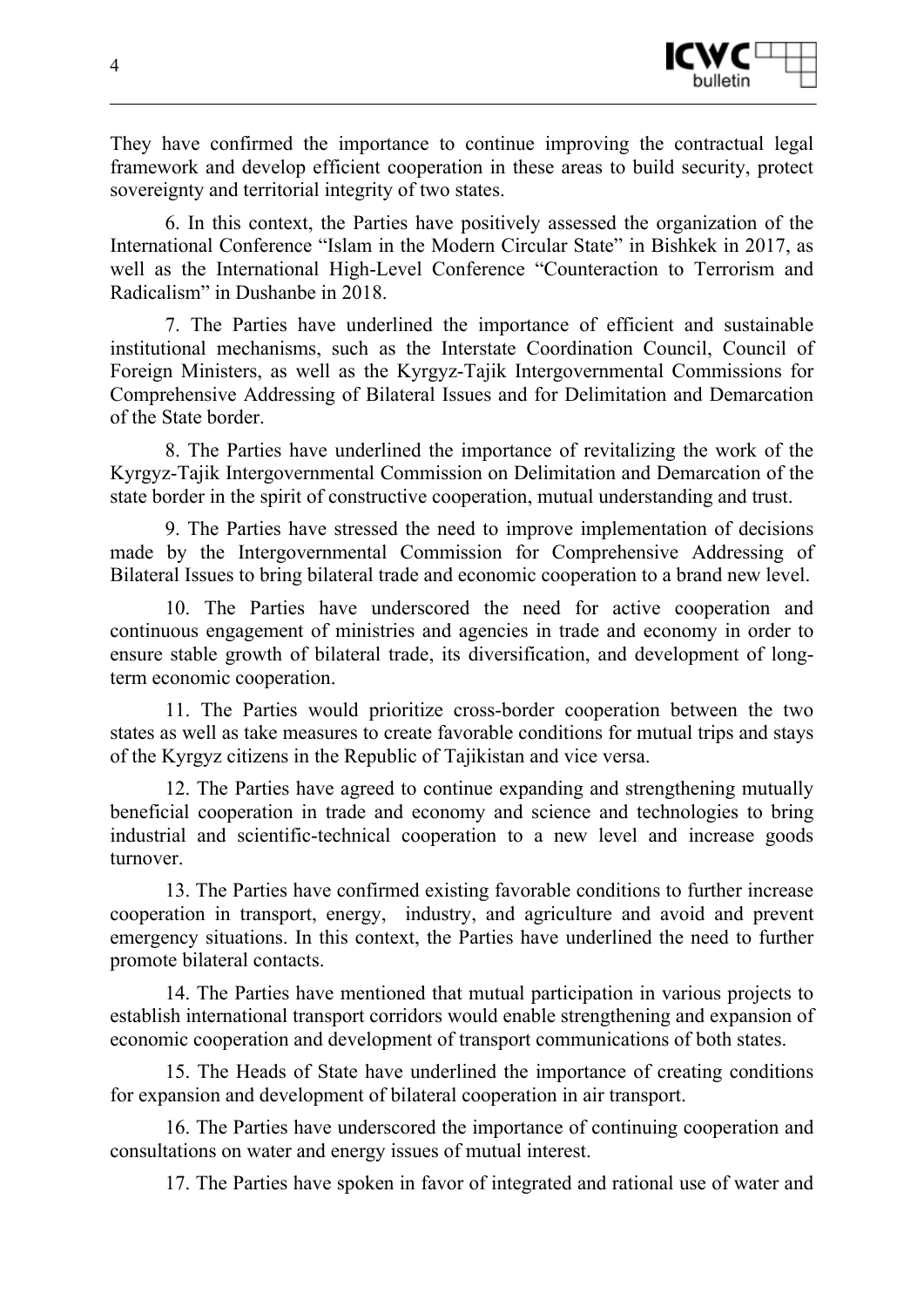

energy resources in Central Asia and underlined the importance of developing sustainable mechanisms for mutually beneficial cooperation in this area.

18. The Parties have reaffirmed their commitments to the regional CASA-1000 project and agreed to actively interact for its speeded implementation.

19. The Parties have paid a particular attention to cultural and humanitarian cooperation, having underlined the importance of engagement between education entities, organizations and cultural and arts communities, public organizations and mass media.

20. The Parties have underlined the importance of agreements reached to host the Days of Culture of the Kyrgyz Republic in Tajikistan and Days of Culture of the Republic of Tajikistan in the Kyrgyz Republic.

21. The Parties have underlined the need to create favorable conditions on parity basis for provision with textbooks in mother tongues for Kyrgyz-language schools in the Republic of Tajikistan and Tajik-language schools in the Kyrgyz Republic.

22. The Tajik party have positively assessed the World Nomad Games held regularly in the Kyrgyz Republic as they contribute to intercultural dialogue.

23. The Heads of State, having underlined their commitments to generally recognized principles and norms of the International Law, have spoken in favor of further close interaction and mutual support under UN, OSCE, CIS , SCO, CSTO, and other international and regional organizations of multilateral interactions, to which the Kyrgyz Republic and Republic of Tajikistan are parties.

24. The Parties have expressed mutual desire to interact for implementation of the UN General Assembly Resolution, which proclaims the decade 2018-2028 as the "International Decade for Action: Water for Sustainable Development", initiated by the Republic of Tajikistan to achieve the Sustainable Development Goals.

25. The Parties, taking into account urgency and importance of addressing the problems related to uranium tailing sites in Central Asia, which are also located in the Kyrgyz Republic and Republic of Tajikistan, have stressed the need for promotion of the Resolution at the 73rd UN General Assembly, which calls for further international support in resolution of the uranium heritage in Central Asia.

26. The Parties have agreed on maintaining constant liaison at the highest level and expressed confidence that the results of the official visit of the President of the Kyrgyz Republic to the Republic of Tajikistan would give a substantial momentum to further strengthening and development of friendly and good neighborly relations to the benefit of two fraternal nations.

The President of the Kyrgyz Republic Sooronbay Zheenbekov has expressed gratitude to the President of the Republic of Tajikistan and the people of Tajikistan for warm welcome and hospitality and invited the leader of the country to the Kyrgyz Republic at the time of his convenience. The dates of the visit would be negotiated through diplomatic channels.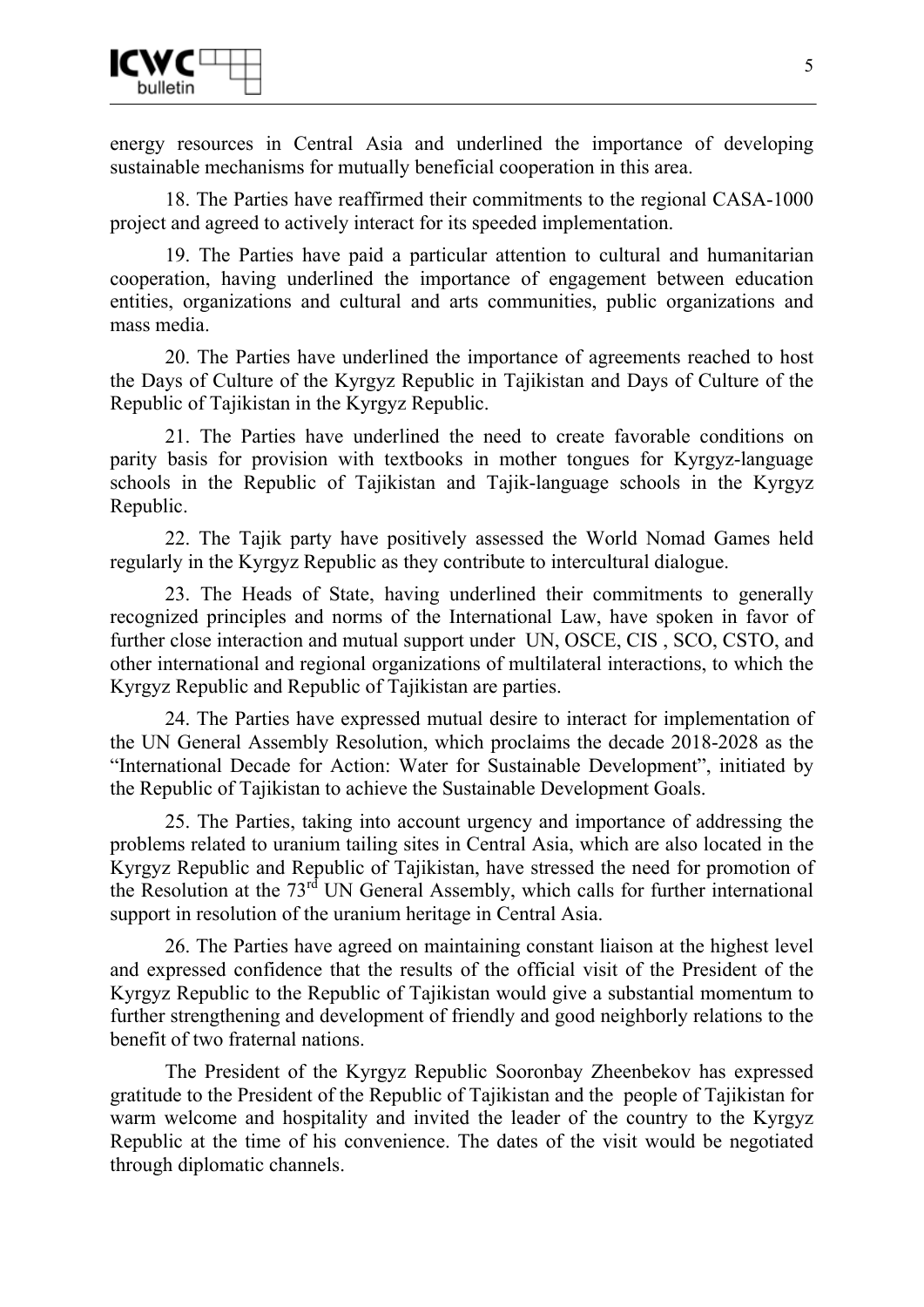

Sooronbay Zheenbekov President Kyrgyz Republic

Emomali Rakhmon President Republic of Tajikistan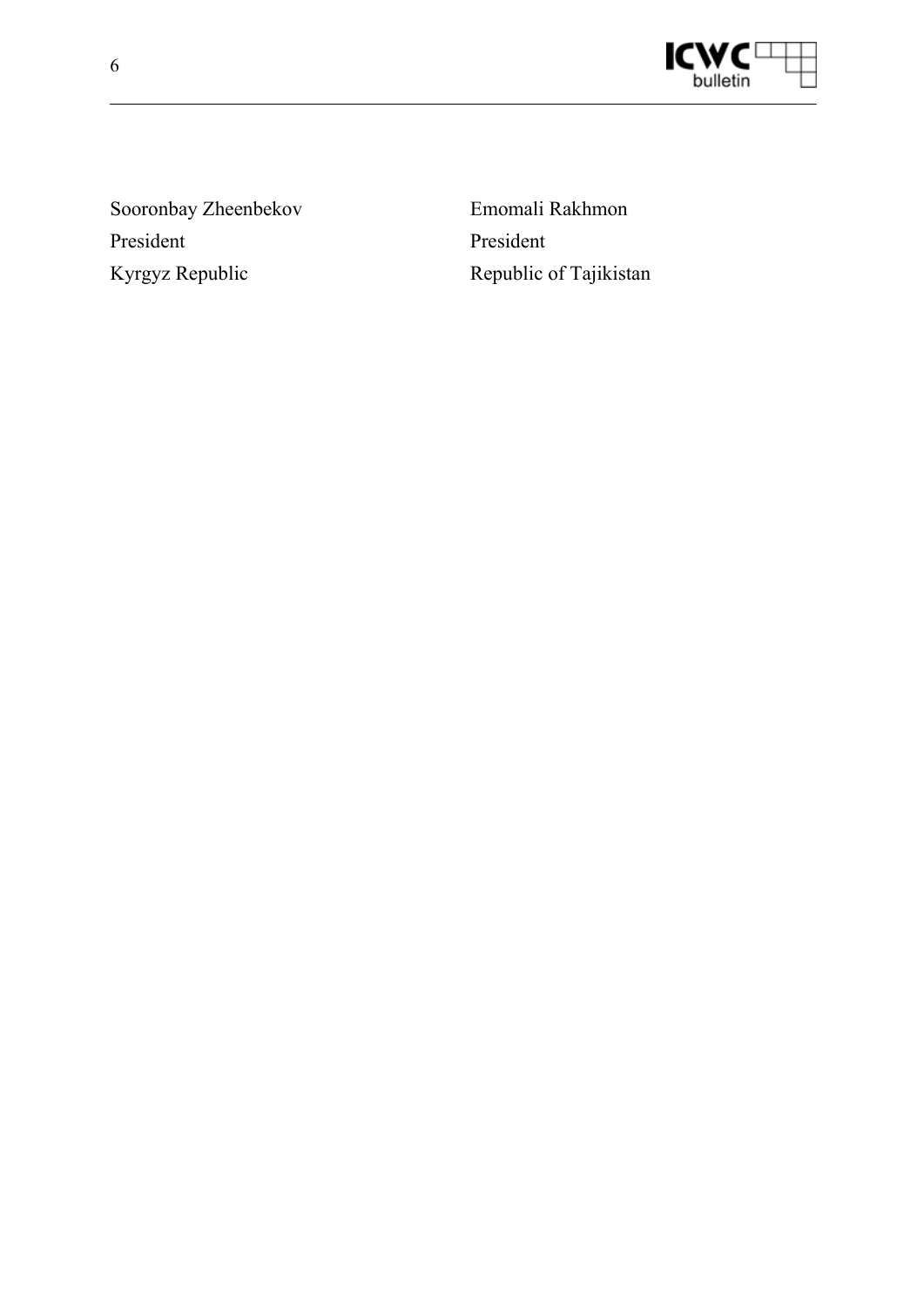### **JOINT STATEMENT OF THE PRESIDENT OF THE REPUBLIC OF TAJIKISTAN EMOMALI RAKHMON AND THE PRESIDENT OF THE REPUBLIC OF UZBEKISTAN SHAVKAT MIRZIYOYEV ON STRENGTHENING FRIENDSHIP AND NEIGHBORLINESS**

On March 9-10, 2018, at the invitation of the President of the Republic of Tajikistan Emomali Rakhmon, the President of the Republic of Uzbekistan Shavkat Mirziyoyev paid a state visit to the Republic of Tajikistan.

During the fruitful talks held in an open, friendly and constructive atmosphere, the Heads of State discussed in detail key issues of the current state of relations between the Republic of Tajikistan and the Republic of Uzbekistan, prospects for further expanding and deepening of bilateral multifaceted cooperation in the political, trade and economic, transport and communication, culture and humanitarian and other fields, as well as current regional and international issues of mutual interest.

The Heads of State have underlined with satisfaction a high level inter-state dialogue, achieved in recent years, as well as credible positive dynamics of the development of cooperation between the two countries, and

guided by the centuries-old historical and cultural communality of the peoples of the two countries, based on the firm principles of friendship, good neighborliness and mutual respect,

expressing their belief that constructive and mutually beneficial cooperation between Tajikistan and Uzbekistan meets the long-term interests of peoples of the two countries, which is also a key factor in ensuring peace, stability, security and sustainable development throughout the vast region of the Central Asia,

reaffirming adherence to the universally recognized principles and norms of international law, as well as the purposes and principles of the UN Charter, including the principles of mutual respect for independence, sovereignty, territorial integrity, inviolability of borders, non-interference in each other's internal affairs, equality and mutual benefit,

striving for further expanding and deepening of Tajik-Uzbek relations, ensuring the timely and full implementation of the reached agreements,

state the following:

1. The Heads of State, being deeply aware of their high responsibility for maintaining and strengthening peace and stability, ensuring development and prosperity in the whole region, also being guided by the provisions of the Treaty on Eternal Friendship between the Republic of Tajikistan and the Republic of Uzbekistan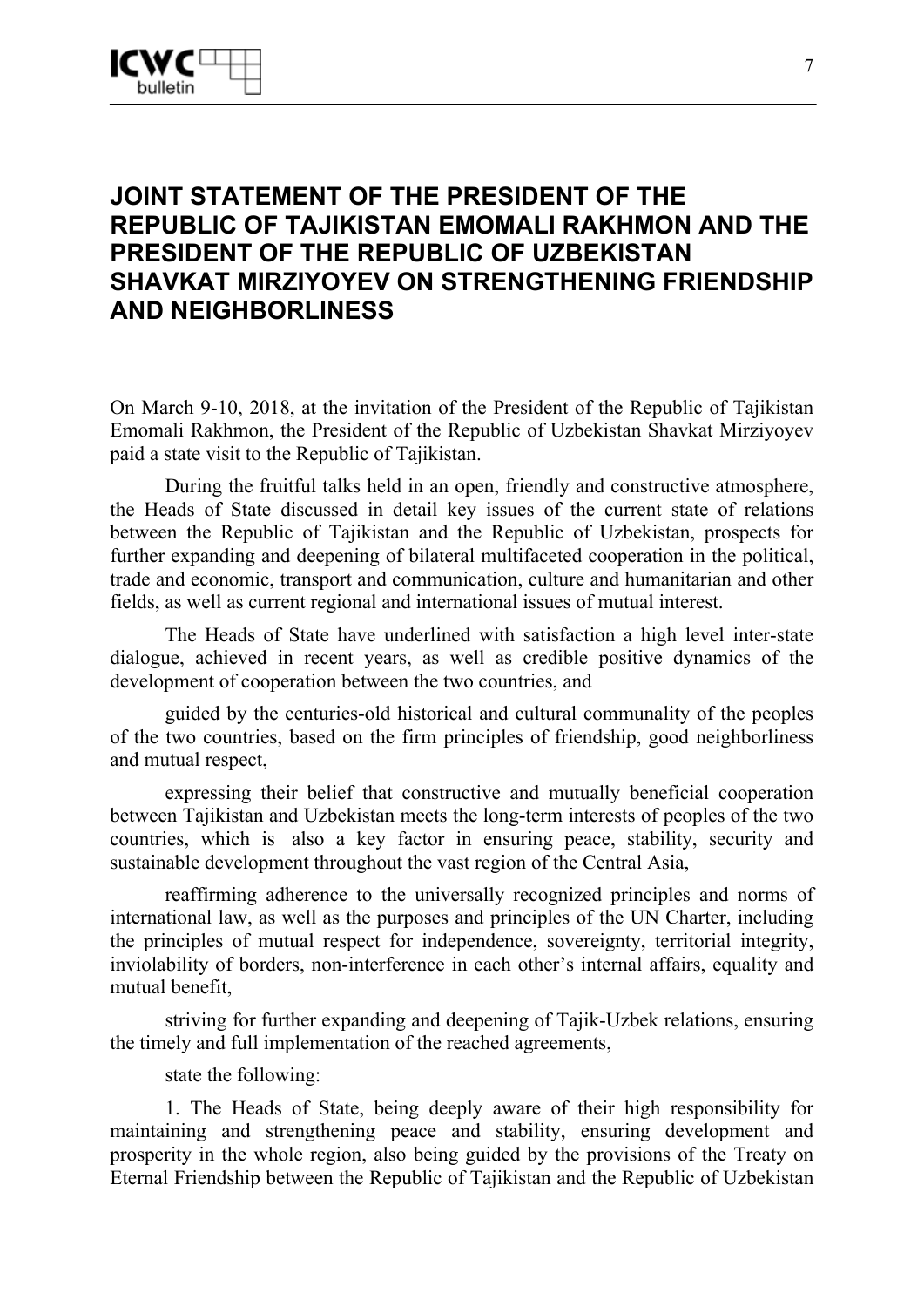

dated 15 June 2000, confirm their determination to further develop and strengthen the relations of traditional friendship, neighborliness and cooperation between the Republic of Tajikistan and the Republic of Uzbekistan.

The two leaders have expressed their confidence that the Agreement between the Republic of Tajikistan and the Republic of Uzbekistan on certain parts of the Tajik-Uzbek State border signed during the visit will serve for these purposes.

The Heads of State have stressed the importance of transforming the State border between the Republic of Tajikistan and the Republic of Uzbekistan into a border of friendship, good neighborliness and cooperation that meets the vital interests of the two brotherly people.

2. The Parties, noting the significance of constructive political dialogue for the progressive expansion of relations between the two states, have supported the further development of contacts at the highest, higher and other levels.

Aimed at further development of the legal framework for long-term cooperation and overall implementation of the existing huge potential in all spheres of cooperation, the Presidents have agreed to develop a Treaty on Strategic Partnership between the two states in the nearest future.

3. The President of the Republic of Tajikistan Emomali Rakhmon has expressed his support for the large-scale reforms carried out by the President of the Republic of Uzbekistan Shavkat Mirziyoyev in Uzbekistan, which are aimed at strengthening the country's potential, developing the national economy, improving wellbeing of the people, and strengthening the international prestige of the country.

The leadership of the Republic of Tajikistan has expressed its support for the initiatives of the Republic of Uzbekistan to intensify regional cooperation, in particular, to organize a consultative meeting of the Heads of State of Central Asia on a regular basis.

4. The President of the Republic of Uzbekistan Shavkat Mirziyoev has expressed his support to the efforts of the President of the Republic of Tajikistan Emomali Rakhmon on ensuring social-economic development of Tajikistan and strengthening regional security.

The leadership of Uzbekistan has expressed its support to Tajikistan's initiative on the "International Decade for Action: Water for Sustainable Development" 2018- 2028.

5. The Presidents have stressed on the strategic character of further expansion of the mutually beneficial trade and economic cooperation between the Republic of Tajikistan and the Republic of Uzbekistan.

The Parties have noted with satisfaction credible positive dynamics in mutual trade cooperation and stressed the presence of significant potential for diversification of nomenclature of bilateral goods turnover and increase of its volume up to \$ US 500 million in near future.

In this regard, the Parties have emphasized the importance of further expansion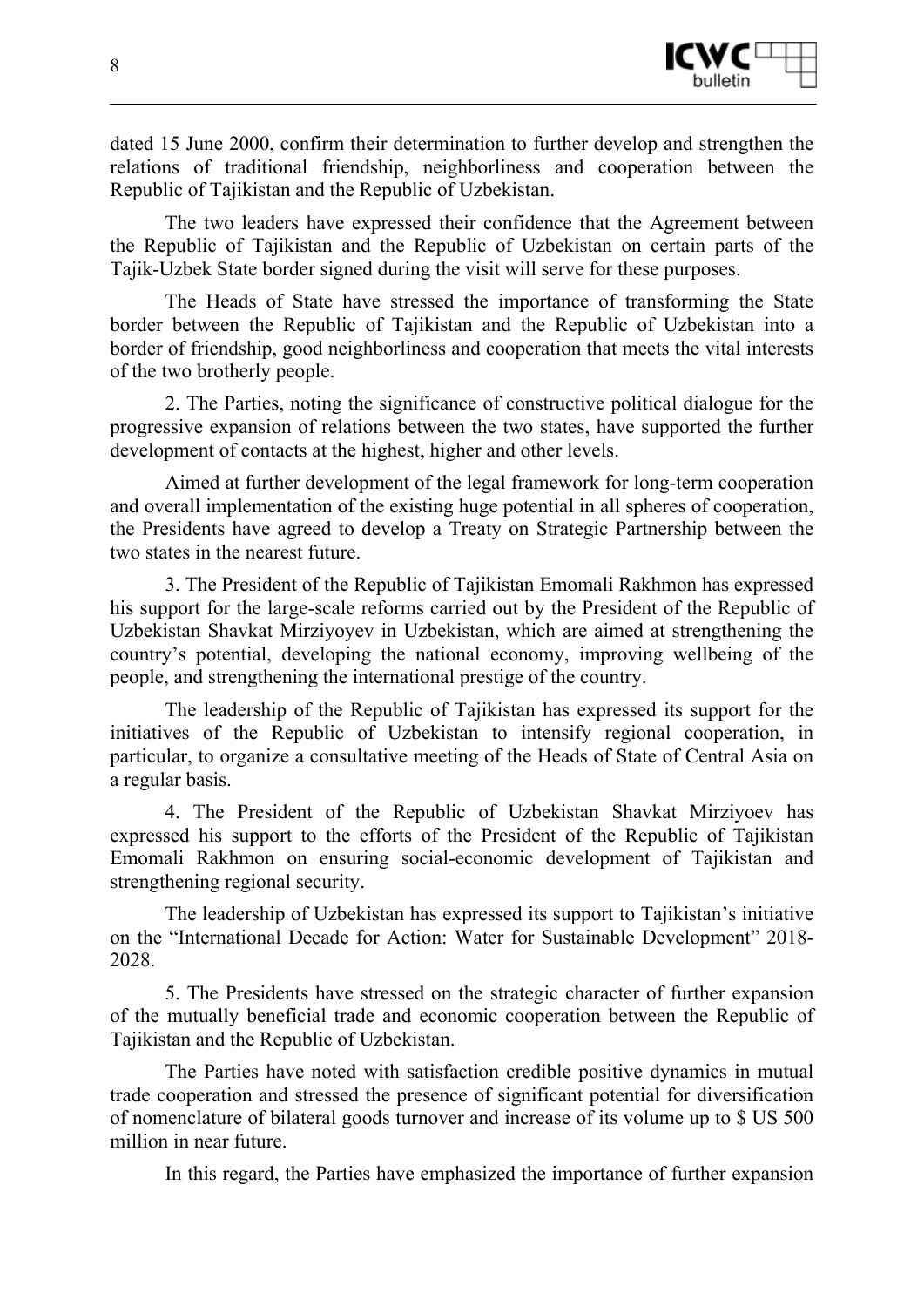of mutual trade nomenclature. The Parties have noted that there is a great potential for developing industrial cooperation, establishing joint ventures and trading houses, active developing the infrastructure for foreign trade and mechanisms for export and import operations, as well as conducting business-forums and national exhibitions of industrial products on mutual basis.

The Parties would take joint efforts to attract and encourage investments to the economy of both countries. In this context, the Presidents welcome signing of Agreement between the Government of the Republic of Tajikistan and the Government of the Republic of Uzbekistan on encouragement and mutual protection of investments.

The Parties have noted the successful conduction of national exhibitions and business forums in Dushanbe and Tashkent in 2017, which resulted in expansion of contacts between the business circles and signing of huge set of trade agreements and contracts.

An exhibition entitled "Made in Uzbekistan" and the Joint Tajik-Uzbek Business-Forum organized in the framework of the high-level visit in Dushanbe were highly appreciated.

Heads of two states have positively valued the results of the 5th meeting of Inter-Governmental Commission on trade and economic cooperation, conducted on 10 January 2018 in Dushanbe, and underlined the necessity of further strengthening its role as an effective mechanism for resolving a set of issues related to the development of trade and economic and culture and humanitarian cooperation, as well as for defining new perspective directions of interaction.

The Parties have noted the need for expanding and deepening of the relations between two countries' regions in trade and economic, science and technical, as well as culture and humanitarian spheres within the framework of Agreement between the Republic of Uzbekistan the Republic of Tajikistan on interregional cooperation, signed during the visit.

6. The Heads of State, paying a particular attention to comprehensive implementation of common transport and communication opportunities and transit potential of the both countries, have instructed the relevant authorities to intensify cooperation in the sphere of transport communication and address the issues of renewal of existing and elaborating of new transit automobile, railway and flight routes.

The Presidents have underlined with a great satisfaction the opening of a direct flight between Tashkent and Dushanbe on April 2017.

The Parties have noted that the renewal of previous and opening of new transit automobile, railway and flight routes between the cities of two countries will contribute to intensification of cultural, humanitarian and trade and economic relations between Tajikistan and Uzbekistan.

There was noted that the further cooperation on forming competitive tariffs for transportation of foreign-trade goods with participation of railways of the Republic of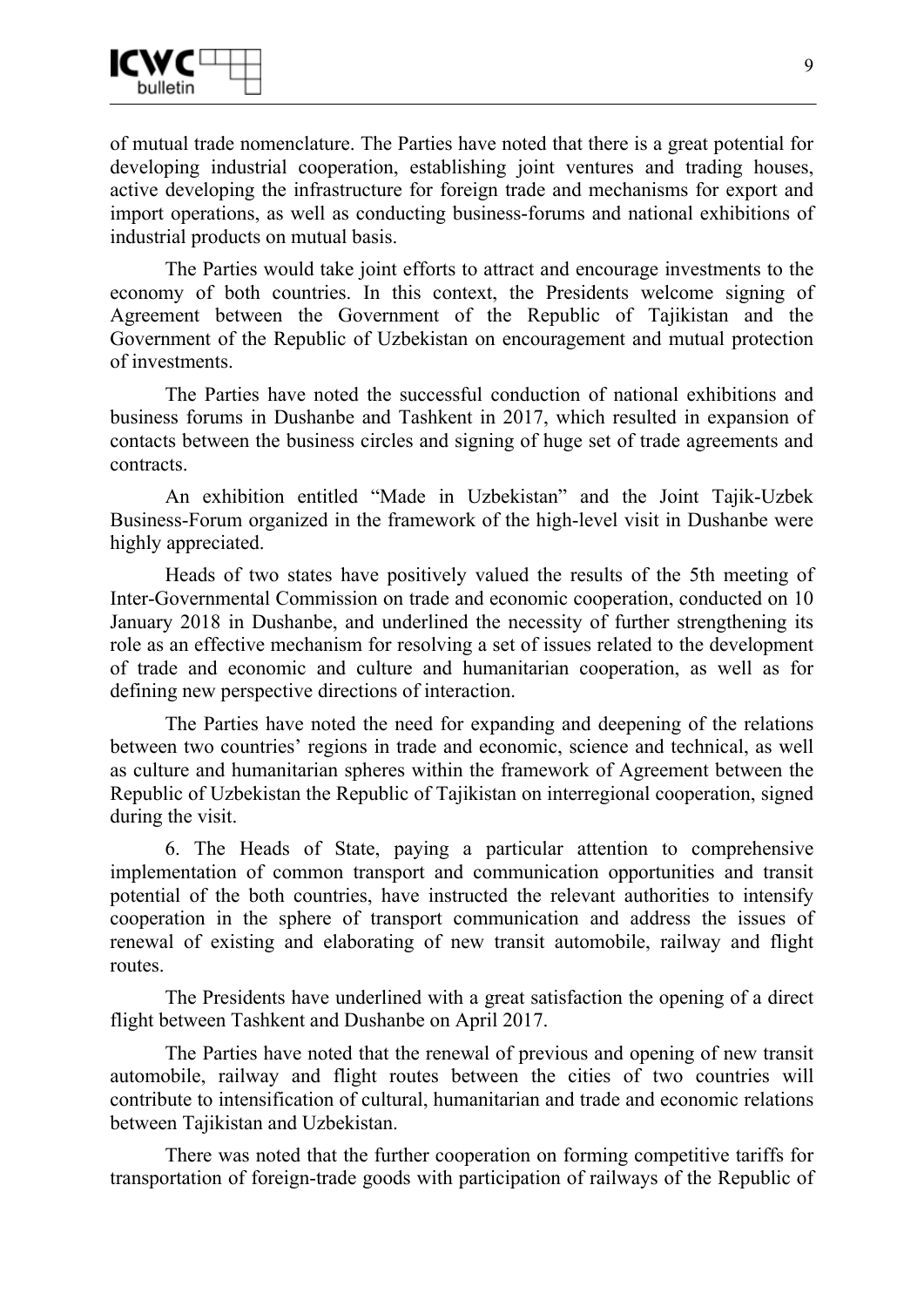

Tajikistan and the Republic of Uzbekistan would allow to ensure the effective use of the current transport corridors.

In this context, the heads of two states welcome the renewal of railway communication at the "Ghalaba-Amuzang" section.

7. The heads of both states have emphasized the priority of cooperation on culture and humanitarian sphere, development of direct contacts and exchange of experience between scientific institutions, educational establishments, mass media, creative and sport teams, youth and women organizations, trade unions and other institutions of the civil society.

The Heads of State highly have appreciated the successful conducting of the Culture Days of the Republic of Uzbekistan in the Republic of Tajikistan and the Culture Days of the Republic of Tajikistan in the Republic of Uzbekistan in 2017.

The Heads of State have noted the importance of enhancing of cooperation in the sphere of education and science, including through strengthening cooperation between higher education institutions and academies of sciences of two countries.

The Parties would cooperate and create favorable condition in the sphere of training scientific and teaching staff, exchange of scholars, specialists, highereducation teaching personnel and students, as well as information on mutual recognition of educational certificates, qualifications and academic degrees.

8. The Parties would further continue to create favorable conditions for the activities of national cultural centers on the territory of two states in preserving and developing of native language, culture, traditions and customs, taking measures to ensure rights and interests of citizens of one state residing in the territory of the other State.

The Presidents of two states would pay attention to improvement of learning and teaching of the Tajik language in Uzbekistan and the Uzbek language in Tajikistan, expansion of networks of general education institutions with Tajik and Uzbek languages of study, establishment of cooperation on exchange of educational and fiction books, periodicals and scientific publishing, as well as on support of translation of classical writers and poets and contemporary authors of the two countries.

The Tajik side has welcomed the establishment of a monument to the outstanding representatives of two peoples A. Jami and A. Navoi, as well as the reconstruction of the museum of the founder of modern Tajik literature S. Ayni in the city of Samarkand.

The Uzbek side, in turn, has welcomed the decision of the Government of the Republic of Tajikistan to build a park named after A.Navoi in Dushanbe and to install a monument to A. Jami and A. Navoi therein.

9. The Parties have welcomed resumption of functioning of border checkpoints in the Tajik-Uzbek State border and stressed that their full-fledged function would serve for interests of the both peoples and create favorable conditions for the further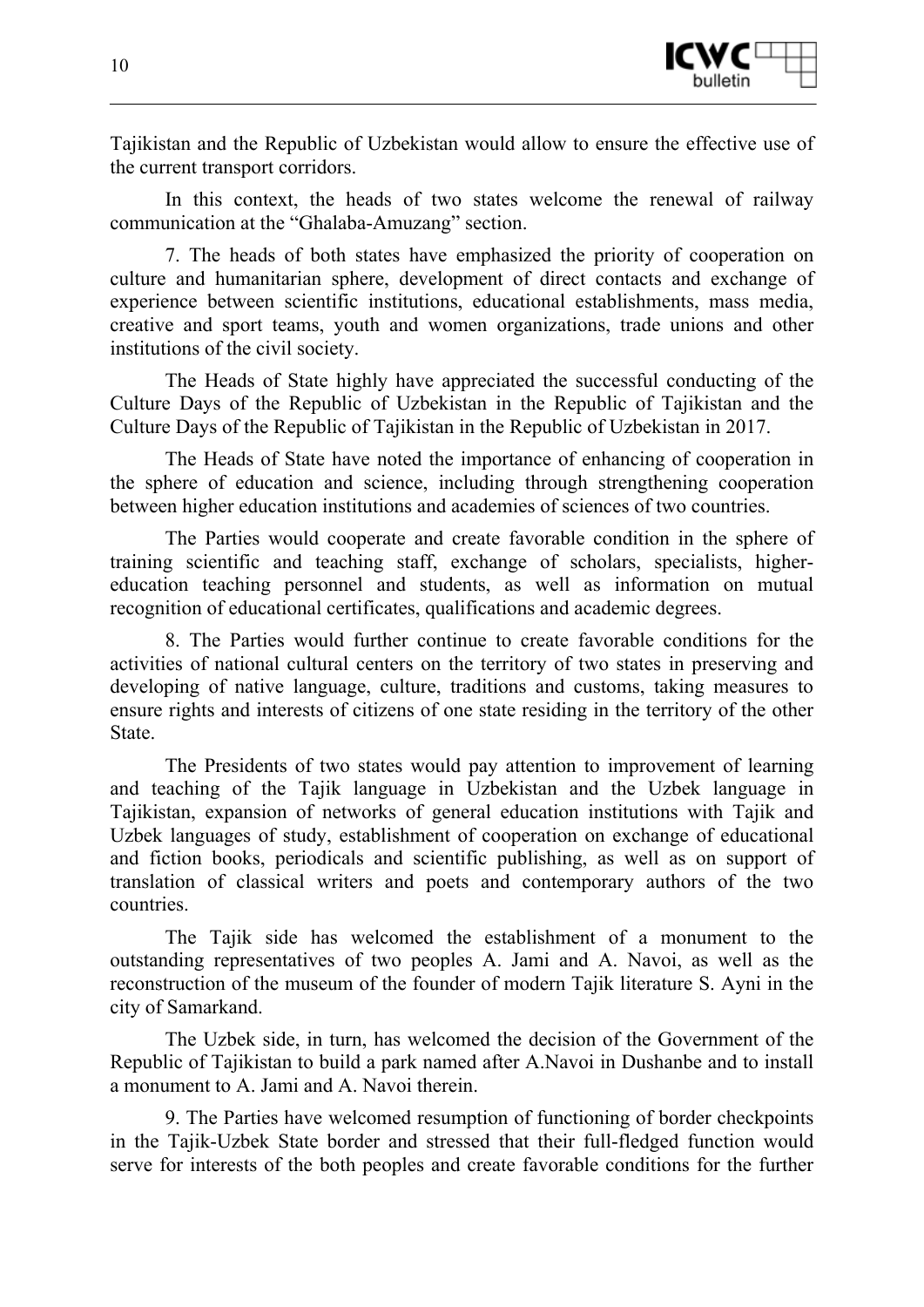development of the bilateral ties.

The Heads of State have noted with satisfaction the introduction of a visa-free regime for a mutual travel of citizens of two states up to 30 days, which would foster expanded contacts between the peoples of Tajikistan and Uzbekistan.

10. The Presidents have confirmed their readiness to strengthen cooperation in countering terrorism and extremism, drug trafficking, transnational organized crime, illegal arms trade, proliferation of weapons of mass destruction, illegal migration and other challenges and threats to the regional and international security, both in bilateral and international formats, as well as to prevent unlawful activities directed against interests of the national security of the Parties in their territories.

In this respect, all necessary measures will be taken to improve cooperation through consultations of the relevant structures of Tajikistan and Uzbekistan.

11. The heads of two states have reaffirmed their readiness to develop cooperation in the military and military-technical fields, as well as in military education on mutually beneficial terms.

12. The Presidents have welcomed establishment of a joint Tajik-Uzbek working group on neutralization of sites with engineering obstacles in the border areas between two countries and noted the necessity to complete this work in 2018-2019.

13. The Presidents have noted the importance of deepening cooperation, enhancing practical interaction and implementing specific activities in the sphere of disaster management.

14. The Parties have confirmed the concurrence or closeness of positions on current issues of ensuring peace, stability, security and sustainable development in Central Asia.

The Heads of State have stressed that the whole set of intra-regional problems in the Central Asia could and should be solved only by states of the region through an open and constructive dialogue, based on the principles of equality, mutual benefit, respect and consideration of each other's interests.

15. The Presidents have stressed that one of key factors of prosperity in Central Asia is an integrated use of water and energy resources, taking into account the interests of all states of the region. The importance of open dialogue, strengthening of mutual understanding and developing of constructive cooperation, searching for mutually acceptable, fair and rational solutions was noted.

The parties have expressed their mutual interest in developing regional partnership in the sphere of rational and fair use of water resources and stressed the importance of existing hydropower facilities for the Central Asia, and those under construction, in order to solve water and energy problems.

In this context, the Uzbek side has expressed its readiness to comprehensively consider the possibility of participating in the construction of hydropower facilities in the Republic of Tajikistan, including Roghun HPS, taking into account the universally recognized international norms and standards on the construction of such facilities.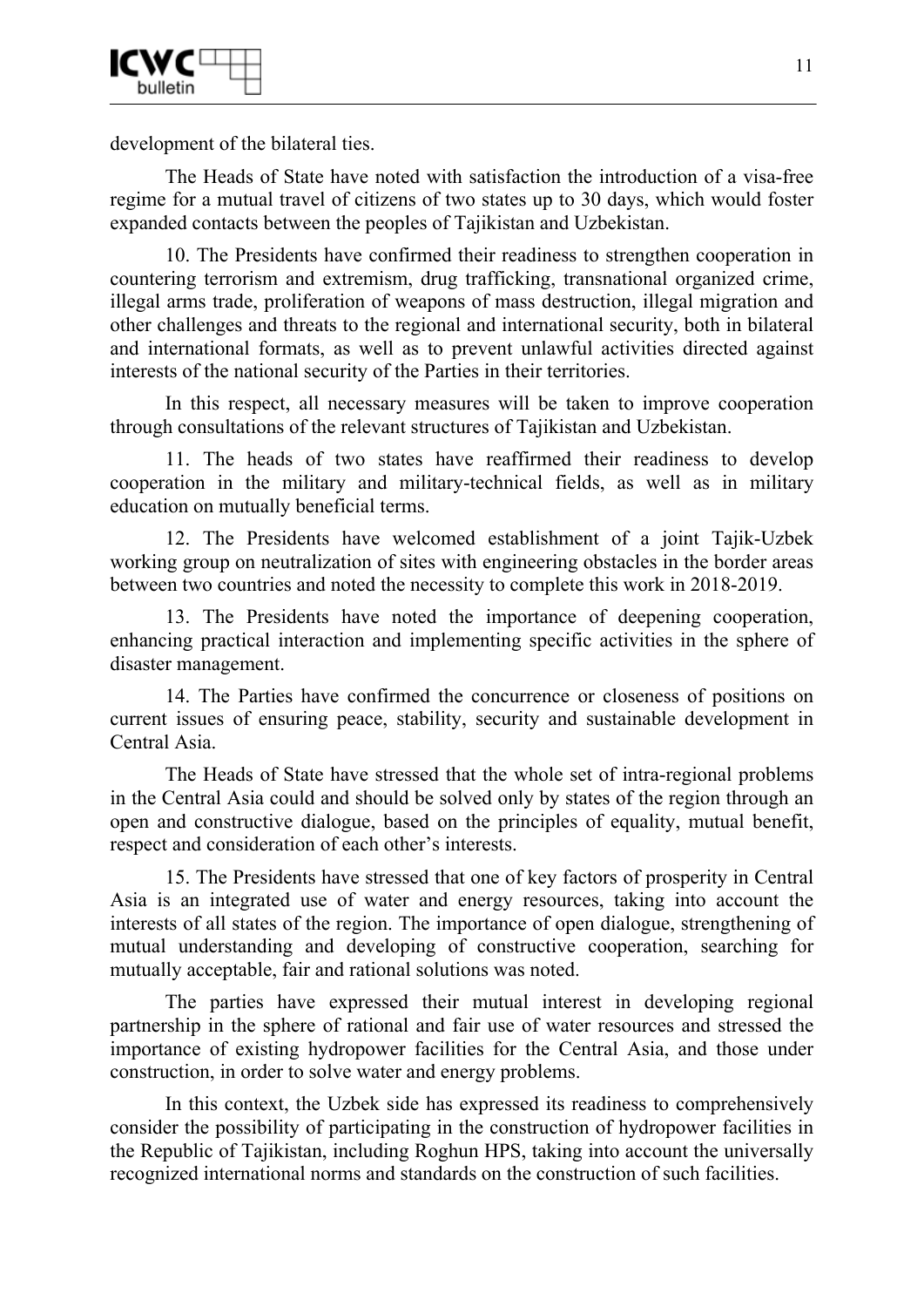

The Heads of State stressed the need to improve the legal mechanisms for integrated and efficient use of transboundary water resources in Central Asia that facilitate a constructive dialogue, taking into account the interests of all states of the region.

The Parties have welcome conducting of the Central Asian International Ecological Forum (Tashkent, June 5-8, 2018) and International High-Level Conference on International Decade for Action "Water for Sustainable Development," 2018-2028 (Dushanbe, June 20-22, 2018).

16. The Presidents agree that the resolution of any contradictions and disagreements in the international affairs is possible only through political means, negotiations and other peaceful means.

The Parties have noted the substantial potential for continuation and strengthening of bilateral cooperation in the international arena and expressed mutual desire to further develop their cooperation within the framework of the United Nations, the Commonwealth of Independent States, the Shanghai Cooperation Organization, the Organization of Islamic Cooperation, and other international organizations.

The Presidents agree that UN remains the leading universal international structure promoting maintenance of global security, as well as the main platform for resolving interstate and international problems. The Parties reaffirmed their commitment to strengthening its central coordinating role in international relations.

The Parties welcome conducting the International High-Level Conference on Afghanistan "Peace Process, Cooperation in the Sphere of Security and the Regional Cooperation" (Tashkent, March 26-27, 2018) and High-Level International Conference on Combating Terrorism and Radicalism (Dushanbe, May 3-4, 2018).

The Tajik side has supported the initiative of the Uzbek side on development and promotion of the UN General Assembly resolutions «Strengthening regional and international cooperation for peace, stability and sustainable development in the Central Asian region" and "Education and religious tolerance", as well as the UN Convention on the Rights of Youth.

The Parties, taking into account Tajikistan`s chairmanship in CIS in 2018, have expressed mutual interest in more efficient use of the Commonwealth's mechanisms for its transformation into an effective platform for the development of mutually beneficial cooperation.

The Uzbek side supported the initiative of the Tajik side to establish a Counternarcotic Center of the Shanghai Cooperation Organization in Dushanbe.

The support of the Tajik side rendered to the initiatives of the Uzbek side on organization of regular meetings of heads of the railway administrations of the Shanghai Cooperation Organization countries and adoption of a Joint appeal of the heads of SCO member states to the youth was appreciated.

The Presidents have highly appreciated the constructive interaction of two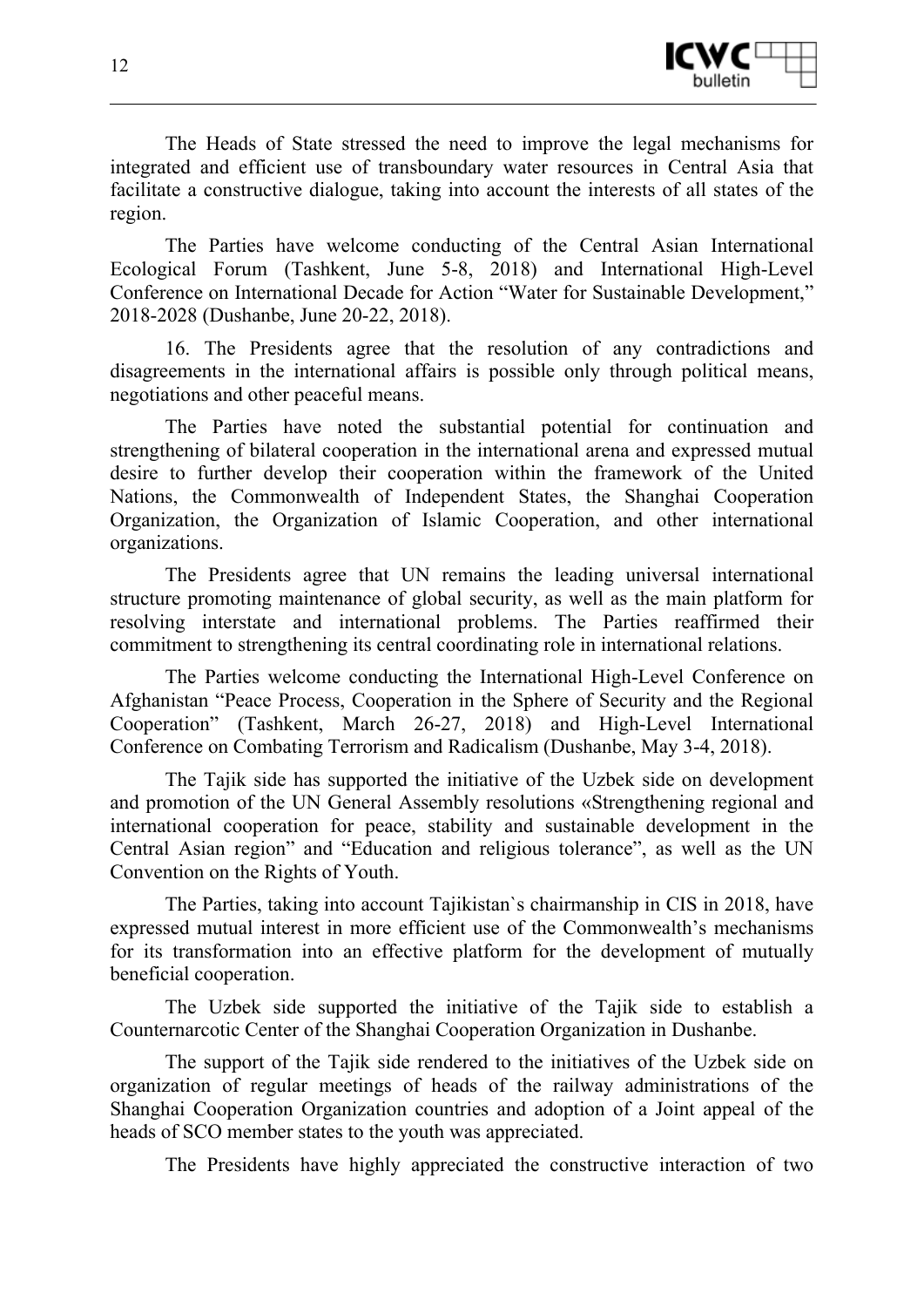

countries within the framework of the Organization of Islamic Cooperation. The Tajik side supported the proposal of Uzbek side to hold the second OIC Summit on Science and Technology in 2020 in Uzbekistan.

17. The Heads of State have expressed their commitment to implement the signed bilateral documents between the Parties timely and in a good faith, and spoke out in favor of the further improvement and expansion of the legal base to enhance the Tajik-Uzbek relations in the areas of mutual interest.

The Parties have expressed satisfaction with the results of the state visit of the President of the Republic of Uzbekistan Shavkat Mirziyoyev to the Republic of Tajikistan and stressed that the talks held and the documents signed during the visit would give a new impetus to the further development of bilateral mutually beneficial cooperation in the various fields, and would also significantly contribute to comprehensive deepening of the interstate relations.

18. The President of the Republic of Uzbekistan Shavkat Mirziyoyev has expressed his gratitude to the President of the Republic of Tajikistan Emomali Rakhmon, and all Tajik people for the hospitality extended to the Uzbek delegation, as well as a cordial and friendly reception, and invited the President of the Republic of Tajikistan Emomali Rahmon to pay a return State visit to the Republic of Uzbekistan. Exact date of the visit would be coordinated through the diplomatic channels.

Shavkat Mirziyoyev President Republic of Uzbekistan Emomali Rakhmon President Republic of Tajikistan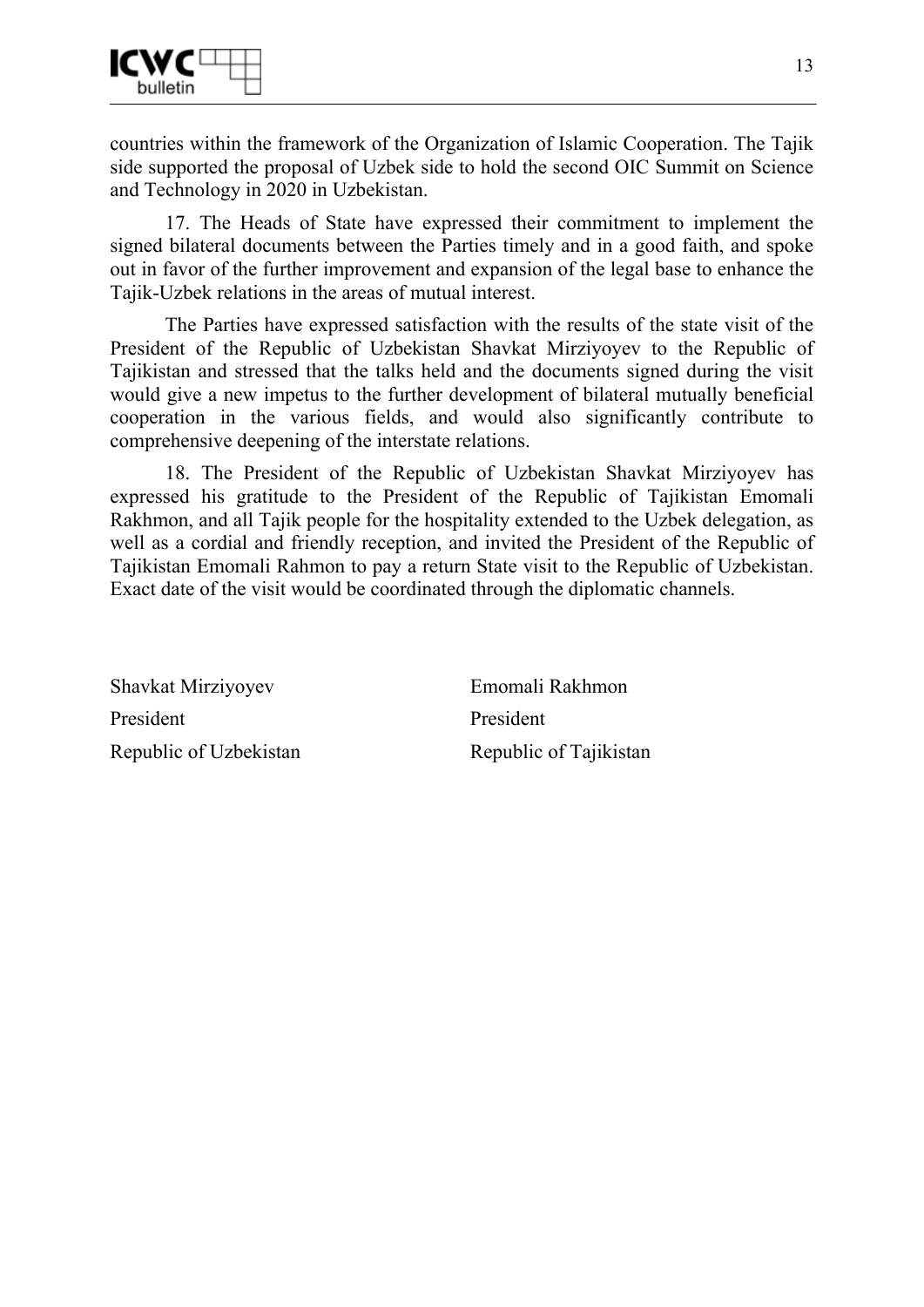

### **JOINT STATEMENT OF THE PRESIDENT OF THE REPUBLIC OF TAJIKISTAN EMOMALI RAKHMON AND PRESIDENT OF THE REPUBLIC OF KAZAKHSTAN NURSULTAN NAZARBAYEV**

Upon invitation of the President of the Republic of Kazakhstan Nursultan Nazarbayev, the President of the Republic of Tajikistan paid a state visit to Kazakhstan on March 14, 2018.

In the course of negotiations held in the  $25<sup>th</sup>$  anniversary since the establishment of diplomatic relations, the Heads of State have discussed the prospects for expansion and deepening of Tajik-Kazakh relations and the pressing regional and international challenges of mutual interests.

The leaders of state, having underlined stable way towards friendly and good neighborly relations between the Republic of Tajikistan and Republic of Kazakhstan,

expressing confidence that bringing bilateral multifaceted cooperation to a new level serves long-term interests of two fraternal nations, as well as stability, security, and sustainable development in Central Asia,

based on principles enshrined in the Agreements on Basic Relations of January 13, 1993 and on Strategic Partnership of September 14, 2015.

declare the following:

The Presidents of the Republic of Tajikistan and the Republic of Kazakhstan set priority on strategic bilateral cooperation and enhanced interaction in political, trade and economic, cultural and humanitarian areas.

The Heads of State have underlined the similarity or closeness of positions on key issues of international policy, as well as reaffirmed intention to actively cooperate under UN, SCO, CSTO, CIS, OIC, ECO, CICMA, CARICC and other international and regional organizations.

In this context, the Presidents have highly valuated efforts of the Republic of Kazakhstan as a non-permanent UN Security Council member over 2017-2018 and promotion by Kazakhstan of common interests of the Central Asian states.

The Presidents have underscored the need for further development of cooperation on fighting against international terrorism, religious extremism, illegal migration, illegal drug trafficking, transnational organized crime and other challenges and threats to international security both at bilateral level and globally.

The leaders consider it to be appropriate to host the International High-Level Conference "Counteraction to Terrorism and Radicalism" in Tajikistan on May 3-4, 2018. This event is aimed at providing a regional platform for dialogue and exchange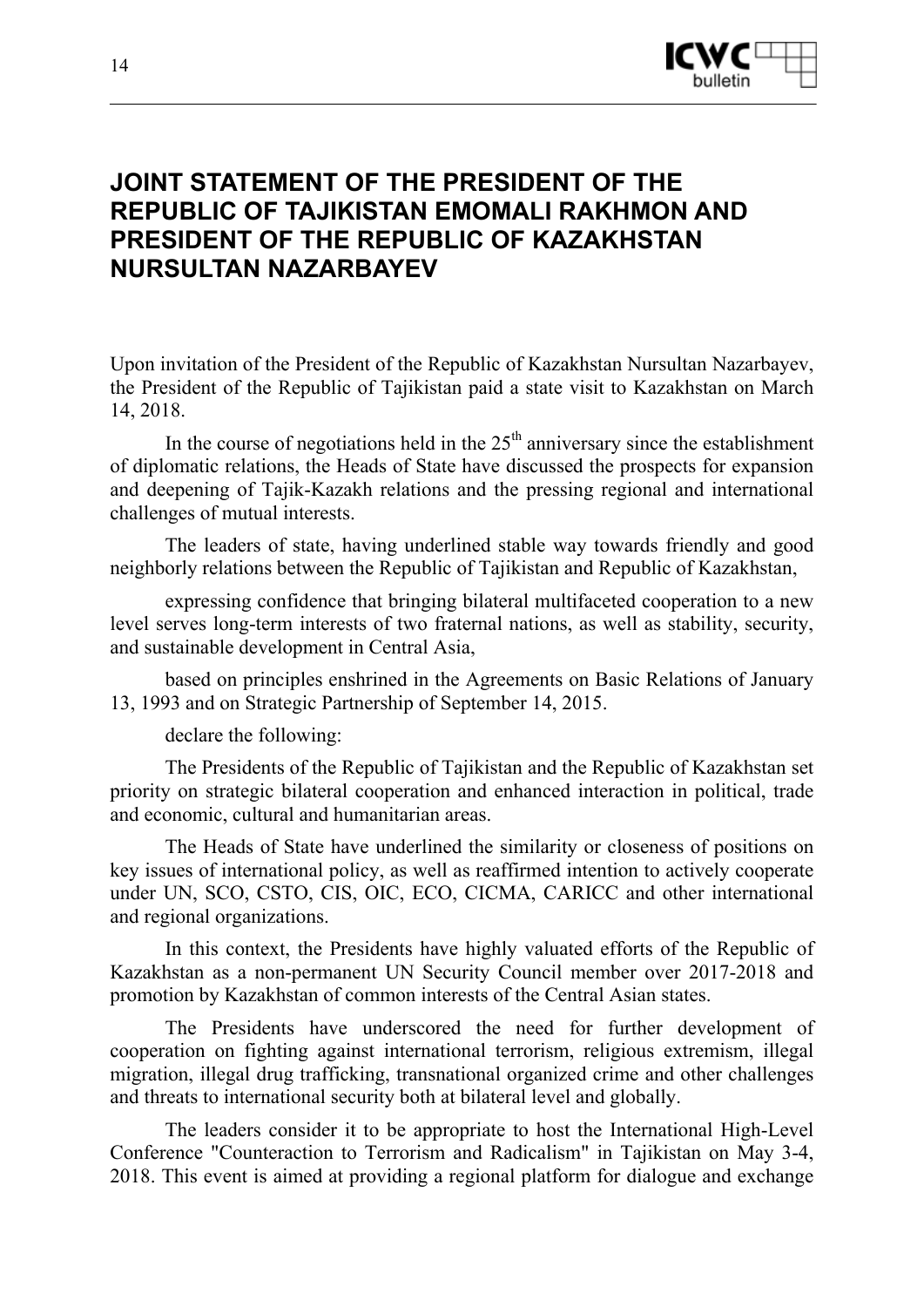in this area.

The Presidents have reaffirmed their commitment to ensuring rapid peace and stability in the Islamic Republic of Afghanistan and stressed their will to develop longterm cooperation with Afghanistan.

The Parties have stressed importance of the Tajik initiative on proclaiming the decade 2018-2028 as the 'International Decade for Action: Water for Sustainable Development' and also noted the importance and timeliness of holding the relevant International high-level conference in Dushanbe on 20-22 June, 2018.

The Heads of State support integrated and rational use of water and energy resources in Central Asia and underscore the importance of developing sustainable and long-term mechanisms for mutually beneficial cooperation, taking into account the interests of all the states in the region. They welcome the establishment of a Joint working group for deepening bilateral water cooperation.

The Parties have noted that equitable, rational and integrated use of water resources in Central Asia is an important factor for achieving sustainable development, stability and prosperity of the entire region.

The Presidents, noting the important role of the International Fund for saving the Aral Sea in consolidation and increase of efforts to overcome the consequences of the Aral disaster, express their readiness to continue active and close cooperation under the umbrella of the Fund.

The Heads of State, taking into account the mutual interest of the Parties in integrated and rational use of water and energy resources in Central Asia, have noted the positive role of hydroelectric facilities under construction on transboundary watercourses to promote socioeconomic development in the entire region based on recognized international norms and standards.

The heads of Tajikistan and Kazakhstan have noted with satisfaction the positive trends in development of trade and economic ties between the two countries and expressed their mutual intention to ensure constant growth in bilateral trade, diversification of trade, and development of long-term economic and investment cooperation.

The Parties have stressed the priority of bilateral cooperation in transport and development of transit corridors that ensure the shortest and most effective access to foreign markets.

The Presidents have positively assessed the Intergovernmental Commission for Economic Cooperation between the Republic of Tajikistan and the Republic of Kazakhstan. On February 12-13, 2018, the  $13<sup>th</sup>$  meeting of the Commission was held in Dushanbe.

The Parties have noted the coordinating role of the Commission as an efficient mechanism for intensive trade and economic relations in priority areas of bilateral partnership.

The leaders of states have reaffirmed their commitment to developing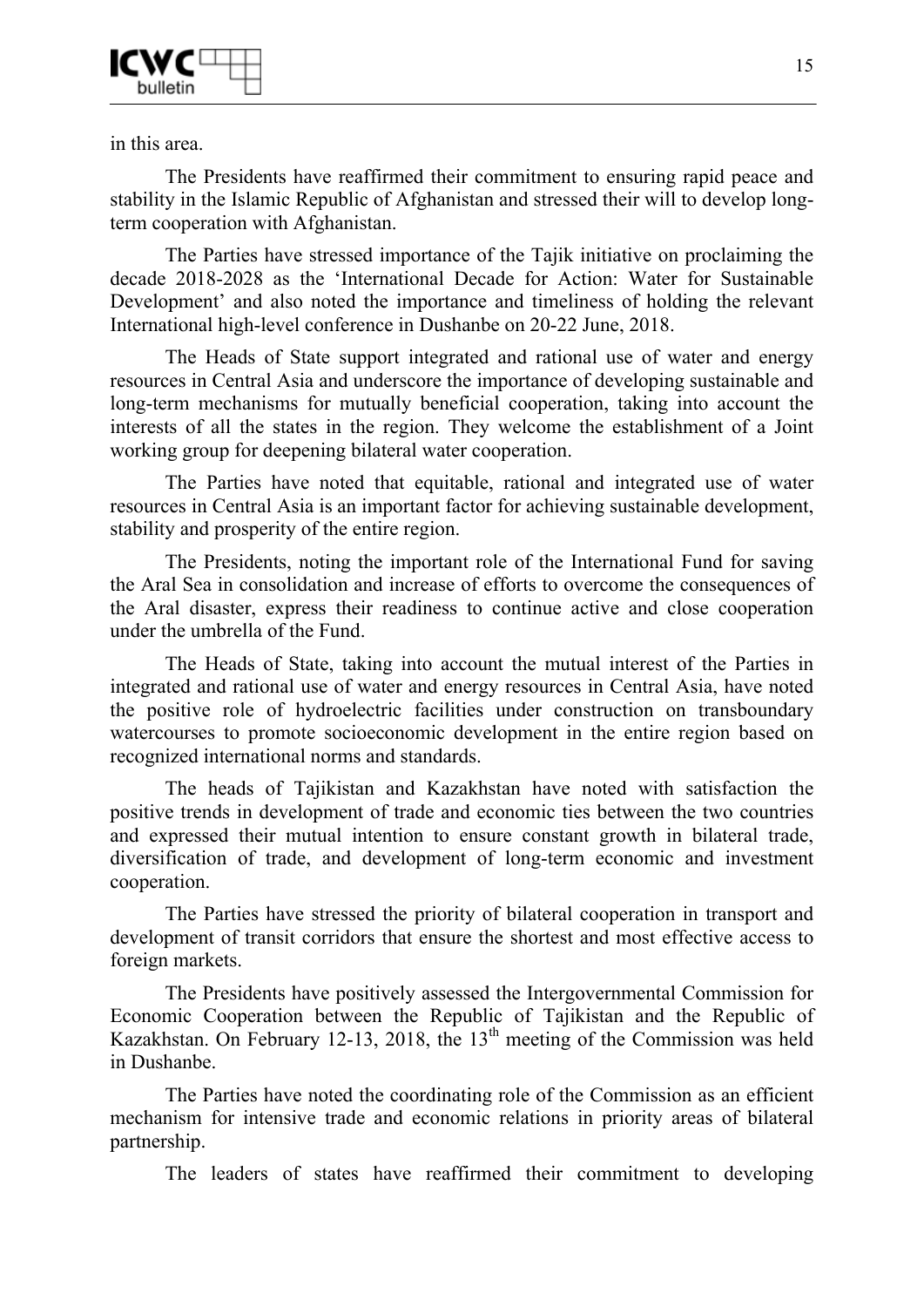

cooperation in the field of defense and defense industry.

The Presidents have noted the prospects for bilateral space cooperation and their intention to implement mutually beneficial projects.

The leaders of Tajikistan and Kazakhstan have stressed the importance of mutual trips of citizens of the two countries, encouragement of labor migration and resolution of related legal, social, humanitarian and other issues.

The Heads of State, noting the cultural and historical commonality of two peoples, have reaffirmed their commitment to further developing cooperation in science, education, health, culture, art, tourism, folk crafts, sports, and other fields.

Taking into account special role of the Tajik and Kazakh diasporas in the rapprochement of two fraternal peoples, the Parties have reaffirmed their readiness to ensure favorable conditions for both communities in preservation and development of their native language, national culture, traditions and customs and take all necessary measures to ensure inalienable rights and legitimate interests of citizens.

The leaders of the Republic of Tajikistan and Republic of Kazakhstan have stressed the importance of proper implementation of bilateral and multilateral treaties, as well as of further improvement of contractual and legal framework between the two countries.

The President of the Republic of Tajikistan Emomali Rakhmon expressed gratitude to the President of the Republic of Kazakhstan Nursultan Nazarbayev for warm hospitality and invited the President of the Republic of Kazakhstan to Tajikistan at a convenient time for him. The President of the Republic of Kazakhstan gratefully accepted the invitation. The terms of the visit would be coordinated through diplomatic channels.

Emomali Rakhmon President Republic of Tajikistan Nursultan Nazarbayev President Republic of Kazakhstan

Astana, March 14, 2018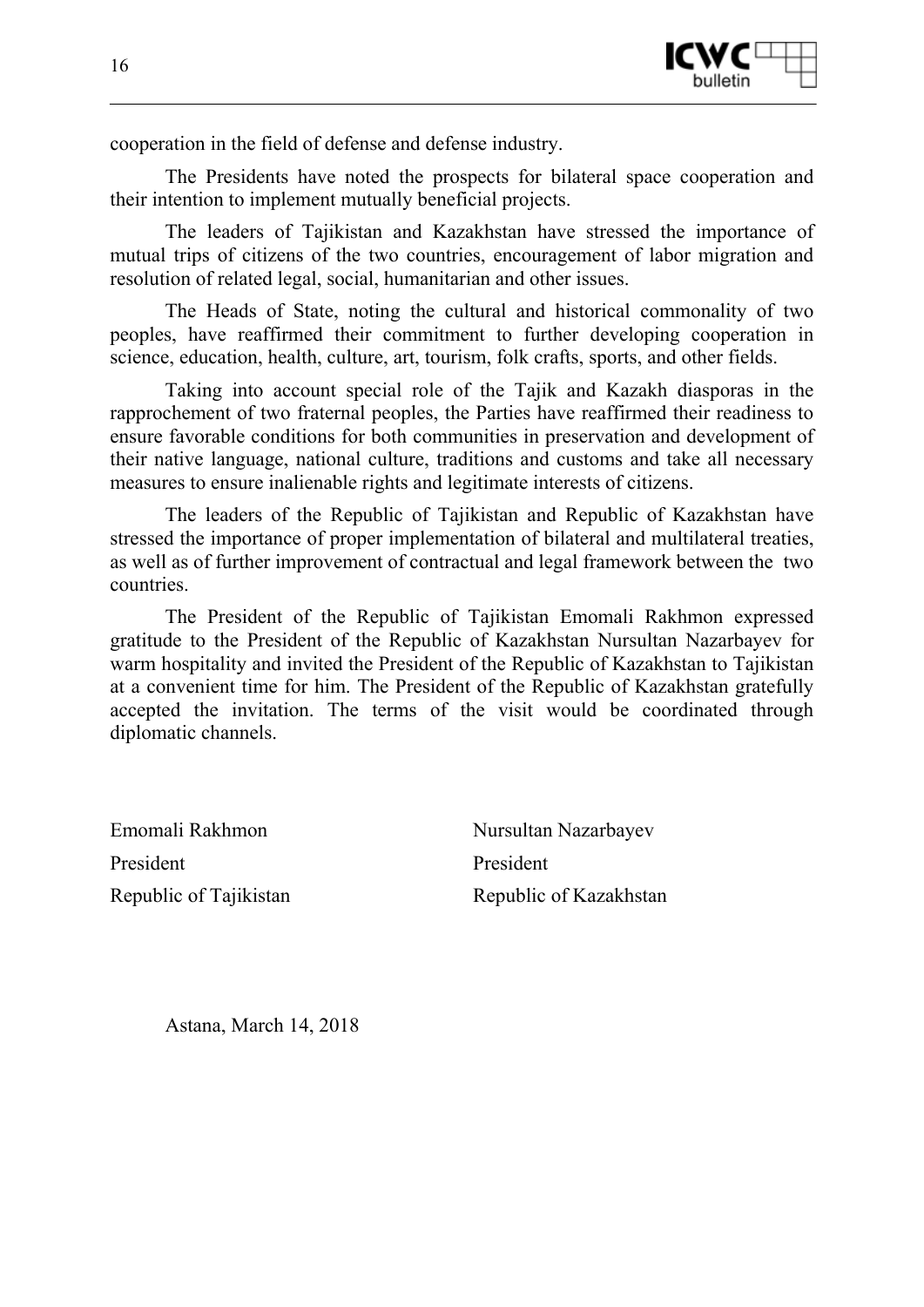# **ON THE ACTIVITY OF THE EXECUTIVE COMMITTEE OF THE INTERNATIONAL FUND FOR SAVING THE ARAL SEA**

At the meeting of the Cabinet of Ministers on June 16, The President of Turkmenistan signed a package of documents related to chairmanship of Turkmenistan in the International Fund for Saving the Aral Sea (IFAS) over 2017-2019.

Particularly, the Executive Committee of IFAS was established in Ashgabat; its structure and Regulations of the Executive Committee of the International Fund for Saving the Aral Sea were approved.

The main objectives of the Executive Committee of IFAS are ensuring implementation of decisions approved by the Council of Heads of the founder-states, the President and the IFAS Board related to the Aral Sea basin problems; conducting expertize and implementing projects and programs aimed at improving environmental conditions in the Aral Sea basin. The Committee coordinates activities of its branches, special agencies and foundations that are situated on the territories of the Fund founder-states, facilitates activities of the Interstate Commission for Water Coordination (ICWC) and the Interstate Commission for Sustainable Development (ICSD).

An important aspect is the close collaboration with ministries and agencies of the countries in the region, public and international organizations, donor-states, environmental and other foundations to revitalize activities on environment protection. In this context, EC ensures the IFAS mission in prestigious organizations, accumulates financial and other assets, ensures their targeted use, provides the IFAS founder-states with information analytical support, carries on information and editorial and publishing activities. It also focuses on preparing materials and organizing meetings of the Council of the Heads of the founder-states and the IFAS Board, thematic conferences, symposiums and workshops on matters related to activities of IFAS, etc.

As a Chairman of IFAS, Turkmenistan intends to pay the utmost attention to rational use of water resources in the region and adaptation of the Central Asia states to global climate changes. That is the goal of initiatives proclaimed by the President Gurbanguly Berdimukhamedov at the UN Conference on Sustainable Development Rio+20, UN Summit on Sustainable Development 2015 held under the  $70<sup>th</sup>$  UN General Assembly, III UN World Conference on Disaster Risk Reduction in Japan, and 7<sup>th</sup> World Water Forum in the Republic of Korea.

Those include the establishment of the Regional Center for Climate Changerelated Technologies in Central Asia, for work of which the Turkmen side is ready to present necessary infrastructure in Ashgabat, as well as development of a special UN Program of Saving the Aral Sea, and UN Water Strategy.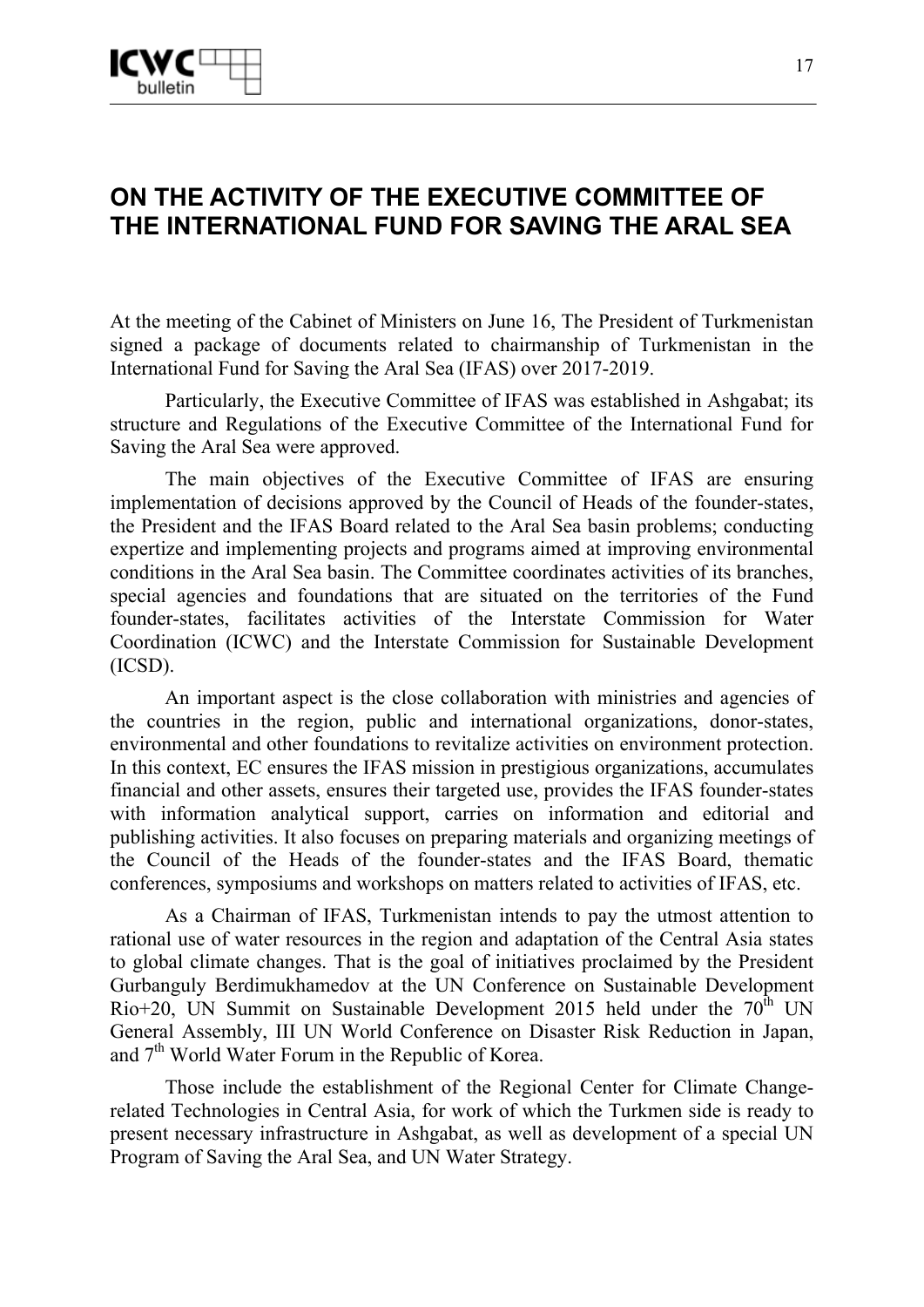

On January 30, 2018, the meeting of the IFAS Board was held in Ashgabat.

Along with members of the Board and the EC IFAS, the authorized representatives of Kazakhstan, Tajikistan, and Uzbekistan, as well as the Turkmen ministries and agencies participated in this meeting.

The participants of the meeting considered the Action Plan of EC IFAS during the chairmanship of Turkmenistan, preparation of the Summit of the Heads of Central Asian States, development of the Program of Actions to assist countries in the Aral Sea basin (ASBP-4), as well as agenda of the ordinary meeting of the IFAS Board.

Further we present documents related to the above-mentioned meetings.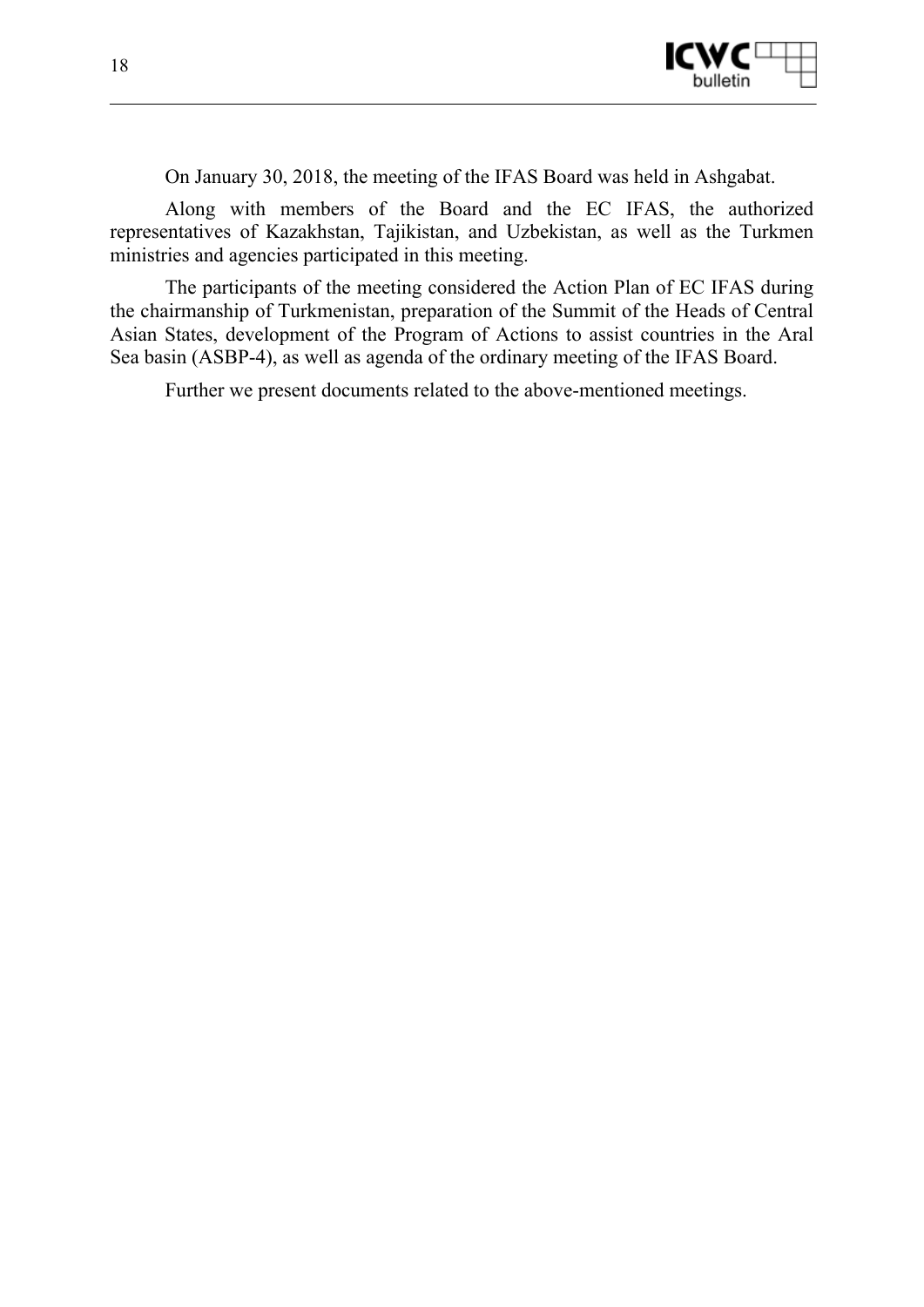

Appendix  $# 1$  to the Decision of the President of the International Fund for Saving the Aral Sea of June 16th, 2017

#### **REGULATION OF THE EXECUTIVE COMMITTEE OF THE INTERNATIONAL FUND FOR SAVING THE ARAL SEA**

#### **I. GENERAL PROVISION**

1.1. The Executive Committee (hereinafter referred to as EC) of the International Fund for Saving the Aral Sea (hereinafter referred to as IFAS or Fund) was established by the Decision of the IFAS President, the President of Turkmenistan as of June 16th, 2017, and is a permanent acting executive body of the Fund.

1.2. EC IFAS is an assignee of regulations, property and other assets of previous ECs IFAS.

1.3. EC IFAS fulfills its activities in accordance with the Regulation of the International Fund for Saving the Aral Sea (hereinafter referred to as the Regulation of IFAS) and the Agreement between the Government of the Republic of Kazakhstan, the Government of the Kyrgyz Republic, the Government of the Republic of Tajikistan, the Government of Turkmenistan, and the Government of the Republic of Uzbekistan on the Status of the International Fund for Saving the Aral Sea and Its Organizations (hereinafter referred to as the Agreement on the Status of IFAS and Its Organizations), approved by the Heads of the IFAS founder-states on April 9th, 1999 in the city of Ashgabat, and in accordance with the present Regulation.

1.4. The activities of EC are organized on the basis of the principal IFAS management scheme approved by the Decision of the Heads of the Fund founderstates on February 28th, 1997 in the city of Almaty.

1.5. EC IFAS represents a juridical entity with the status of an international intergovernmental organization, and immunities and privileges provided for by the Agreement on the Status of IFAS and Its Organizations.

1.6. The legal address of EC IFAS: 744013, Turkmenistan, Ashgabat city, Hero of Turkmenistan Atamyrat Niyazov Ave, 142.

The official name of EC IFAS:

in the Russian language – Исполнительный Комитет Международного Фонда спасения Арала (ИК МФСА);

in the English language – Executive Committee of the International Fund for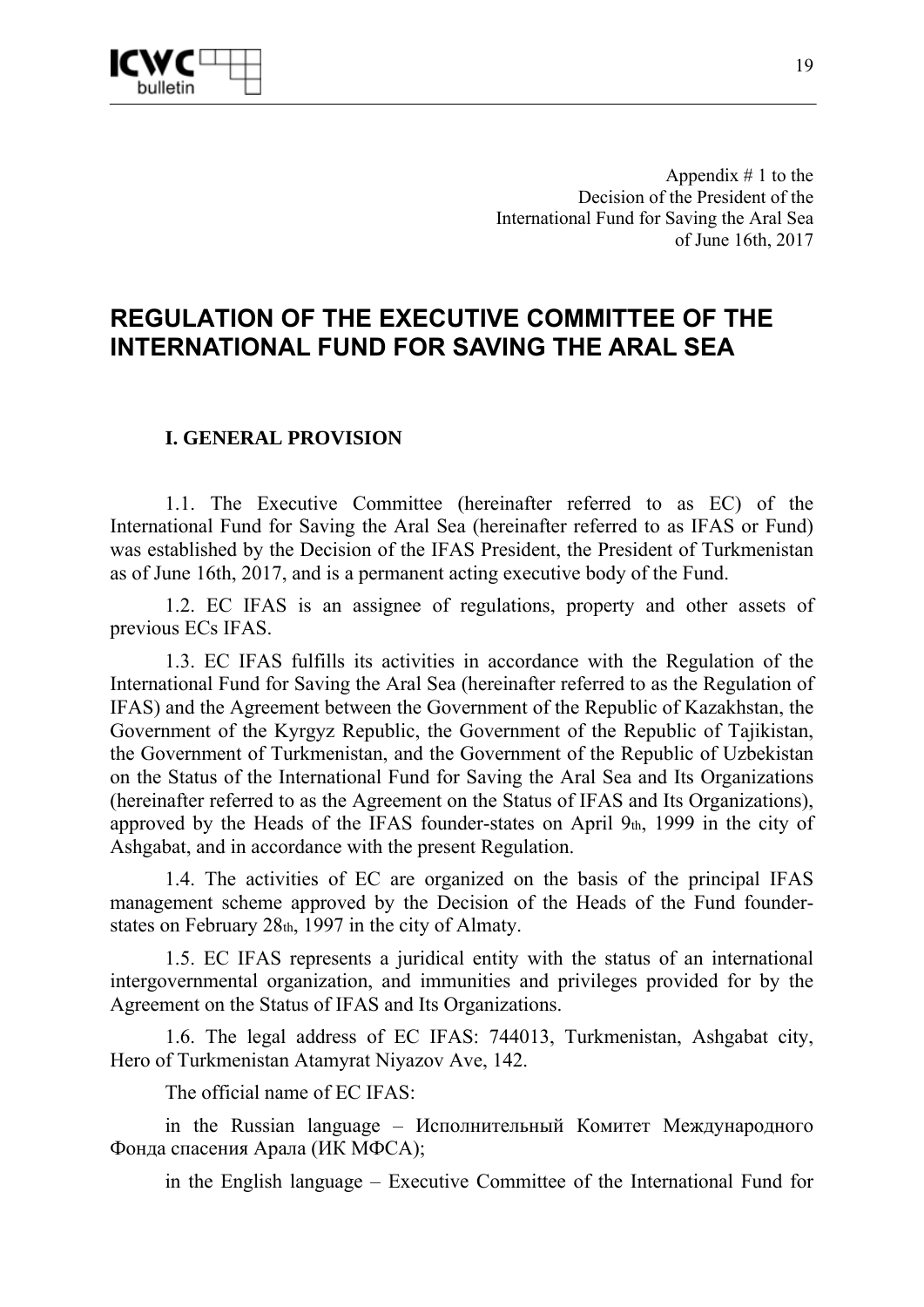

Saving the Aral Sea (EC IFAS).

#### **II. OBJECTIVES OF EC IFAS**

2.1. The EC is established to accomplish the following objectives:

- Ensure practical implementation of decisions of the Council of the Heads of

the founder-states, the President and the IFAS Board on the Aral Sea basin challenges;

- Implement programs and projects aimed at improving environmental situation in the Aral Sea basin;

 - Coordinate activities of EC branches, special agencies and foundations for improvement of the social and environmental situation in the Aral Sea basin, which are situated on the territories of the Fund founder-states;

- Facilitate activities of the Interstate Commission for Water Coordination (ICWC) and Interstate Commission for Sustainable Development (ICSD);

- Expand collaboration with international organizations, donor-states, ecological and other funds to enhance activities on environmental protection.

#### **III. FUNCTIONS OF EC IFAS**

3.1. EC executes the following functions:

- Participates in development and implementation of projects and programs on the Aral Sea basin problems;

- Collaborates with ministries, agencies, public ecological organizations of the founder-states of the Fund;

- Ensures the IFAS mission in international organizations;

- Organizes expertise of concepts, programs and projects on the Aral Sea basin problems and make adequate conclusions;

- Accumulates financial and other assets, ensures their targeted use;

- Provides the IFAS founder-states with information analytical support on the matters of IFAS activities;

- Carries on information and editorial and publishing activities;

- Provides safety of IFAS documentation;

- Prepares materials and organizes meetings of the Council of the Heads of the founder-states and the IFAS Board;

- Organizes thematic conferences, symposiums and workshops on matters related to activities of IFAS;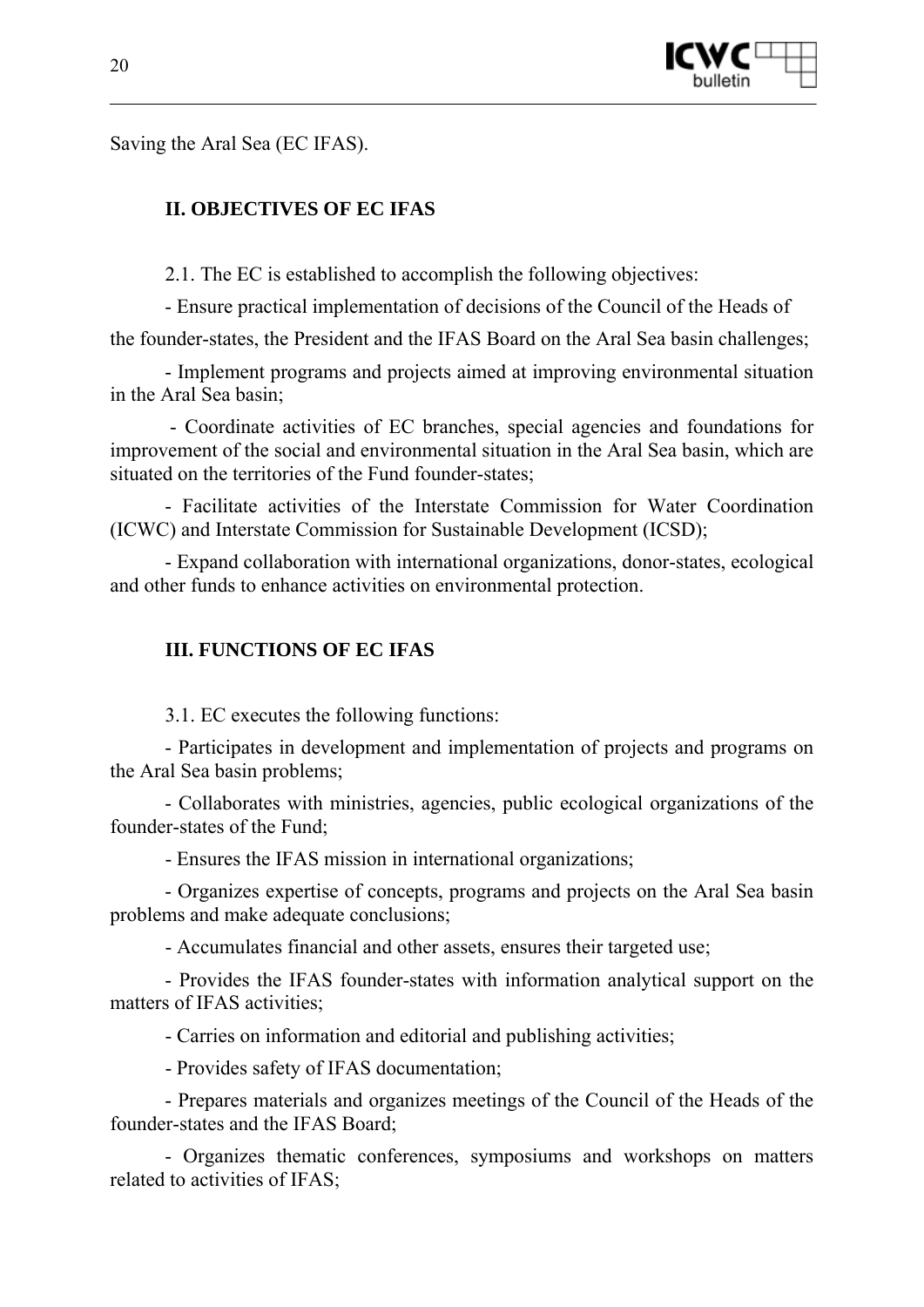

- Promotes collaboration with foreign states and international organizations on IFAS reserved matters.

#### **IV. RIGHTS OF EC IFAS**

4.1. EC has the right to:

- define priority areas for allocation of IFAS assets within the frameworks programs and projects on improving environmental situation in the Aral Sea basin;

- participate together with interested ministries, agencies of the IFAS founderstates, and other institutions to involve organizations and individuals to implement programs and projects on solution of the Aral Sea basin problems;

- involve experts, and conclude agreements with organizations, institutions and individuals;

- organize and hold biddings (tenders), place funds into deposit accounts in banking institutions;

- request and receive data required to accomplish objectives and functions vested in the EC IFAS, from ministries, agencies, statistical offices and other structures of the IFAS founder-states, in accordance with procedures established;

- conduct a check of documentation submitted by branches, states and results of their activities;

- acquire and dispose of property, be a claimant and defendant in a court.

4.2. EC IFAS has bank accounts in national and foreign currency to support its activity and accumulate contributions of the Fund founder-states, international organizations, donors-countries, grants, charitable and other donations from juridical entities and individuals in order to implement projects, programs and render an emergency assistance to population in the Aral Sea basin.

EC has its standard forms, seal and stamps with its name.

4.3. EC activities and property are exempt from all direct taxes and charges. Contributions of the founder-states, donors-countries, international organizations, grants, donations of juridical entities and individuals, foreign states, as well as assistance in a form of equipment, facilities, materials, food, and medicine are exempt from taxes, charges and customs duties.

EC and its officials are exempt from customs duties when bringing in and carriage their personal stuff, items, materials, equipment intended for personal and official use, as well as for providing functions vested in them. Exemption from customs duties does not apply to EC officials who are citizens of EC host country.

4.4. Financing of EC activities is provided at the expense of contributions of the IFAS founder-states, international organizations, donors-countries, grants, and charitable donations from individuals and juridical entities, foreign states as well.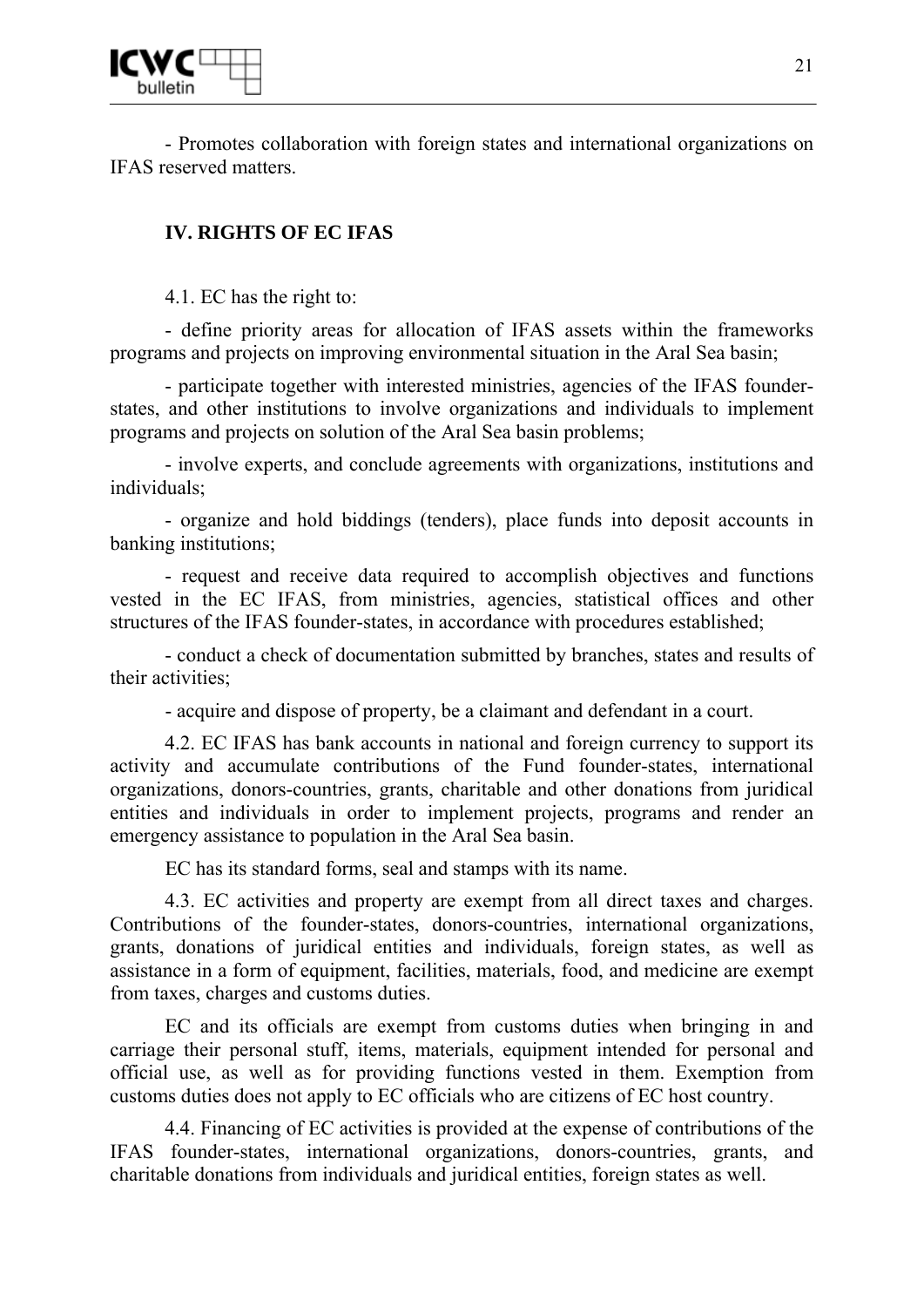

4.5. EC keeps books and accounts in accordance with laws of the host state.

4.6. The IFAS founder-states are not liable for duties of EC, and EC, in its turn, is not liable for those of the Fund founder-states.

4.7. Official languages of EC are Russian and English languages.

#### **V. ACTIVITY ARRANGEMENT OF EC IFAS**

5.1. EC includes the Chairman, his/her Deputy, Legal Counsel, Secretariat, Information- Analytical, Administration and Centralized Accounting departments, and Auxiliary Staff.

5.2. Governments of the founder-states delegate their two authorized representatives (EC members) to ensure EC operation. Leadership and management of their activities are vested in the Chairman.

5.3. EC is headed by the Chairman assigned to and discharged from the post by the IFAS President in consultation with the Heads of the IFAS founder-states.

5.4. The Chairman:

- performs management of EC in accordance with decisions of the Council of the Heads of the founder-states, the President and the IFAS Board, and is personally liable for accomplishment of objectives vested in EC;

- undertakes arrangements on preparation and organization of meetings of the Council of the Heads of the founder-states and the IFAS Board;

- coordinates activities of ICWC, ICSD on all issues related to implementation of programs and projects for improving environmental conditions in the Aral Sea basin;

- acts on behalf of IFAS, represents its interests, disposes funds and property of EC, concludes contracts (agreements), hires and discharges employees of the EC apparatus and heads of its structural subdivisions;

- addresses to the IFAS President, the governments of the founder-states the views of competence and qualification of authorized representatives delegated to work for EC;

- within his/her competence, issues orders, regulations, and decisions and, guided by commissions of the President and the IFAS Board, gives instructions subject to compulsory accomplishment by the branches and other bodies of IFAS;

- approves a staff schedule of EC with the permission of the IFAS President;

- approves regulations of structural subdivisions and other regulatory documents prescribing the rights and duties of officials of EC IFAS;

- assigns leaders to regional projects, and approves their estimate and financial and program documents as well;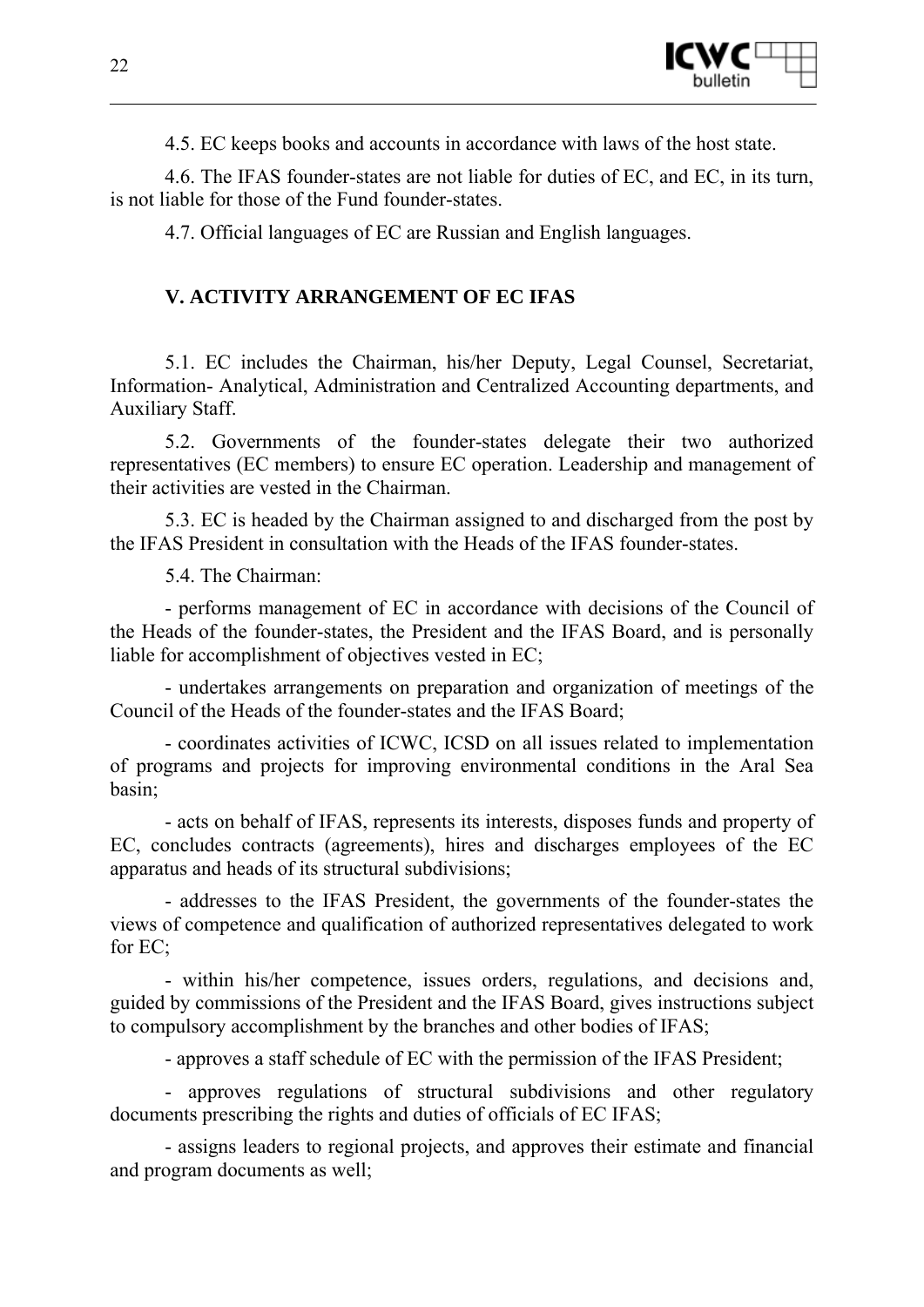

- submits to the IFAS Board a report on EC activities on the outcomes of a fiscal year;

- fulfills other functions vested in him/her by the Council of the Heads of the founder-states, the President and the IFAS Board.

5.5. Maintenance of the EC apparatus and payments for labor to the employees are made on the conditions and at the expense of contributions of the IFAS founderstates, grants of donors-countries and funds of international organizations.

5.6. A first fiscal year of EC is a period since a day of approval of the Regulation of EC and till the end of a respective calendar year. Further, a fiscal year of EC starts on January 1st and ends on December 31st of each year.

5.7. By results of every financial year, EC provides audit of its financial activity.

#### **VI. BRANCHES OF EC IFAS**

6.1. EC, in accordance with the approved IFAS principal management scheme, has its branches in the founder-states of the Fund.

6.2. The branches of EC are the territorial bodies.

6.3. The branches act in accordance with the laws of the IFAS founder-states, on which territories they are located, decisions of the President and the Board of the Fund, orders, instructions of EC, the present Regulation and the Regulation of a relevant branch.

6.4. EC branches are juridical entities, have banking accounts in national and foreign currency.

6.5. The branches collaborate with state, public organizations, juridical entities and individuals, as well as with structures of different patterns of ownership, and facilitate expansion of cooperation on issues of the Aral Sea basin.

6.6. EC branches are financed at the expense of contributions of the IFAS founder-states, on which territory they are located.

6.7. The EC Chairman assigns and discharges directors of branches who have been delegated by governments of the IFAS founder-states, on which territory the branches are located.

6.8. A branch is headed by a director, who is personally liable for activity management, performance of duties vested in him.

6.9. A staff schedule of a branch is agreed with the government of an IFAS founder-state, on which territory it is located, or a body authorized by it, and approved by the EC Chairman.

6.10. A fiscal year is fixed from January 1st to December 31st of a calendar year. A branch submits a report to the EC quarterly.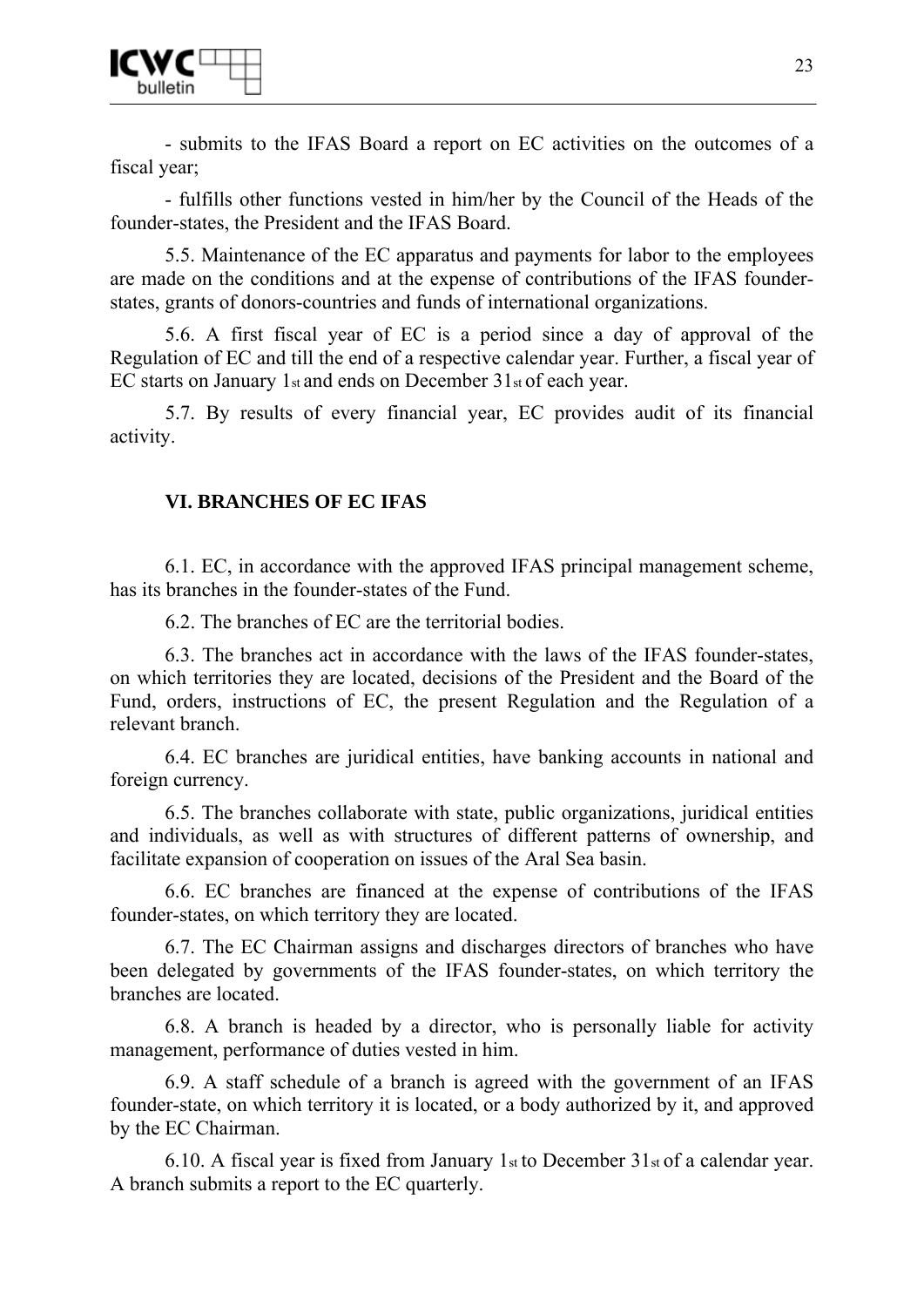

6.11. Accounting and reporting are kept in accordance with procedures established by laws of a state, on which territory the branch is located.

6.12. Organizational and financial activities of a branch to be monitored by EC.

6.13. Introduction of changes and supplements to activities, rules and procedures of a branch falls within the competence of EC.

6.14. Activity of EC branch to be terminated in accordance with a decision of EC, on a proposal of the government of a founder-state of the IFAS.

#### **VII. LIQUIDATION OF EC IFAS AFTER THE ESTABLISHED PERIOD IS COMPLETED**

7.1. Liquidation EC IFAS is made on a decision of the President of IFAS.

7.2. Provided the decision on liquidation of EC has been made, the Chairman of EC makes the order on appointment of a liquidation commission and ensures its execution in accordance with laws in force in a host country.

7.3. EC loses the right of a juridical entity and considered as ceased to exist since the date a respective decision on approval of results of the liquidation commission has been issued.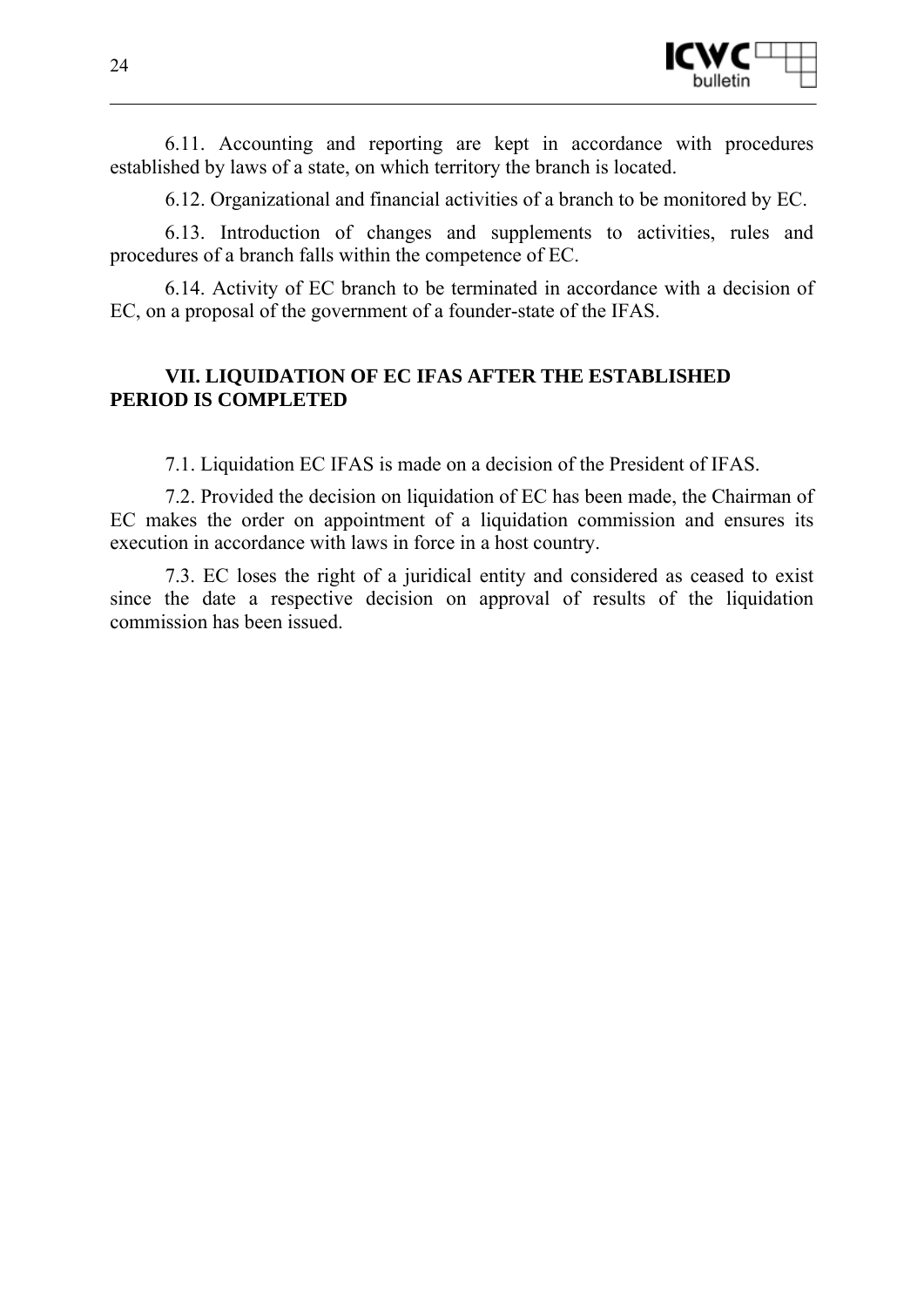

### **1. ON ACTION PLAN OF THE EXECUTIVE COMMITTEE OF THE INTERNATIONAL FUND FOR SAVING THE ARAL SEA DURING THE CHAIRMANSHIP OF TURKMENISTAN**

January 30, 2018 Ashgabat

1. Approve the Action plan of the Executive Committee of the International Fund for Saving the Aral Sea during the Chairmanship of Turkmenistan.

2. The Executive Committee of the International Fund for Saving the Aral Sea is assigned to ensure implementation of the Action Plan and regularly inform the IFAS Board on its progress.

| <b>Republic of Kazakhstan</b> | <b>U.Shukeev</b>     |  |  |
|-------------------------------|----------------------|--|--|
| <b>Kyrgyz Republic</b>        |                      |  |  |
| <b>Republic of Tajikistan</b> | M.Zokirzoda          |  |  |
| <b>Turkmenistan</b>           | <b>E.Orazgeldyev</b> |  |  |
| <b>Republic of Uzbekistan</b> | <b>Z.Mirzaev</b>     |  |  |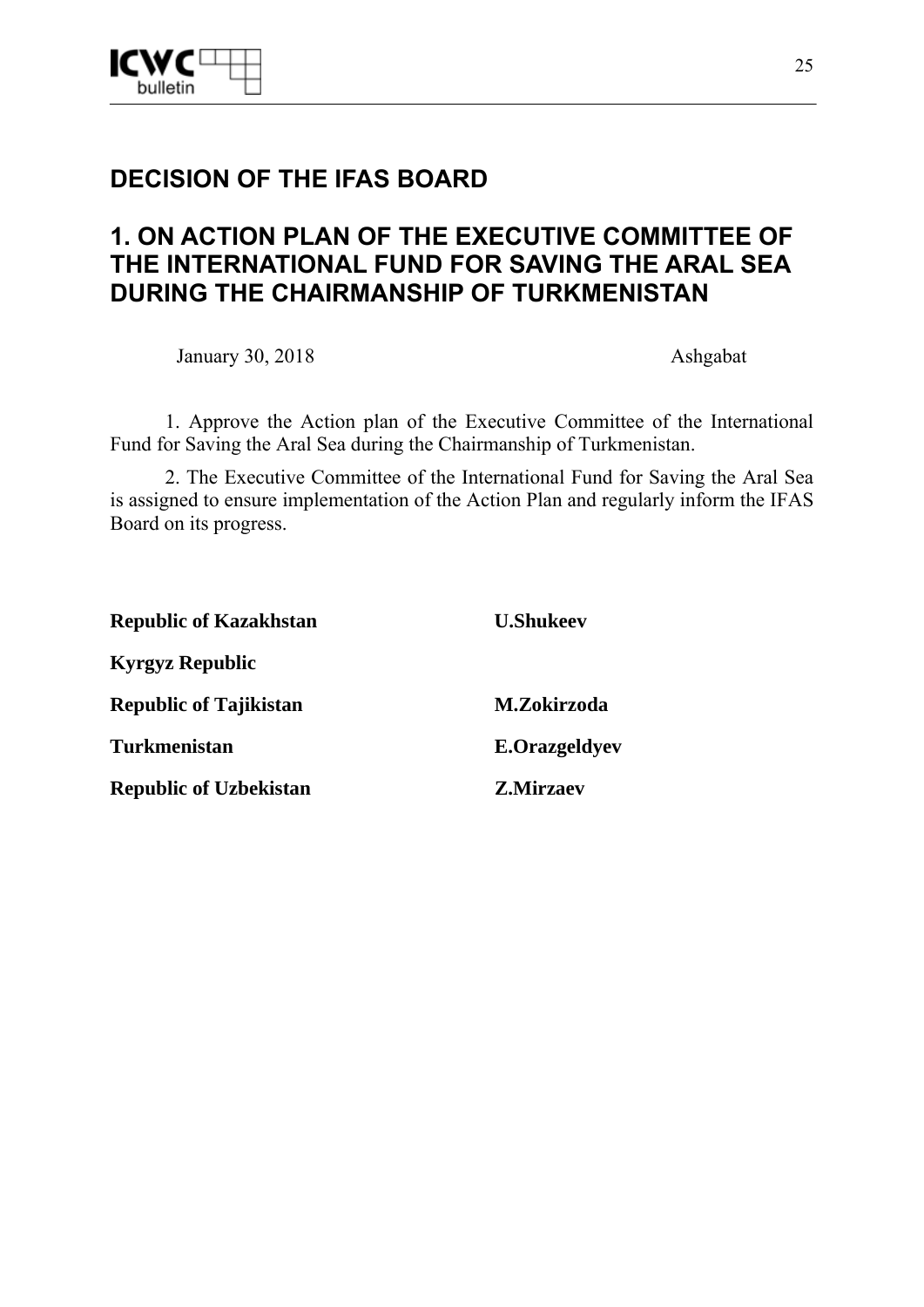

# **2. ON PREPARATION OF THE MEETING OF THE COUNCIL OF HEADS OF CENTRAL ASIAN STATES**

January 30, 2018 Ashgabat

1. Take into account information of the Executive Committee of the International Fund for Saving the Aral Sea on preparation of the meeting of the Council of Heads of the IFAS founder-states in 2018 in the city of Ashgabat.

2. The Executive Committee of IFAS, the Interstate Commission for Water Coordination, and the Interstate Commission for Sustainable Development should contribute to the preparation and organization of the meeting of the Council of Heads of the IFAS founder-states.

| <b>Republic of Kazakhstan</b> | <b>U.Shukeev</b>     |  |  |
|-------------------------------|----------------------|--|--|
| <b>Kyrgyz Republic</b>        |                      |  |  |
| <b>Republic of Tajikistan</b> | M.Zokirzoda          |  |  |
| <b>Turkmenistan</b>           | <b>E.Orazgeldvev</b> |  |  |
| <b>Republic of Uzbekistan</b> | <b>Z.Mirzaev</b>     |  |  |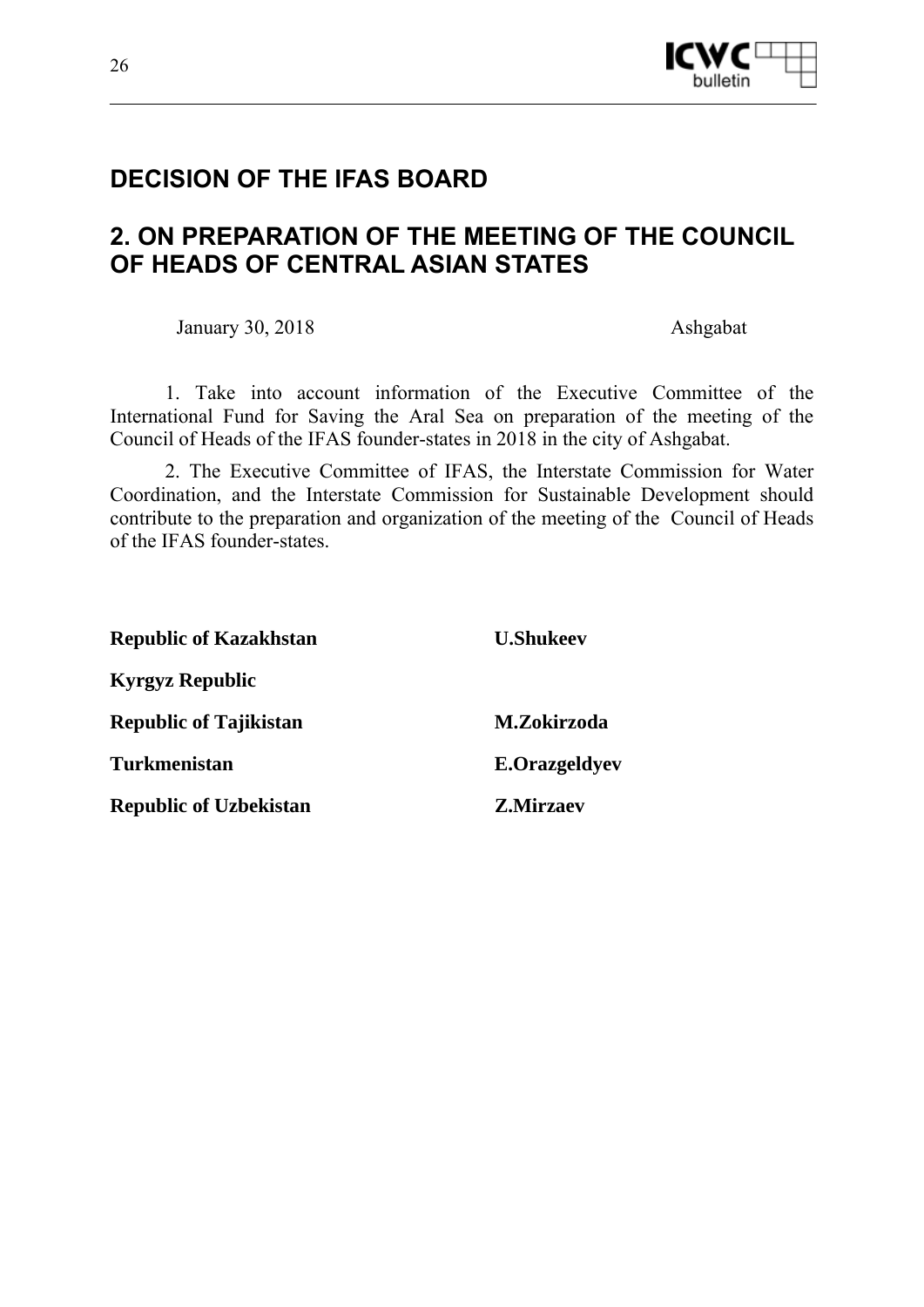

# **3. ON DEVELOPMENT OF THE PROGRAM OF ACTIONS TO ASSIST COUNTRIES IN THE ARAL SEA BASIN (ASBP-4)**

January 30, 2018 Ashgabat

1. Take into account information of the Executive Committee of the International Fund for Saving the Aral Sea on preparation of the draft Program of Actions to assist countries in the Aral Sea basin (ASBP-4).

- 2. Approve the following directions of ASBP-4:
- integrated water resources use;
- environmental;
- socio-economic;
- improved institutional and legal mechanisms.

3. The Executive Committee of IFAS in cooperation with the Interstate Commission for Water Coordination and the Interstate Commission for Sustainable Development should facilitate the development of ASBP-4 with the involvement of national experts and international partners.

| <b>Republic of Kazakhstan</b> | <b>U.Shukeev</b>     |
|-------------------------------|----------------------|
| <b>Kyrgyz Republic</b>        |                      |
| <b>Republic of Tajikistan</b> | M.Zokirzoda          |
| <b>Turkmenistan</b>           | <b>E.Orazgeldyev</b> |
| <b>Republic of Uzbekistan</b> | <b>Z.Mirzaev</b>     |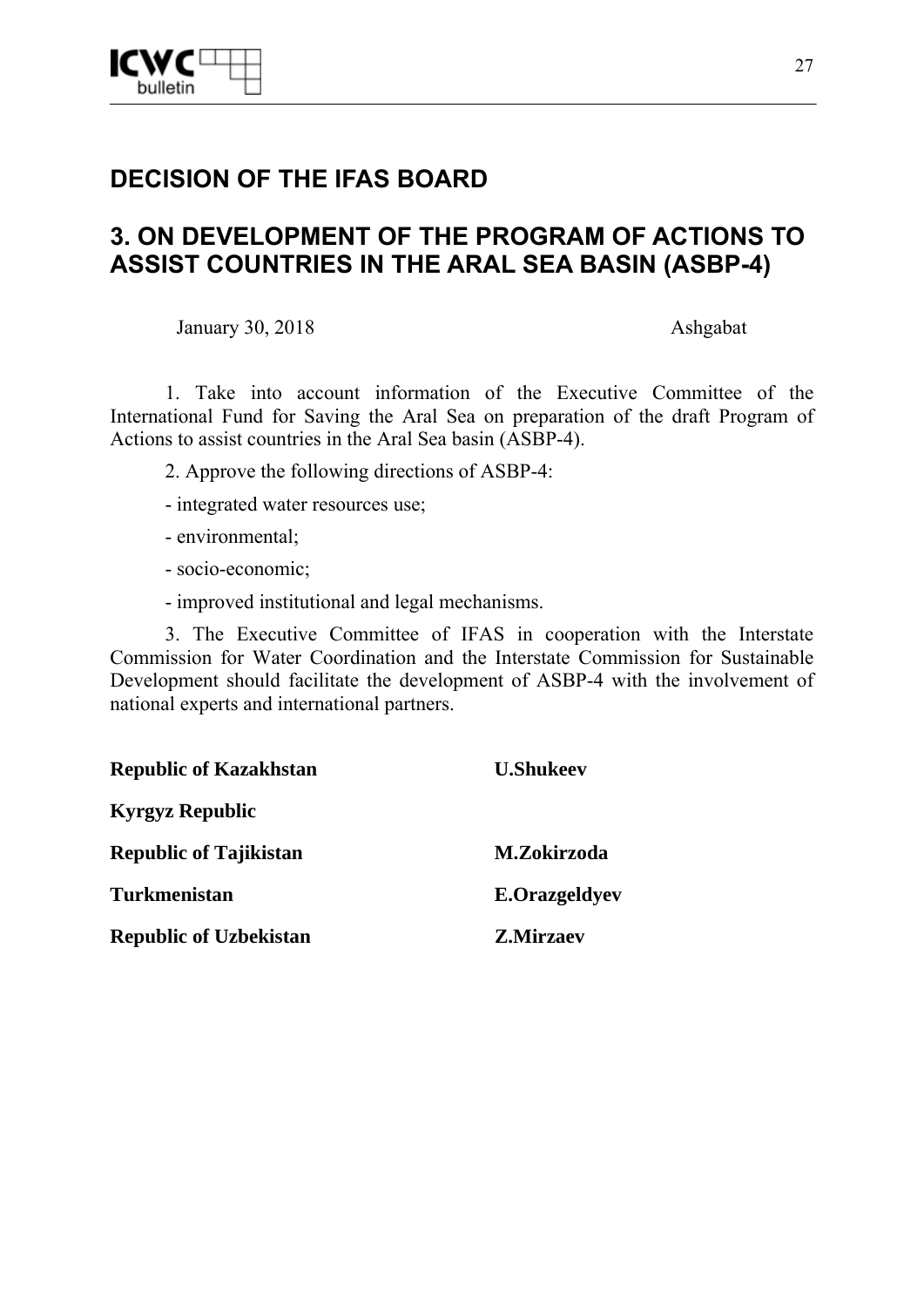

### **4. ON THE AGENDA OF THE ORDINARY MEETING OF THE IFAS BOARD**

January 30, 2018 Ashgabat

The following issues are to be considered at the ordinary meeting of the IFAS Board:

- the results of the meeting of the Council of Heads of Central Asian states;

- progress on the development of ASBP-4;

- activity of the Executive Committee of IFAS over the reporting period;

- activity of the Interstate Commission for Water Coordination over the reporting period;

- activity of the Interstate Commission for Sustainable Development over the reporting period;

- progress of the Working Group on the Improvement of Institutional and Contractual- Legal Base of the International Fund for Saving the Aral Sea;

-approval of draft Regional Environmental Program for sustainable development in Central Asia;

- agenda of the next meeting of the IFAS Board.

| <b>Republic of Kazakhstan</b> | <b>U.Shukeev</b>     |  |  |
|-------------------------------|----------------------|--|--|
| <b>Kyrgyz Republic</b>        |                      |  |  |
| <b>Republic of Tajikistan</b> | M.Zokirzoda          |  |  |
| <b>Turkmenistan</b>           | <b>E.Orazgeldvev</b> |  |  |
| <b>Republic of Uzbekistan</b> | <b>Z.Mirzaev</b>     |  |  |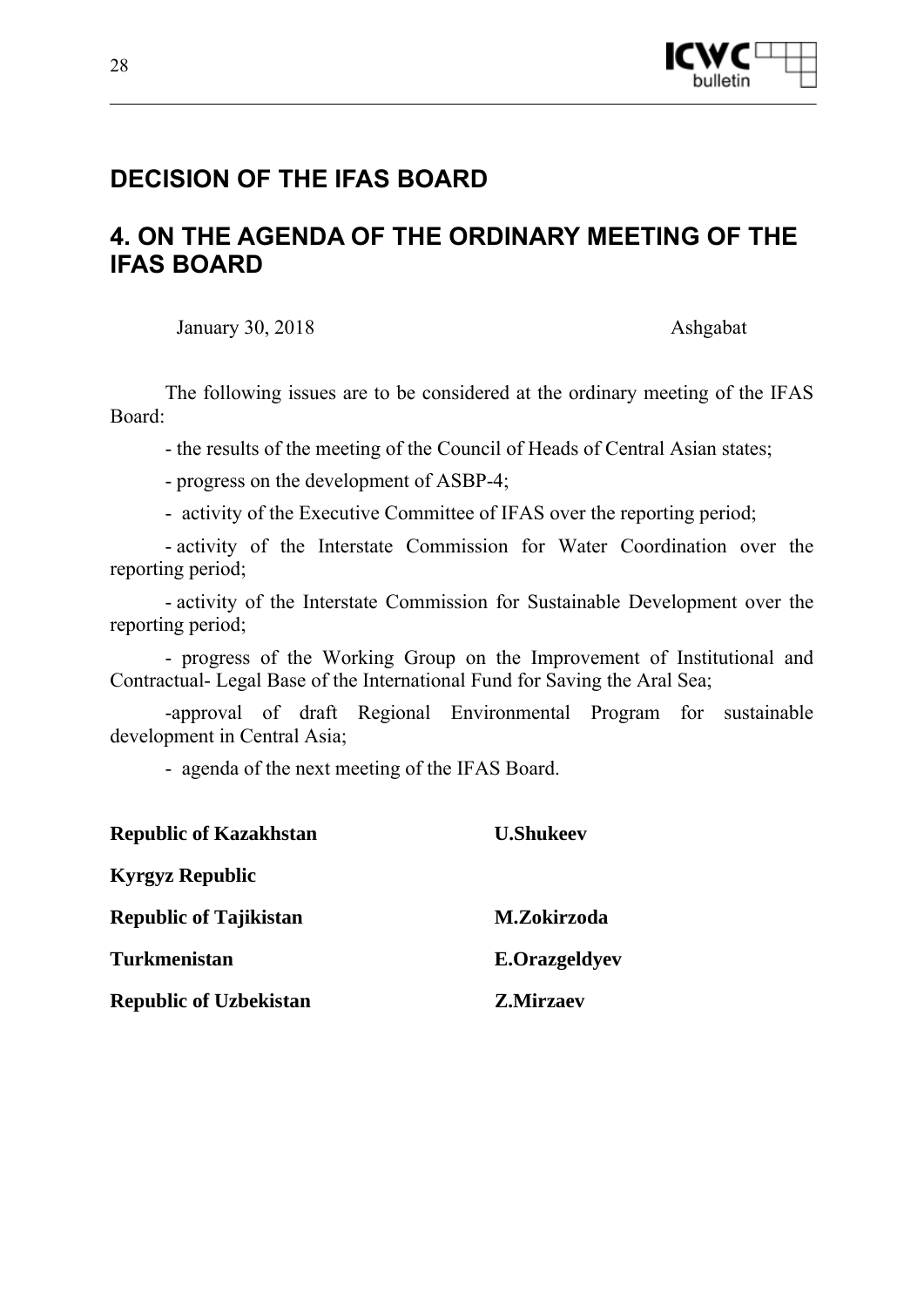

Approved by the Decision of the IFAS Board January  $30<sup>th</sup>$ , 2018

# **ACTION PLAN OF THE EXECUTIVE COMMITTEE OF THE INTERNATIONAL FUND FOR SAVING THE ARAL SEA DURING THE CHAIRMANSHIP OF TURKMENISTAN**

| #                                                                                                                                   | <b>List of activities</b>                                                                                                | <b>Time of</b><br>execution           | <b>Executors</b>                                 |
|-------------------------------------------------------------------------------------------------------------------------------------|--------------------------------------------------------------------------------------------------------------------------|---------------------------------------|--------------------------------------------------|
| I. Preparation of materials and organization of meetings of the Council of Heads of the<br>founder-states and the IFAS Board        |                                                                                                                          |                                       |                                                  |
| 1.                                                                                                                                  | Organization of meetings of the IFAS Board and control over execution of decisions<br>adopted                            |                                       |                                                  |
| 1.1                                                                                                                                 | Preparation of materials for meetings of the IFAS<br>Board                                                               | every meeting<br>of the IFAS<br>Board | <b>EC IFAS</b>                                   |
| 1.2                                                                                                                                 | Dissemination of materials of the meetings of the IFAS Prior to 30 days<br>Board                                         | to the meeting                        | EC IFAS, Ministry<br>of Foreign Affairs<br>(MFA) |
| 1.3                                                                                                                                 | Holding of the meetings of the IFAS Board                                                                                | In the time of<br>meetings            | EC IFAS, MFA                                     |
| 1.4                                                                                                                                 | Ensuring implementation of the decisions and control<br>over implementation                                              | Continuously                          | <b>EC IFAS</b>                                   |
| $\overline{2}$ .                                                                                                                    | Holding of the meetings of the Council of Heads of the founder-states and control over<br>implementation of decisions    |                                       |                                                  |
| 2.1                                                                                                                                 | Drafting documents to the meeting of the Council of<br>Heads of the founder-states                                       | <b>Till August</b><br>2018            | MFA, EC IFAS                                     |
| 2.2                                                                                                                                 | Organization of activities related to meetings of the<br>Council of Heads of the founder-states                          | 2018                                  | MFA, EC IFAS                                     |
| 2.3                                                                                                                                 | Development of the Action plan to implement<br>decisions approved by the Council of Heads of the<br>founder-states       | 2018                                  | <b>EC IFAS</b>                                   |
| 2.4                                                                                                                                 | Implementation of decisions approved by the Council<br>of Heads of the founder-states and control over<br>implementation | Continuously                          | <b>EC IFAS</b>                                   |
| II. Implementation of programs and projects aimed at improving socio-economic and<br>environmental conditions in the Aral Sea basin |                                                                                                                          |                                       |                                                  |
| 3.                                                                                                                                  | Development of the Aral Sea Basin Program (ASBP-4)                                                                       |                                       |                                                  |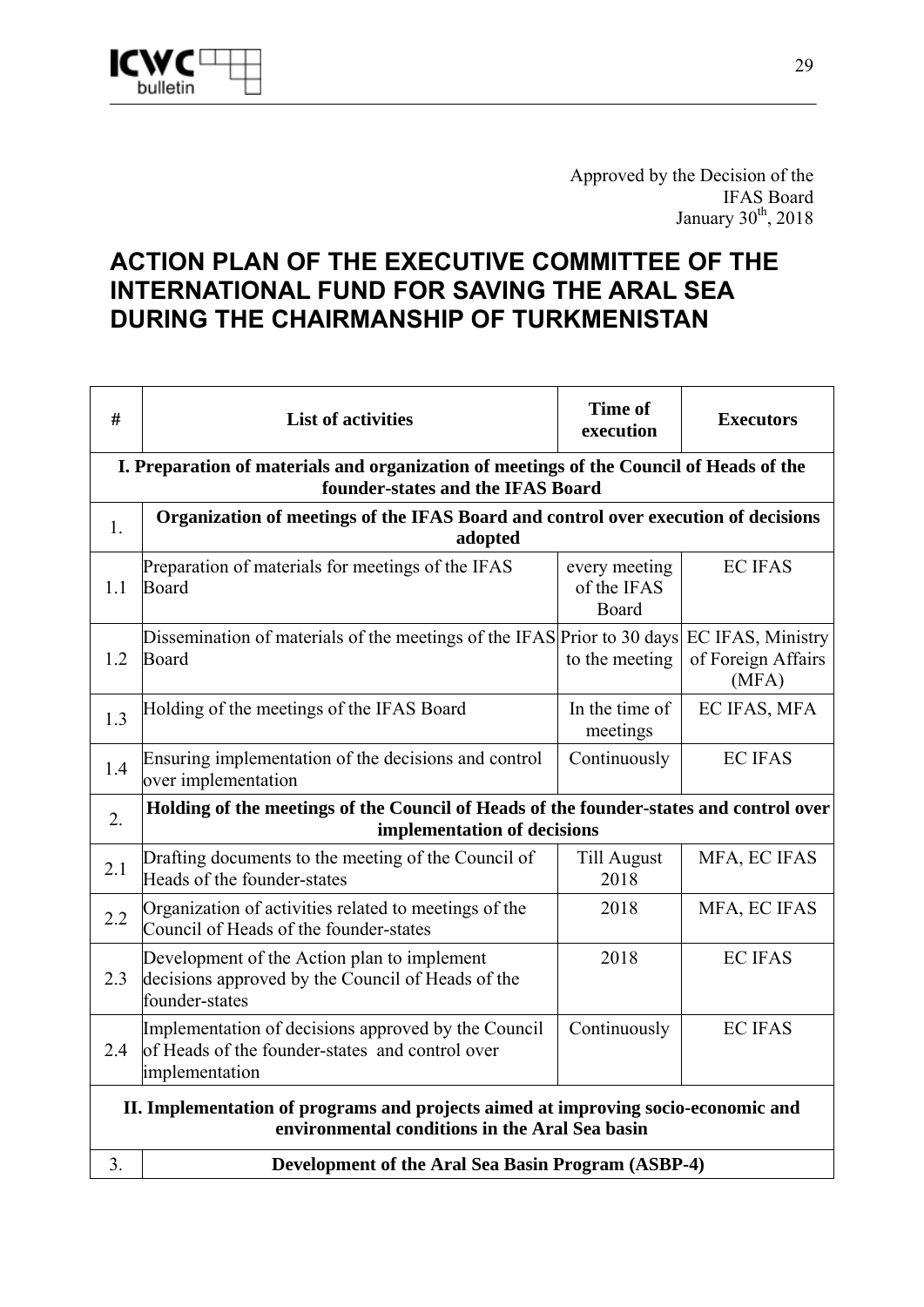

| #                                                                                                                                                       | <b>List of activities</b>                                                                                                                                                                                                                                                                                                                                                                    | <b>Time of</b><br>execution | <b>Executors</b>                                                              |
|---------------------------------------------------------------------------------------------------------------------------------------------------------|----------------------------------------------------------------------------------------------------------------------------------------------------------------------------------------------------------------------------------------------------------------------------------------------------------------------------------------------------------------------------------------------|-----------------------------|-------------------------------------------------------------------------------|
| 3.1                                                                                                                                                     | Establishment of national and regional working groups<br>consisting of the representatives of IFAS branches,<br>ministries, agencies, and local authorities of the IFAS<br>founder-states with the involvement of international<br>experts on the following areas:<br>- integrated water resources use;<br>environmental;<br>socio-economic;<br>improved institutional and legal mechanisms. | January-<br>February 2018   | EC IFAS, ICWC,<br>ICSD, Central<br>Asian states,<br>international<br>partners |
| 3.2                                                                                                                                                     | Consultations with international organizations<br>and<br>partners on development of ASBP-4                                                                                                                                                                                                                                                                                                   | 2018-2019                   | <b>EC IFAS</b>                                                                |
| 3.3                                                                                                                                                     | Organization of working meetings to develop ASBP-4                                                                                                                                                                                                                                                                                                                                           | 2018-2019                   | EC IFAS,<br>international<br>partners                                         |
| 3.4                                                                                                                                                     | Organization of conference of international partners on<br>the development of ASBP-4                                                                                                                                                                                                                                                                                                         | 2018                        | EC IFAS,<br>international<br>partners                                         |
| 3.5                                                                                                                                                     | Presentation of the draft ASBP-4 for consideration of<br>the IFAS Board                                                                                                                                                                                                                                                                                                                      | 2019-2020                   | <b>EC IFAS</b>                                                                |
| 4.                                                                                                                                                      | Return to improvement of organizational structure and<br>contractual-legal base of IFAS                                                                                                                                                                                                                                                                                                      | 2018-2019                   | EC IFAS,<br>international<br>partners                                         |
| 4.1                                                                                                                                                     | Mobilization of international experts and funding of<br>Working Group for the<br>improvement<br>the<br>of<br>organizational structure and contractual-legal base of<br><b>IFAS</b>                                                                                                                                                                                                           | 2018                        | EC IFAS,<br>international<br>partners                                         |
| 4.2                                                                                                                                                     | Establishment of the Working Group with the<br>involvement of Central Asian and international experts                                                                                                                                                                                                                                                                                        | 2018                        | EC IFAS,<br>international<br>partners                                         |
| 4.3                                                                                                                                                     | Meetings of the Working Group                                                                                                                                                                                                                                                                                                                                                                | 2018-2019                   | <b>EC IFAS</b>                                                                |
| 5.                                                                                                                                                      | Under updating of the Regional Environmental Action<br>Plan in Central Asia, facilitate development of the<br>Regional Environmental Program for Sustainable<br>Development in Central Asia                                                                                                                                                                                                  | 2018-2019                   | EC IFAS, ICSD,<br>relevant state<br>agencies                                  |
| III. Facilitate the work of the Interstate Commission for Water Coordination (ICWC) and<br>the Interstate Commission for Sustainable Development (ICSD) |                                                                                                                                                                                                                                                                                                                                                                                              |                             |                                                                               |
| 6.                                                                                                                                                      | <b>Facilitate the work of ICWC</b>                                                                                                                                                                                                                                                                                                                                                           |                             |                                                                               |
| 6.1                                                                                                                                                     | Participation in the activities of ICWC (meetings,<br>conferences, round tables, workshops, etc.)                                                                                                                                                                                                                                                                                            | Regularly                   | EC IFAS, ICWC                                                                 |
| 6.2                                                                                                                                                     | Help in mobilization of donors to the improvement of<br>operation of gauging stations in the Aral Sea basin                                                                                                                                                                                                                                                                                  | 2018-2019                   | EC IFAS, ICWC                                                                 |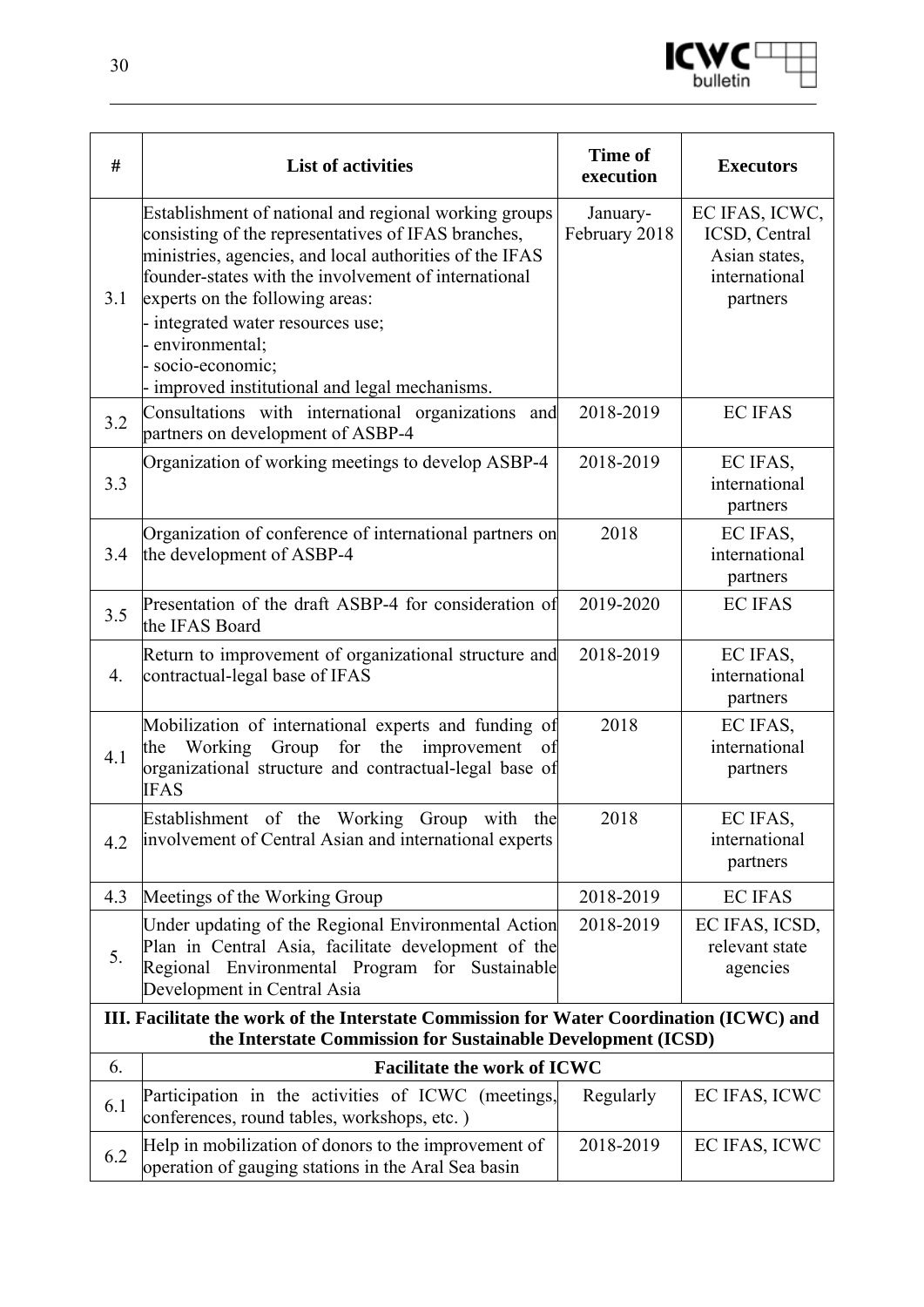

| #                                                                                                         | <b>List of activities</b>                                                                                                                                                                                | Time of<br>execution      | <b>Executors</b>                                                                       |
|-----------------------------------------------------------------------------------------------------------|----------------------------------------------------------------------------------------------------------------------------------------------------------------------------------------------------------|---------------------------|----------------------------------------------------------------------------------------|
| 6.3                                                                                                       | Participation in and promotion of regional projects on<br>water and capacity building of ICWC branches                                                                                                   | Continuously              | EC IFAS, ICWC                                                                          |
| 7.                                                                                                        | <b>Facilitate the work of ICSD</b>                                                                                                                                                                       |                           |                                                                                        |
| 7.1                                                                                                       | Participation in the activities of ICSD (meetings,<br>conferences, round tables, workshops, etc.)                                                                                                        | Regularly                 | <b>EC IFAS</b>                                                                         |
| 7.2                                                                                                       | Promotion of accession to and ratification of the<br>'Framework Convention on the Environmental<br>Protection for Sustainable Development in Central<br>Asia" by the Central Asian states                | 2018-2019                 | EC IFAS, ICSD,<br>relevant state<br>agencies                                           |
|                                                                                                           | IV. Expansion of interactions with international and regional organizations, financial                                                                                                                   |                           |                                                                                        |
|                                                                                                           | institutes, donor-states, environmental and other funds to enhance activities on the Aral Sea                                                                                                            |                           |                                                                                        |
|                                                                                                           | problems                                                                                                                                                                                                 |                           |                                                                                        |
| 8.                                                                                                        | Contribution to the achievement of goals and<br>objectives of the International Decade for Action:<br>Water for Sustainable Development, 2018-2028                                                       | Continuously              | EC IFAS, ICWC,<br><b>ICSD</b>                                                          |
| 9.                                                                                                        | Revitalization and expansion of cooperation with UN<br>and other international organizations on the use and<br>protection of water resources, environmental<br>conservation, and sustainable development | Continuously              | <b>EC IFAS</b>                                                                         |
| 10.                                                                                                       | Revitalization of work with international organizations<br>and financial institutes to attract funds for solution of<br>the Aral Sea problems                                                            | Continuously              | <b>EC IFAS</b>                                                                         |
| 11.                                                                                                       | Drafting a special UN program for the Aral Sea basin                                                                                                                                                     |                           |                                                                                        |
| 11.1                                                                                                      | Negotiate on the concept of the special UN program<br>for the Aral Sea basin with the founder-states                                                                                                     | 2018                      | EC IFAS, ICWC,<br>ICSD,<br>ministries<br>agencies,<br>and<br>international<br>partners |
|                                                                                                           | V. Information and analytical work                                                                                                                                                                       |                           |                                                                                        |
| 12.                                                                                                       | Development of a web-site dedicated to activities of<br><b>IFAS</b>                                                                                                                                      | The first half of<br>2018 | <b>EC IFAS</b>                                                                         |
| 12.1                                                                                                      | Development of media plan of EC IFAS                                                                                                                                                                     | The first half of<br>2018 | <b>EC IFAS</b>                                                                         |
| 13.                                                                                                       | Organization of a regional scientific expedition to<br>study the current state of the Aral Sea                                                                                                           | 2018-2019                 | EC IFAS, ICWC,<br>ICSD, international<br>partners                                      |
| 14.                                                                                                       | Organization of permanent monitoring of the Aral Sea<br>conditions and presentation of monitoring data to the<br>founder-states                                                                          | 2018-2019                 | <b>EC IFAS</b>                                                                         |
| VI. Thematic forums, conferences, symposiums and workshops on issues related to the<br>activities of IFAS |                                                                                                                                                                                                          |                           |                                                                                        |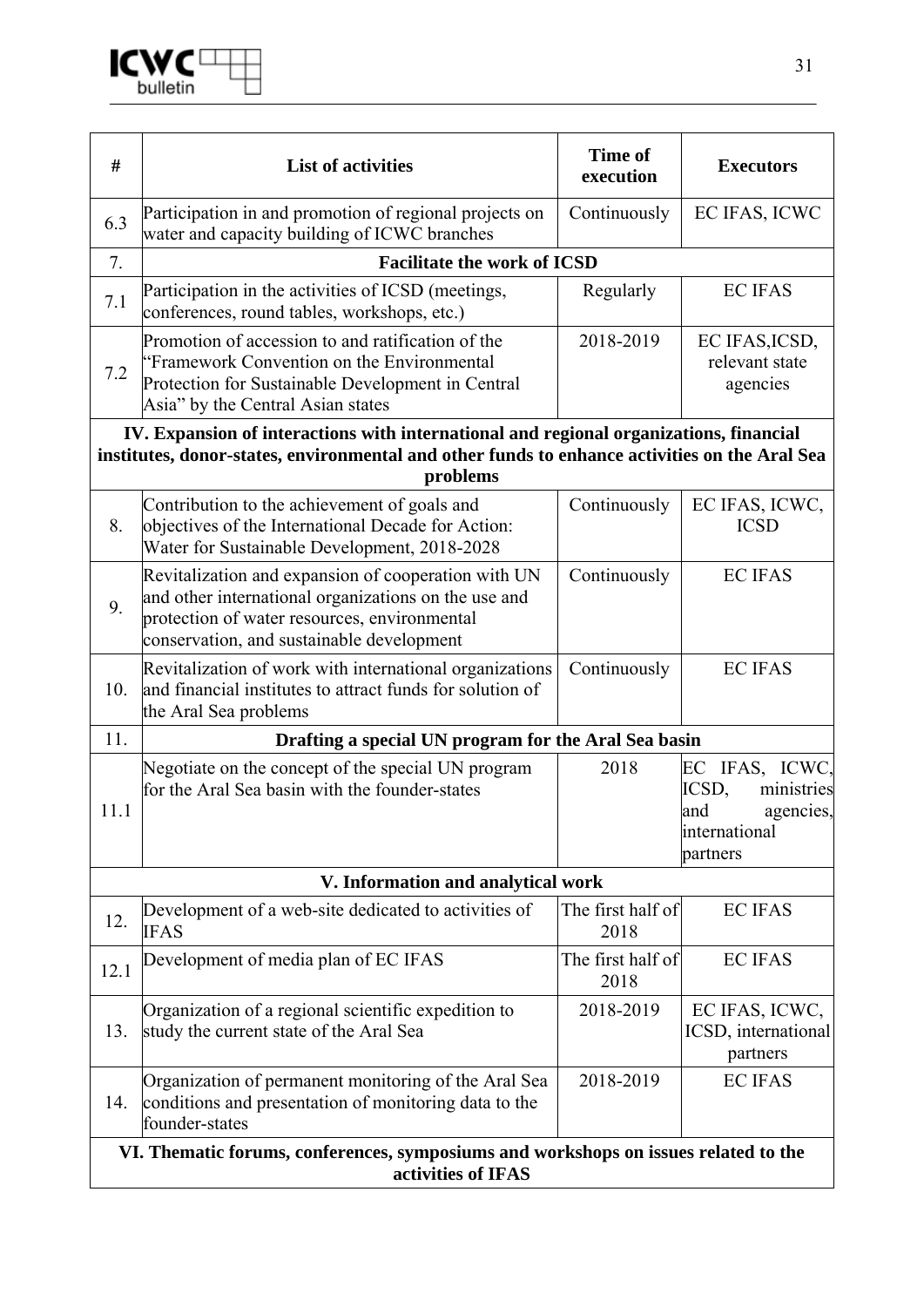

| #                                                                                                                                                                                                                          | <b>List of activities</b>                                                                                                                                                                      | <b>Time of</b><br>execution | <b>Executors</b>                                                                         |
|----------------------------------------------------------------------------------------------------------------------------------------------------------------------------------------------------------------------------|------------------------------------------------------------------------------------------------------------------------------------------------------------------------------------------------|-----------------------------|------------------------------------------------------------------------------------------|
| 15.                                                                                                                                                                                                                        | Activities on the occasion of the $25th$ Anniversary of IFAS                                                                                                                                   |                             |                                                                                          |
| 15.1                                                                                                                                                                                                                       | Organization of the Scientific-Practical Conference on The first half of<br>the occasion of the $25th$ Anniversary of IFAS                                                                     | 2018                        | EC IFAS, ICSD,<br>ICWC, their<br>branches, ministries<br>and agencies of<br>Turkmenistan |
| 15.2                                                                                                                                                                                                                       | Organization of lectures on the Aral Sea basin<br>problems, painting and essay contests among children,<br>etc.                                                                                | 2018                        | In the course of EC IFAS, relevant<br>ministries and<br>agencies                         |
| 16.                                                                                                                                                                                                                        | Participation in the 8 <sup>th</sup> Word Water Forum                                                                                                                                          | March 2018                  | EC IFAS, ICWC                                                                            |
| 16.1                                                                                                                                                                                                                       | Development and approval by countries of the<br>common vision of the Central Asian states on the<br>priority themes of the 8 <sup>th</sup> World Water Forum                                   | February-March<br>2018      | EC IFAS, ICWC,<br><b>Central Asian states</b>                                            |
| 16.2                                                                                                                                                                                                                       | Organization of a special event under the 8 <sup>th</sup> World<br>Water Forum to present the common vision of the<br>Central Asian region                                                     | February-March<br>2018      | EC IFAS,<br>international<br>partners                                                    |
| 17.                                                                                                                                                                                                                        | Ensuring participation of international organizations in<br>the events organized by IFAS                                                                                                       | Continuously                | EC IFAS, ICWC,<br>ICSD, ministries<br>and agencies                                       |
| 18.                                                                                                                                                                                                                        | Participation of the representatives of EC IFAS in the<br>national, regional, and international workshops and<br>conferences dedicated to the Aral Sea problems and<br>sustainable development | Continuously                | <b>EC IFAS</b>                                                                           |
| VII. Coordination of activities of EC IFAS branches in the Central Asian states related to<br>improvement of socio-economic and environmental conditions in the Aral Sea basin,<br>according to the Regulations of EC IFAS |                                                                                                                                                                                                |                             |                                                                                          |
| 19.1                                                                                                                                                                                                                       | Assistance in functioning of EC IFAS branches                                                                                                                                                  | Continuously                | <b>EC IFAS</b>                                                                           |
| 19.2                                                                                                                                                                                                                       | Consideration and approval of the Action Plans of<br>branches and analysis of their fulfillment                                                                                                | Regularly                   | <b>EC IFAS</b>                                                                           |
|                                                                                                                                                                                                                            | 19.3 Meetings with representatives of IFAS branches                                                                                                                                            | Continuously                | <b>EC IFAS</b>                                                                           |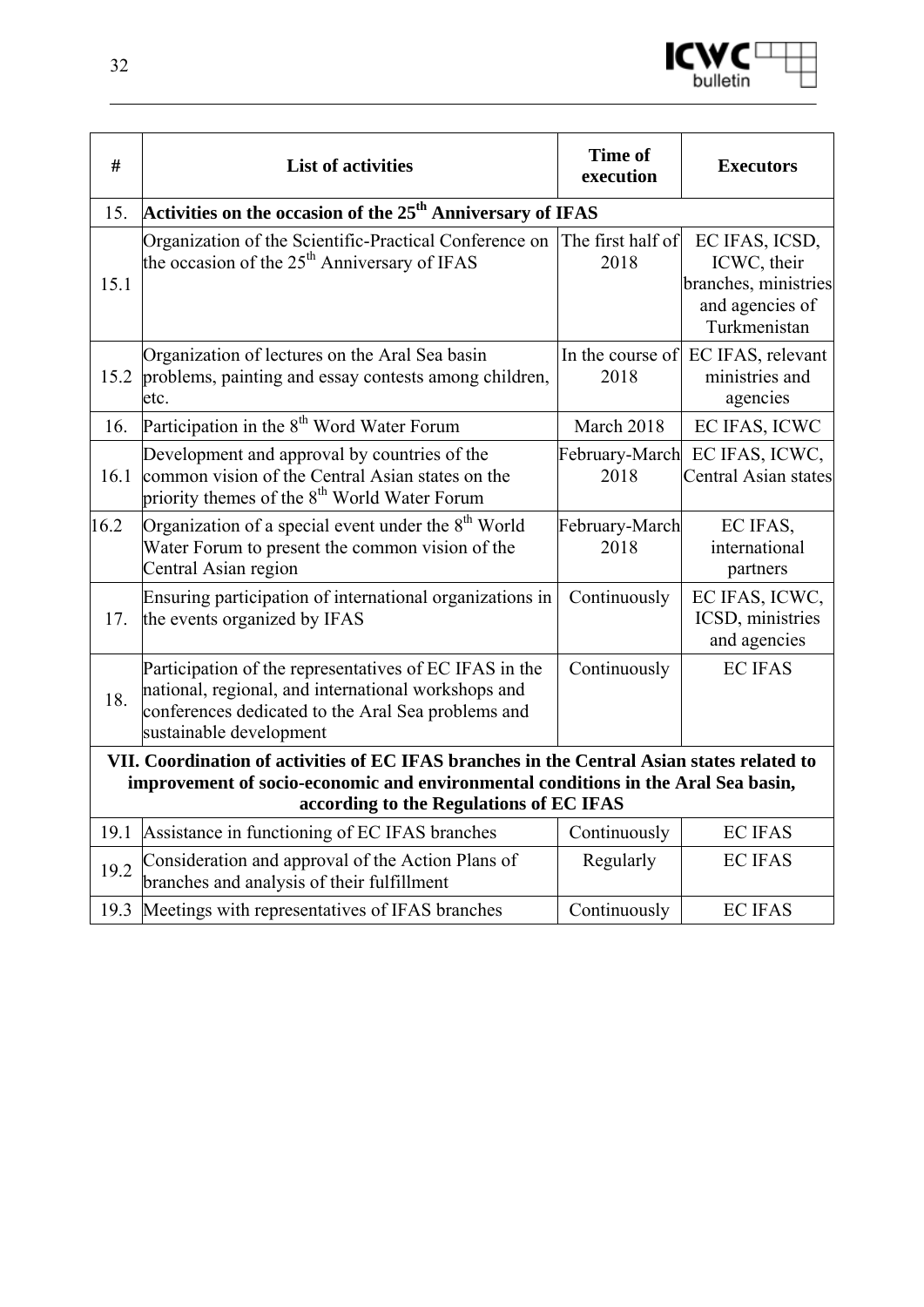### **MEETING OF THE NATIONAL WATER POLICY DIALOGUE IN KAZAKHSTAN AND ON ESTABLISHMENT OF THE INTERNATIONAL WATER ASSESSMENT CENTER IN KAZAKHSTAN**

#### **Meeting of the National Water Policy Dialogue in Kazakhstan**

On December 7, 2017, the meeting of the National Policy Dialogue on IWRM was organized in Kazakhstan. The event was aimed at sharing experience in conducting national water policy dialogues in the Central Asian countries, as well as drawing proposals on regional cooperation under the UNECE Convention on the Protection and Use of Transboundary Watercourses and International Lakes (UNECE Water Convention).

The meeting was opened by Mr.Ermek Kosherbaev, Executive Secretary of the Ministry of Agriculture of the Republic of Kazakhstan, Ms. Francesca Bernardini, Head of the UNECE Water Convention Secretariat, H.E. Urs Schmid, Ambassador of Switzerland to Kazakhstan and Tajikistan, H.E. Peter Juza, Ambassador Extraordinary and Plenipotentiary of the Slovak Republic, Ms. Snejana Popova, EU Delegation to Kazakhstan, and Ms. Diana Digol, Deputy Head of the OSCE Program Office in Astana.

The role the UNECE Water Convention and the International Water Assessment Center play in developing transboundary water cooperation was discussed during Session 1. Particularly, Ms.Bernardini spoke on the Water Convention's contribution to develop transboundary water cooperation. Mr. Boris Minarik (Slovak Hydrometeorological Institute) and Mr. Jos Timmerman (Wageningen Environmental Research, Netherlands) spoke on the experience of the International Water Assessment Centre in implementing Water Convention in the Slovak Republic and Netherlands, respectively. Mr.Serik Akhmedov, Director of newly-established International Water Assessment Center in Kazakhstan, presented the role, objectives and future perspectives of the organization.

Mr. Giovanni Capannelli, Country Director of the Asian Development Bank in Kazakhstan, shared information on the Central Asia Regional Economic Cooperation Strategy 2030 (CAREC Strategy 2030). Particularly, he mentioned that a new Agriculture and Water Cluster was included into the CAREC 2030's Operation Priorities. Mr. Capannelli also spoke on work carried out to establish the Almaty Knowledge Hub on Integrated Water Resource Management at the Kazakhstan National Agrarian University with the support of the Ministry of Agriculture of Kazakhstan. The Center is aimed at initiating a new approach to water education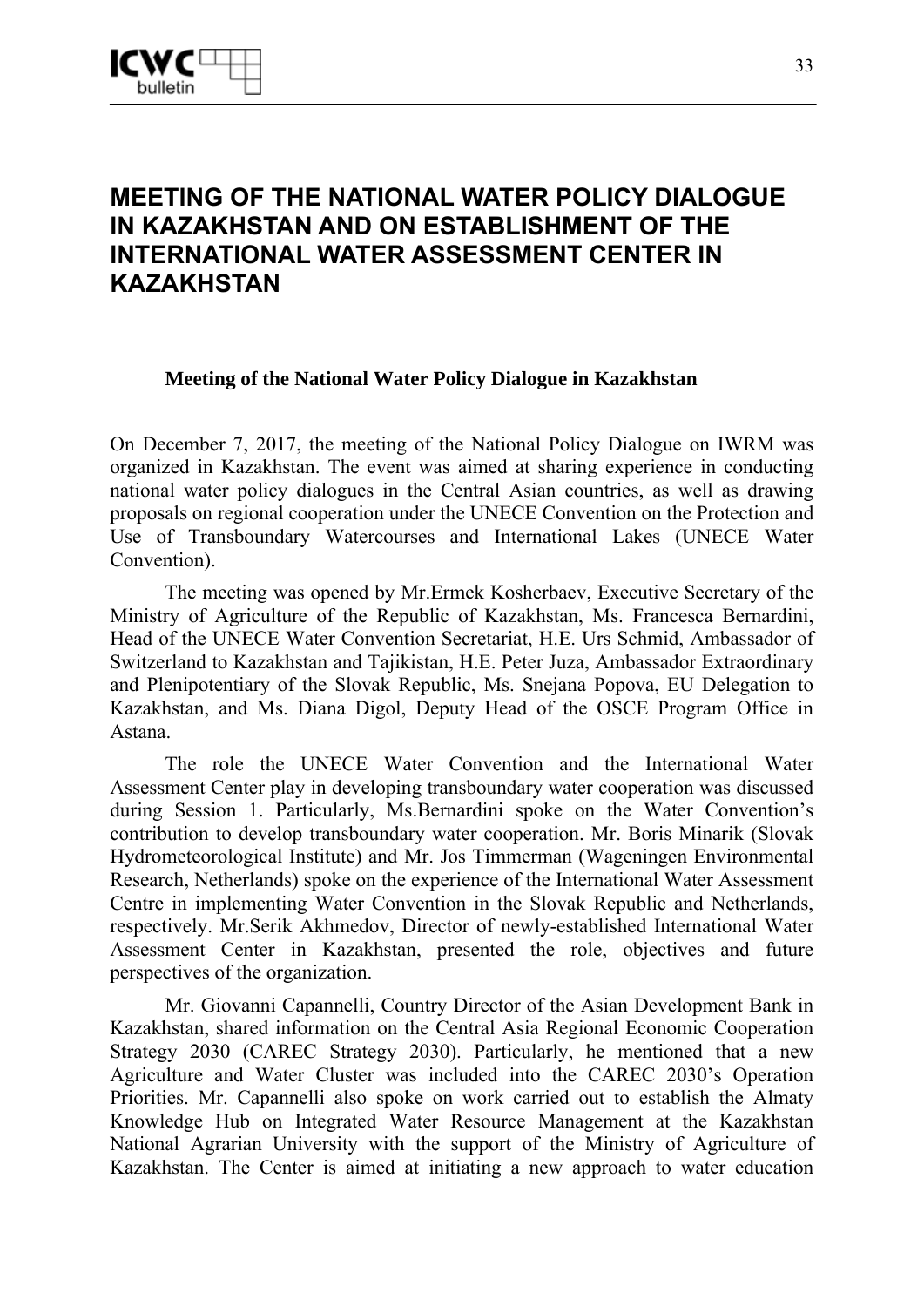

beginning from kindergarten. He pointed out to new perspectives for regional cooperation as a result of new and more open approach of Uzbekistan to this issue. This offers new opportunities for better interaction, particularly, in part of innovative technologies.

During Session 2 "National Policy Dialogues on Integrated Water Resource Management in Central Asia", the process coordinators in Kazakhstan, Kyrgyz Republic, and Tajikistan spoke on main directions and achievements in their respective countries. Information on National Water Policy Dialogue in Turkmenistan was presented by UNECE.

Session 3 was dedicated to cooperation of Central Asian states, Russia, and China on transboundary rivers.

Mr. Anatoly Bykov, Head of the Lower Volga Basin Water Authority, Federal Agency of Water Resources, Russian Federation, spoke on key areas of transboundary water cooperation between Russia and Kazakhstan. The focus was on the Ural River, including spring flood discharge, water accumulation in reservoirs, state monitoring, and water protection areas.

Mr. Hu Wenjun, Deputy Head of the Center for International Technical and Economic Cooperation, Ministry of Water Resources of the People's Republic of China, spoke on water cooperation of China with Russia and Kazakhstan.

Mr. Saulat Toreshov, Leading Specialist, Department for Water Resources Development and Implementation of Innovation Technologies, Ministry of Agriculture and Water Resources of the Republic of Uzbekistan, presented key areas of water cooperation of Uzbekistan with neighboring countries. A special focus was on new dynamics of interactions over the past year.

Mr. Musilim Zhienbaev, Head of Transboundary Rivers Department, Ministry of Agriculture of the Republic of Kazakhstan, made a factful presentation on multilateral water cooperation in Central Asia under umbrella of the ICWC, as well as on bilateral water cooperation of Kazakhstan with neighboring countries.

Ms. Dinara Ziganshina, Deputy Director of SIC ICWC, presented information on achievements of the ICWC over 25 years of its activity. She presented the final resolution adopted at the ICWC Anniversary Conference "The 25 years of Water Cooperation in Central Asia: Lessons Learnt and Future Outlook" held in Tashkent on November 23-24, 2017. She called the country representatives and development partners to consider directions of future actions set in this document when developing their programs and action plans.

In Session 4, "Priority thematic areas of the National Policy Dialogue in Kazakhstan", the participants talked on OECD Projects on water resource management and "nexus" (by Mr. A. Martusevich), transboundary groundwater problems (by Mr. Oleg Podolny, LLP Hydrogeoecological Research and Production, Design Firm "KAZGIDEK"), and scientific and educational components of the Berlin Process (by Mr. Almas Kitapbaev, Kazakh-German University in Central Asia).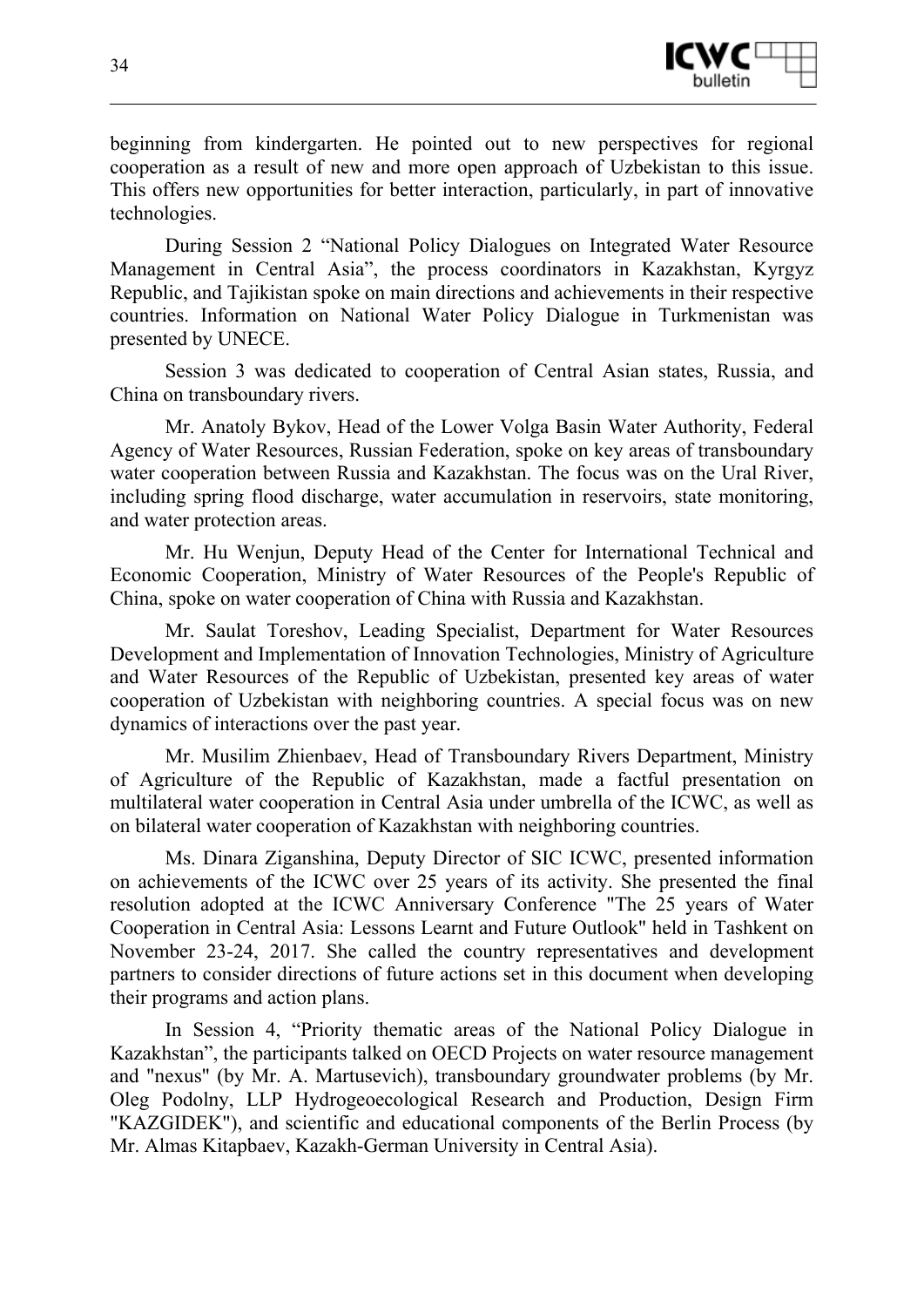

#### **Work meeting on the Kazakh initiative on the regional water policy dialogue in Kazakhstan**

On December 8, 2017, a special session was dedicated to the International Water Assessment Center (IWAC) in Kazakhstan to discuss IWAC potential contribution to further development of cooperation in the Central Asian countries under the UNECE Water Convention.

IWAC was established by the Meeting of Parties to the Water Convention at its seventh session in Budapest. In May 2017, the Government of Kazakhstan and UNECE signed the respective Memorandum. IWAC office was launched in Astana as a branch of the Institute of Geography LLP in August 2017.

IWAC aims at supporting implementation of the Convention, its Protocols on Water and Health, and their respective programs of work. The Centre's work will focus on Kazakhstan's neighboring countries, other Central Asian countries and beyond. The program of work of IWAC will be developed in close cooperation with the Government of Kazakhstan and the Bureau of the Water Convention and will be in compliance with the program of work of the Convention and the Protocol.

IWAC should more definitely identify its georgaphic and temathic scope of work. It is not clear, whether it will work actively only with the Central Asian states, or will be a platform for expanded water cooperation between all five Central Asian states with Russia, China, Afghanistan, and possibly with Mongolia.

The participants shared their comments and recommendations related to the IWAC activity. In particular, if focused on the Central Asian states, it was strongly recommended to send official notification to these countries on the established Center and its mandate as soon as possible. It was also recommended to review the mandate and work of all regional organizations in order to avoid the duplication of fucntions and more definitely define the scope of work for IWAC. It would be desirable to develop the Program of Work of IWAC in close coordination with the Program of Work under the Water Convention. Answers provided in the reporting template under the Water Convention may be crucial to reveal interests and define needs of the countries in the region. To develop the Program of Work of IWAC, it was recommended to apeal to the contries to nominate their experts for this purpose as well.

The fistr meeting of IWAC is scheduled for April. This regional event will be focused on sharing experince in the National Water Policy Dialogues in the countries.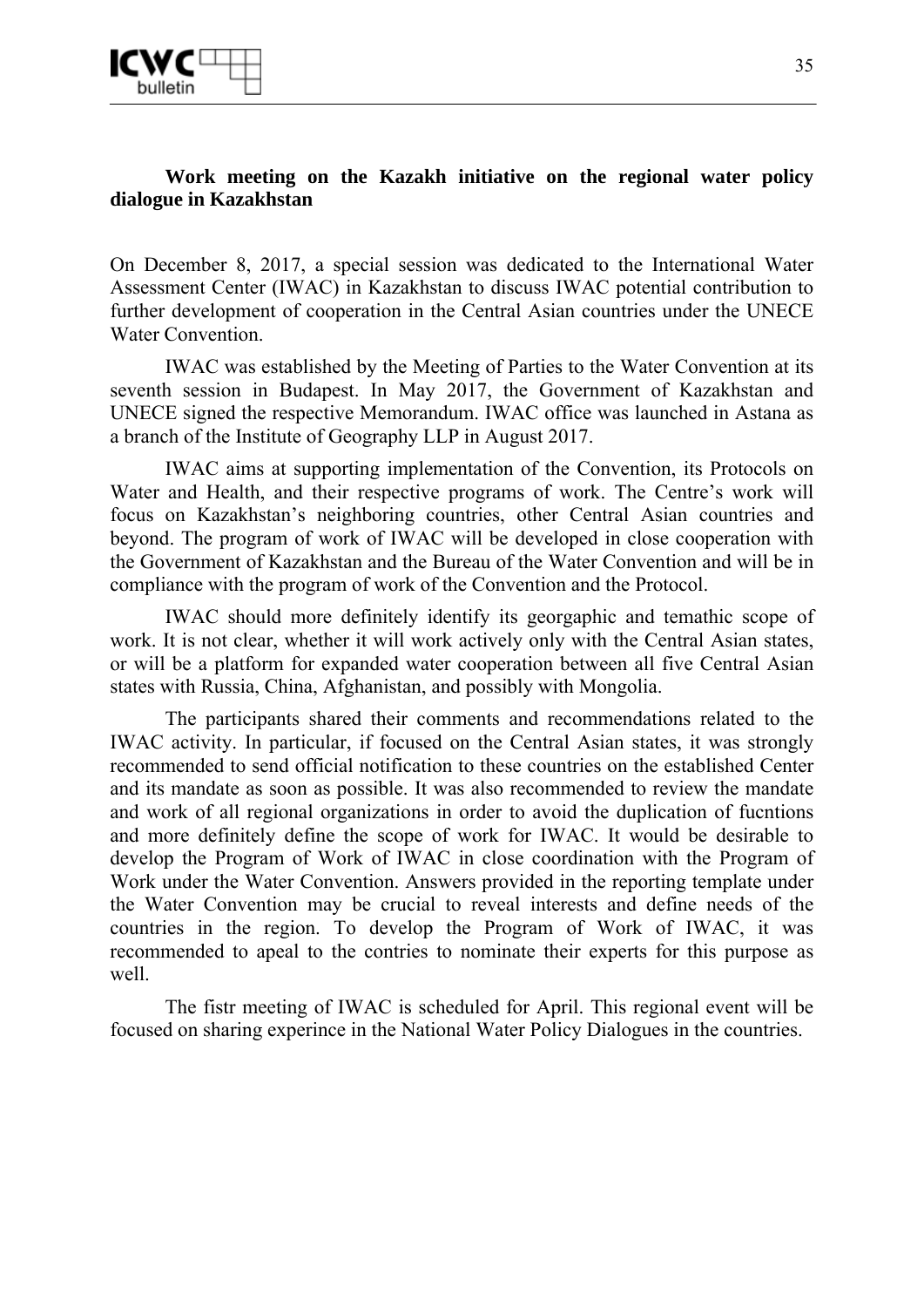

### **INTERNATIONAL WORKSHOP ON WATER SCARCITY AND 9th MEETING OF THE TASK FORCE ON WATER AND CLIMATE**

#### **International workshop on water scarcity**

On December 11-12, 2017, International Workshop on Water Scarcity was held at UNECE Headquarters in Geneva with the focus on actions taken in transboundary basins and mitigation of health impact. The measures to prevent water scarcity and mitigate its consequences taken at transboundary and national levels were considered during the workshop.

The workshop was opened by representatives of UNECE, Italian National Institute of Health, and Federal Office for the Environment (Switzerland).

The keynote speech on "Water scarcity trends on a global level" was delivered by Mr. Michel Jarraud, former Secretary General of the World Meteorological Organization (WMO) and ex-chair of UN-Water. He mentioned that though there was no generally recognized definition of drought, it should not be confused with water scarcity. Drought is a natural phenomenon, whereas a range of social and economic reasons may cause water scarcity (population growth, inefficient water management, etc.). Mr. Jarraud focused on importance of availability and proper use of data. Annual data are not enough, seasonal and ten-day data are of great value. This issue is becoming particular critical in light of climate change impact. According to scientific forecasts, the temperature growth by 1°C may result in 20% reduction of water resources.

Mr. Oliver Schmoll, WHO Regional Office for Europe, made a report on "Water scarcity and health". He focused on three types of impact of water scarcity on health:

- Impact as a result of decreased water quantity (dehydration, poor hygiene, and physical damages). 20 liters is an absolute minimum for basic requirements;
- Impact as result of deteriorated water quality:
- Possible negative health impact from measures undertaken to combat water scarcity (re-use of improperly treated water).

He concluded that basic human needs for water and integration of health issues in the general issues of water management should be set as indisputable priority.

During Session 1 the participants addressed "Policy and institutional setups to address water scarcity". Mr. Frederik Pischke, Global Water Partnership (GWP),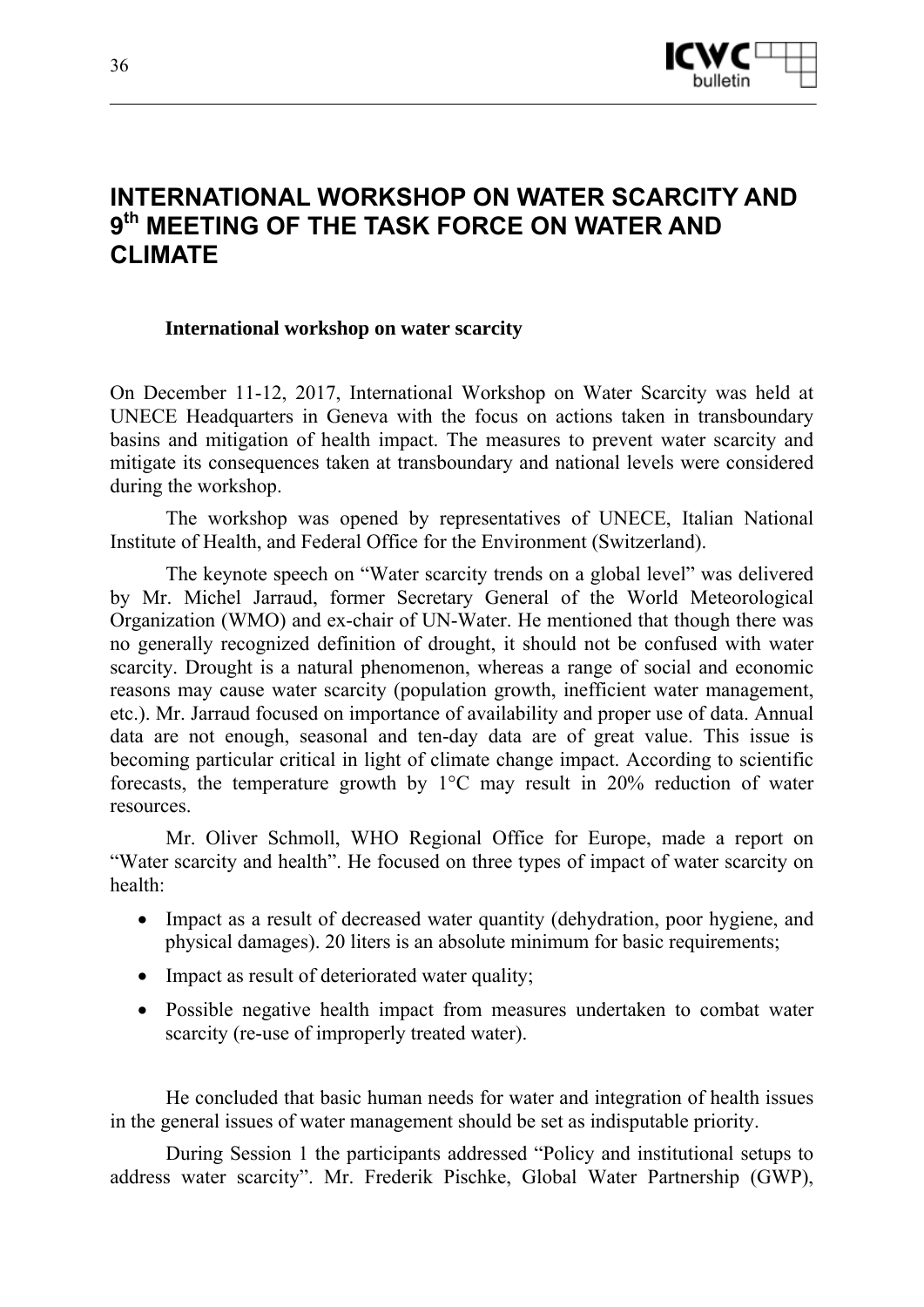

presented an Integrated Drought Management Program (IDMP): guidance on drought management plans and tools, which is implemented in cooperation with the World Meteorological Organization. This program was initiated at the High-Level Meeting on National Drought Policies in 2013. This resulted in the development of the Handbook of Indicators and Indices. Currently, regional programs to combat droughts are developed using the approach by WHO and GWP, which generally calls to shift from emergency situation response to proactive and risk management.

It is impossible to quit droughts; however, we can end hunger. Mr. Ruhiza Jean Boroto, Food and Agriculture Organization of the United Nations (FAO), spoke on resolving water scarcity in agriculture through the Global Framework on Water Scarcity in Agriculture (WASAG). Mr. John Kabayo, Intergovernmental Authority on Development (IGAD), introduced the IGAD Drought Disaster Resilience and Sustainability Initiative (IDDRSI). There also were presentations on addressing of water scarcity in the Alpine region and drought management in Spain.

During Session 2 legal aspects and practices were discussed in addressing water scarcity through transboundary cooperation. Mr. Owen McIntyre, Cork University, reviewed basic provisions of the international water law regarding issues of drought. He mentioned that only few agreements directly address drought-related problems, i.e. less than 40% of them deal with water scarcity and droughts and less than 5% - with measures taken in case of droughts and water scarcity. At the same time, basic principles and norms of the international water law, such as equitable and wise use and maintenance of environmental flow, suggest the adoption of necessary measures to take into account the needs of population and ecosystems in various contexts. As part of the European Water Directive, member states should also develop specific plans to combat droughts if basin plans do not fully address this matter.

Mr. Adrian Schmidt-Breton, International Commission for the Protection of the Rhine, told about the work undertaken under conditions of low water level in the Rhine basin. Ms. Aram Ngom Ndiaye, Organization for the Development of the Senegal Basin, told about "How drought has triggered creation of a river basin organization in the Senegal basin". Detailed presentation on how droughts were addressed under transboundary water cooperation between Mexico and the United States was made by representatives of these countries. Particularly, they informed that Minutes 323 was signed in October 2017. It extended Minutes 319 until 2026, setting key provisions on the Colorado River management to maintain desired environmental flow, restore the river delta, and jointly address water scarcity.

Mr. Kawa Sahab from the Afghan Ministry of Energy and Water presented key provisions on water allocation in the transboundary agreement on the Helmand basin shared by Afghanistan and Iran.

Then the participants were grouped to discuss the following questions:

- 1. Which measures for addressing water scarcity are beneficial and effective from a transboundary perspective?
- 2. Is water scarcity an issue in your basin / country? How is it addressed or planned to be addressed at the transboundary level?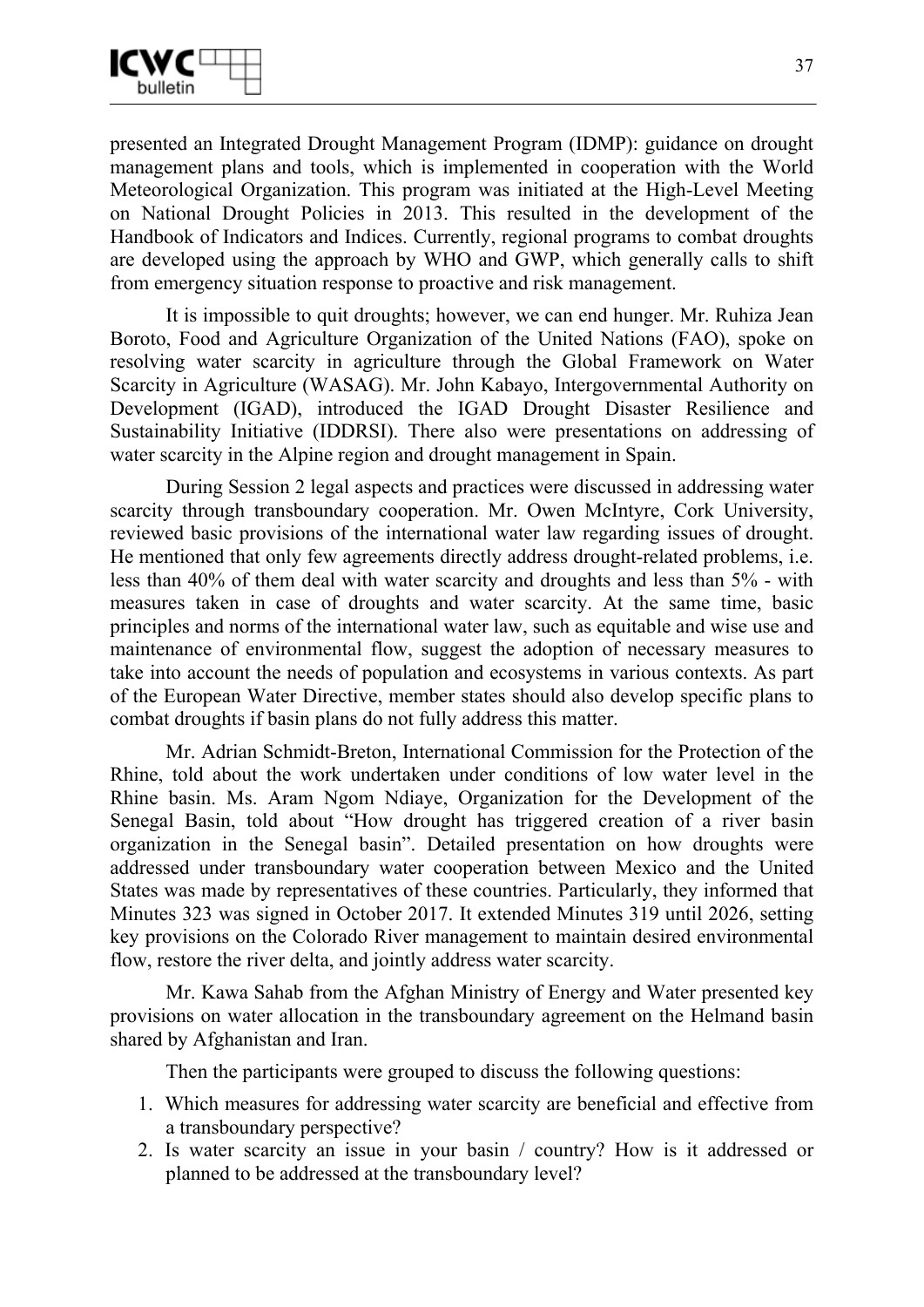

3. What are the health implications of water scarcity in your basin/ country and how are they addressed?

The Russian-speaking participants answered the questions as follows:

1. The following measures to solve water deficit are useful from a transboundary perspective:

- Coordinated (long-term, seasonal) flow regulation with proper engineering infrastructure and operation rules
- Monitoring and data sharing on quantity and quality
- Hydrological forecast
- Early warning system
- Legal basis for water allocation in different flow conditions and seasons
- National policies to improve water efficiency and implementation of best agricultural practices.

2. Water deficit at the transboundary level is resolved through a set of legal, institutional, and technical measures, including:

- Setting quantity of environmental flow
- work of commissions (ICWC, Chu-Talas and others), including bilateral working groups for the lower (for instance, on the Amudarya River) and basin councils of small rivers (case studies)
- development of joint strategies and management plans, with droughts taken into account.

3. Water deficit negatively affects human health as a results of deteriorated water quality and decreased water quantity (hygiene, Prearalie, enteric infections, etc. ). Preventive measures include:

- monitoring of sources of decentralized water supply and population warning
- restriction of types of use (consumption)
- public awareness
- development of guiding documents and instructions
- implementation of the Plans of water security under the Protocol on Water and Health
- improvement of cross-sectoral interaction and work with local authorities
- notification of neighboring countries and interaction with them.

The second day started with reports on results of group work. Then sessions were continued.

Practical measures to address water scarcity from the health perspective were discussed at Session 3. Ms. Kate Medlicott, World Health Organization (WHO), presented an approach based on sanitation safety plan (SSP), which is a practical tool for managing health risks from wastewater reuse. This tool has been developed to help local water suppliers and currently is used in more than 93 countries worldwide.

Regulatory aspects of wastewater reuse and SSPs were highlighted by Ms.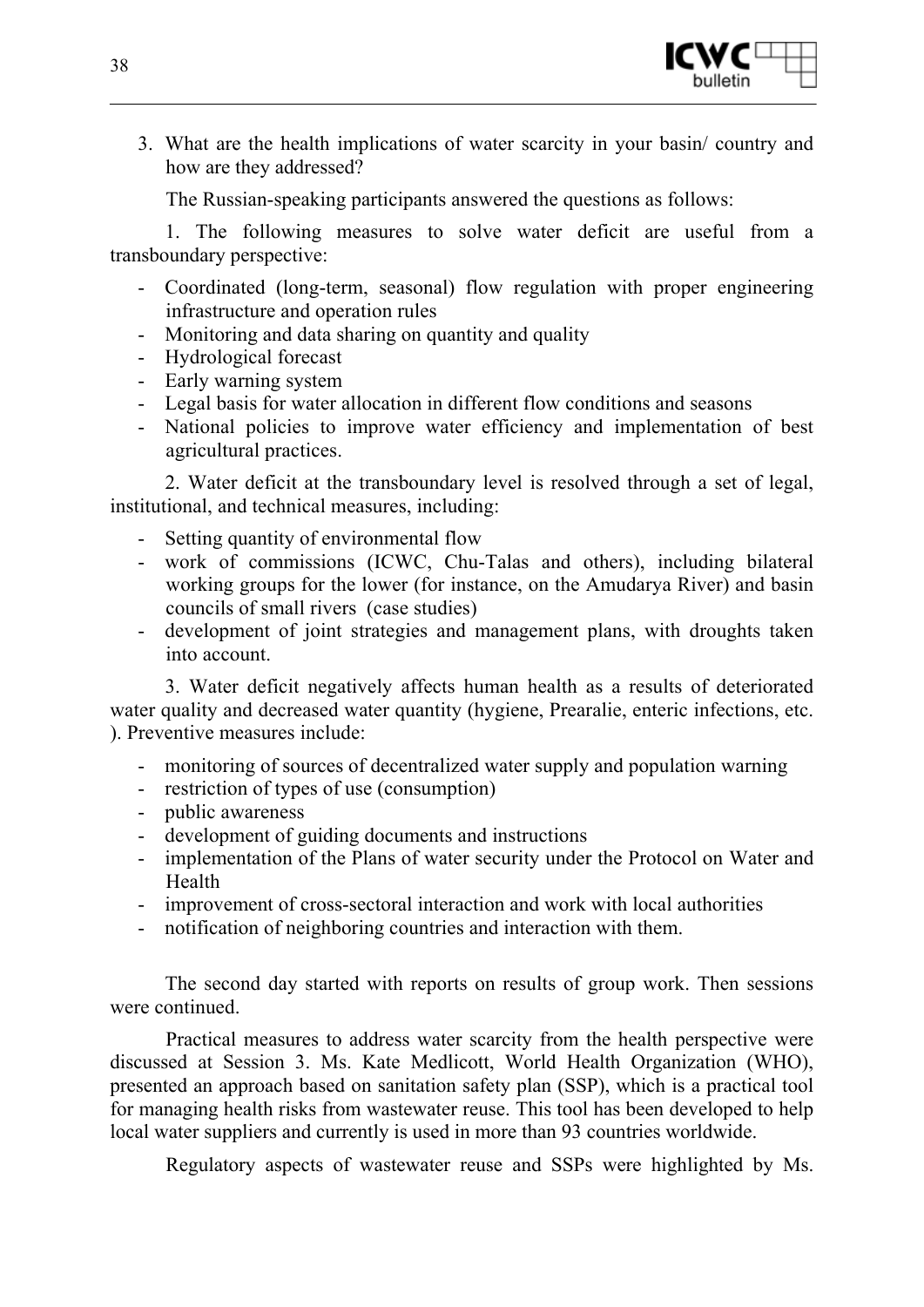Ghada Kassab from the University of Jordan. Mr. Enrico Veschetti, Italian National Institute of Health, presented preliminary results of research conducted in Italy to assess the impact of droughts on water quality. Particularly, he presented the Standardized Precipitation-Evapotranspiration Index (SPEI) developed by Vicente-Serrano et al. on the basis of climatic water balance in 2010. SPEI shows deviations from the norm.

The interactive session Marketplace of approaches, tools and examples for addressing water scarcity included discussions of questions in groups:

1. Addressing water scarcity in agriculture (FAO)

2. Environmental flows: successful case studies (World Wide Fund)

3. Practical measures for reducing water scarcity in the lake Chad basin (Lake Chad Basin Commission)

4. Monitoring low water at the basin and national level: the Meuse river basin and the Dutch system (International Meuse Commission)

5. Danube experience and national drought plan development in the context of the European Union Water Framework Directive (IDMP Central Eastern Europe)

6. Building climate resilience through improved planning: demonstration of the Flood and Drought Portal (International Water Association)

7. From EU guidelines on water reuse to practical applications (National Institute of Health, Italy)

8. Water scarcity provisions in the transboundary Chu-Talas basin (Mr. Erkin Orolbaev, National Policy Dialogues on IWRM in Kyrgyzstan; Ms. Indira Akbozova, Chu Talas Basin Commission; Ms. Svetlana Dolgikh, National Hydrometeorological Service "Kazhydromet")

9. Conjunctive use of surface water and ground water for drought management: example of the Orange basin (Orange-Senqu River Commission)

10. The potential of wastewater treatment as a gateway for transboundary cooperation

11. Facilitating financing of transboundary adaptation projects through the incubation platform (International Office for Water).

Two reports were presented during Session 4 "The enabling environment for addressing water scarcity". Mr. Andre Oosterman, European Investment Bank (EIB), informed on policy and projects of the Bank on financing drought management measures. This direction is a part of water security projects. Mr. Paul Sayers, WWF Consultant, highlighted issues related to drought risk management and safeguarding ecosystems. He called to apply strategic approaches to efficiently address these sensitive matters. Then panel discussion was organized with participation of representatives of the Ministry of Health, Social Services and Equality of Spain, Ministry of Water and Sanitation of Senegal, Ministry of Environment and Natural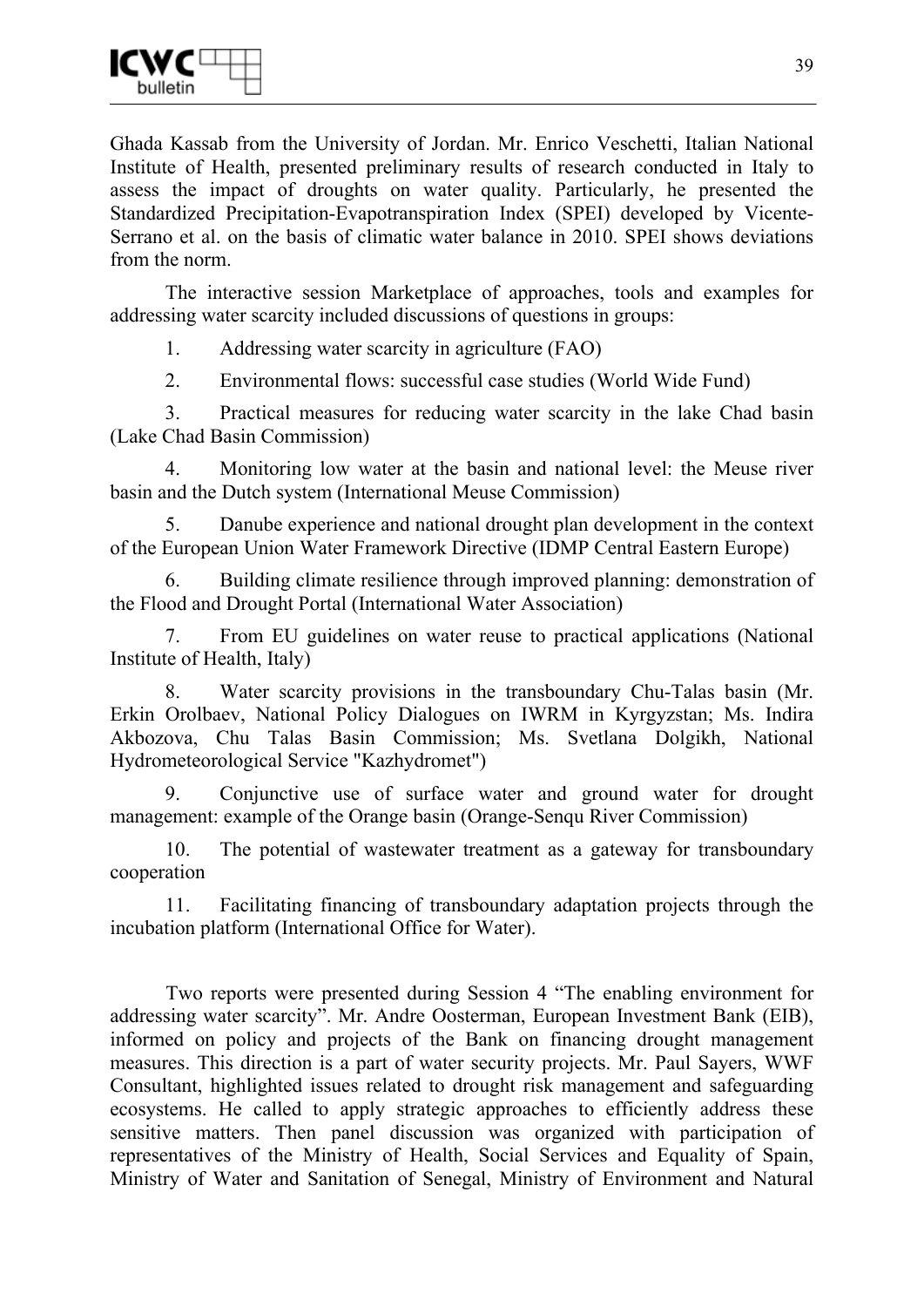

Resources of El Salvador, African Development Bank, and Ministry of Agriculture of Kazakhstan. They shared experiences of their countries in drought management and financial problems. Particularly, they focused on how to attract attention of the banks to projects on improvement of environmental infrastructure, not only to technical projects aimed at construction of structures.

During discussion, Ms. G.Yusupova, Ministry of Foreign Affairs of Uzbekistan, presented the experience of her country in this direction, with focus on transboundary problems. She highlighted the activities of bilateral working groups on water issues between Uzbekistan and Kazakhstan, Uzbekistan and Tajikistan. She also underlined the initiative of the UN Regional Center for Preventive Diplomacy for Central Asia on maintaining regional dialogue and developing draft conventions on the Amudarya and Syrdarya Rivers.

In conclusion, the participants shared opinions on the workshop and identified issues which need to be considered in detail in the forthcoming events. Those are transboundary impact of water scarcity on health, the role of joint river commissions in health issues, regulation of wastewater, and transboundary impact.

#### **9th Meeting of the Task Force on Water and Climate**

On December 13, 2017, the 9<sup>th</sup> meeting of the Task Force on Water and Climate under the UNECE Convention on the Protection and Use of Transboundary Watercourses and International Lakes (Water Convention) was held. The meeting was aimed at discussing, planning and providing guidance to the implementation of the activities on water and climate under the program of work for 2016-2018 of the Water Convention.

The first item of the agenda included the program of pilot projects and activity of the global network of transboundary basins working on adaptation to climate change. In 2013, the global network of transboundary basins working on climate change adaptation was created by UNECE, in cooperation with the International Network of Basin Organizations (INBO), with the aim to promote cooperation on adaptation in transboundary basins, compare different methodologies and approaches for adaptation and promote a shared vision between the participating basins. The network members meet and share opinions at their annual meetings and regular workshops. By present, the following transboundary basins are included in the network: Chu-Talas, Dniester, Neman, Sava, Rhine, Dauria, Niger, Congo, Senegal, Mekong, Drina, Meuse, Lake Victoria, Sixaola, as well as the Sahara and Sahel Observatory. In four of these basins (Chu-Talas, Dniester, Neman, and Sava River basins), pilot projects are implemented with the support of UNECE, UNDP, OSCE, International Office for Water and others.

The Task Force was informed about the progress of the global network of basins. Representatives of transboundary basins of the global network informed the participants about their activities, challenges and lessons learned, and got a number of comments. Particularly, it was mentioned that the network activities duplicate those of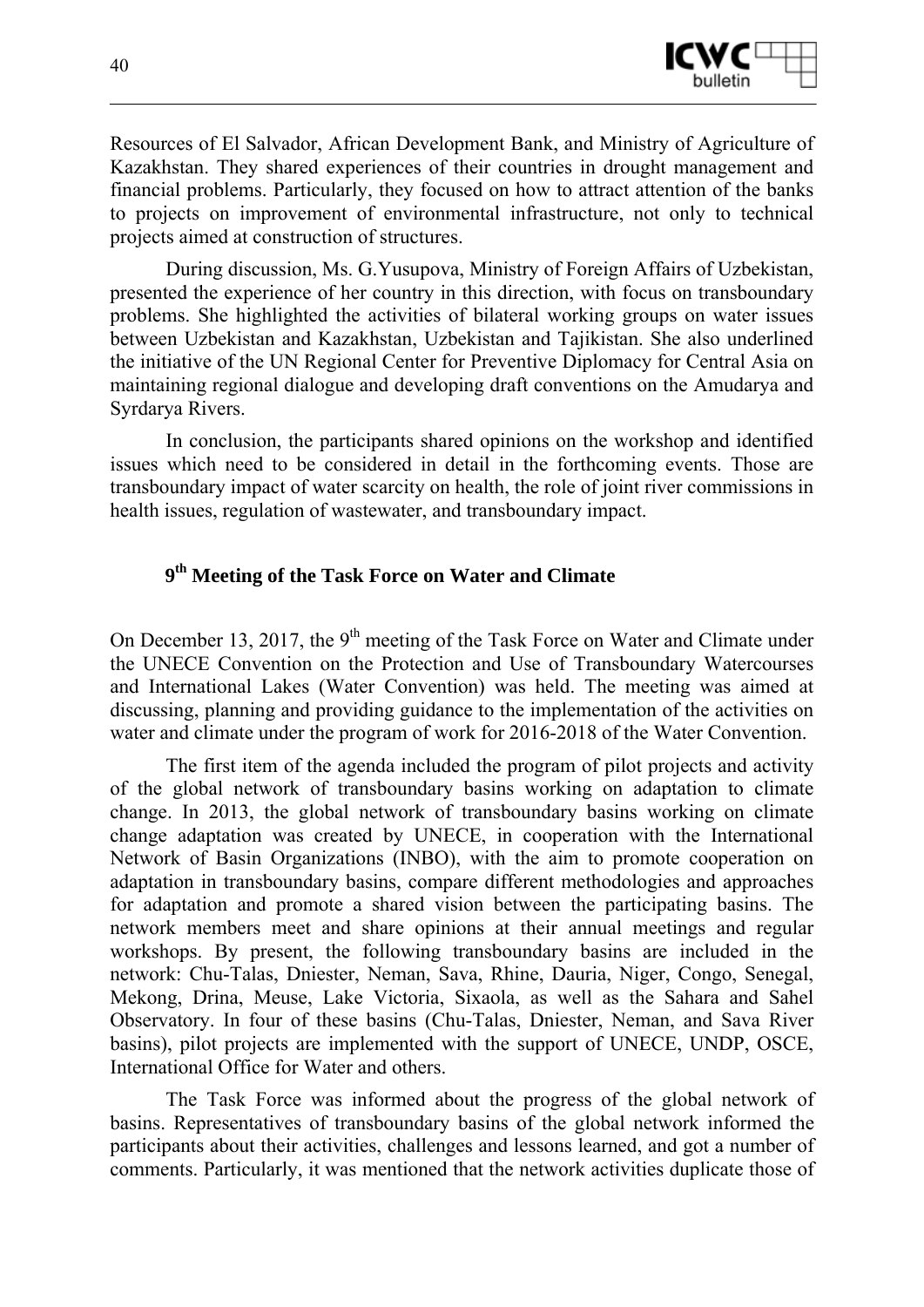

other platforms; however, substantial experience was accumulated and can be shared. At the same time, the participants underlined that the activity of the Water Convention for 2019–2021 may be enhanced by:

- establishing basin commissions
- developing international management plans
- supporting policy-making on adaptation, including Directives on Droughts
- working on general approaches to water management and adaptation
- classifying water quality indicators.

Representatives of the Chu-Talas Commission told on adaptation carried out in three directions, including the development of strategic document on adaptation, demonstration of some adaptation measures, and strengthening capacity on adaptation. Close coordination of various projects on adaptation to climate change significantly improve work.

Other transboundary basins were invited to become members of the global network.

The next item of the agenda was preparation of a "Words into Action" guide on water and disasters. The Task Force was updated by the United Nations Office for Disaster Risk Reduction on the latest developments with implementation of the Sendai Framework for Disaster Risk Reduction 2015–2030. Particularly, they focused on three main achievements after its adoption:

- 1) UN General Assembly approved indicators to assess 7 global targets in February 2017. Development of indicators and their monitoring includes preparation of technical guidelines for accountability and minimum standards for data. The UN Statistical Committee approved Sendai indicators for SDGs 1, 11, and 13. Such alignment of indicators on various platforms allows harmonizing their implementation and monitoring, as well as lessening burden on the countries in terms of accounting.
- 2) The Global Platform for Disaster Risk Reduction in Cancun in 2017, which gathered more than 5,000 participants and called on assessing risks of critical infrastructure by 2019 and investing in new infrastructure only after assessing all risks.
- 3) Working on task (e), including
	- a. Development and update of national and local strategies and policies by 2020
	- b. Improvement of legislation and national databases and risk assessment
	- c. Technical support of member countries
	- d. United Nations plan of action on disaster risk reduction for resilience is a key tool to ensure convergence and coherence at the national level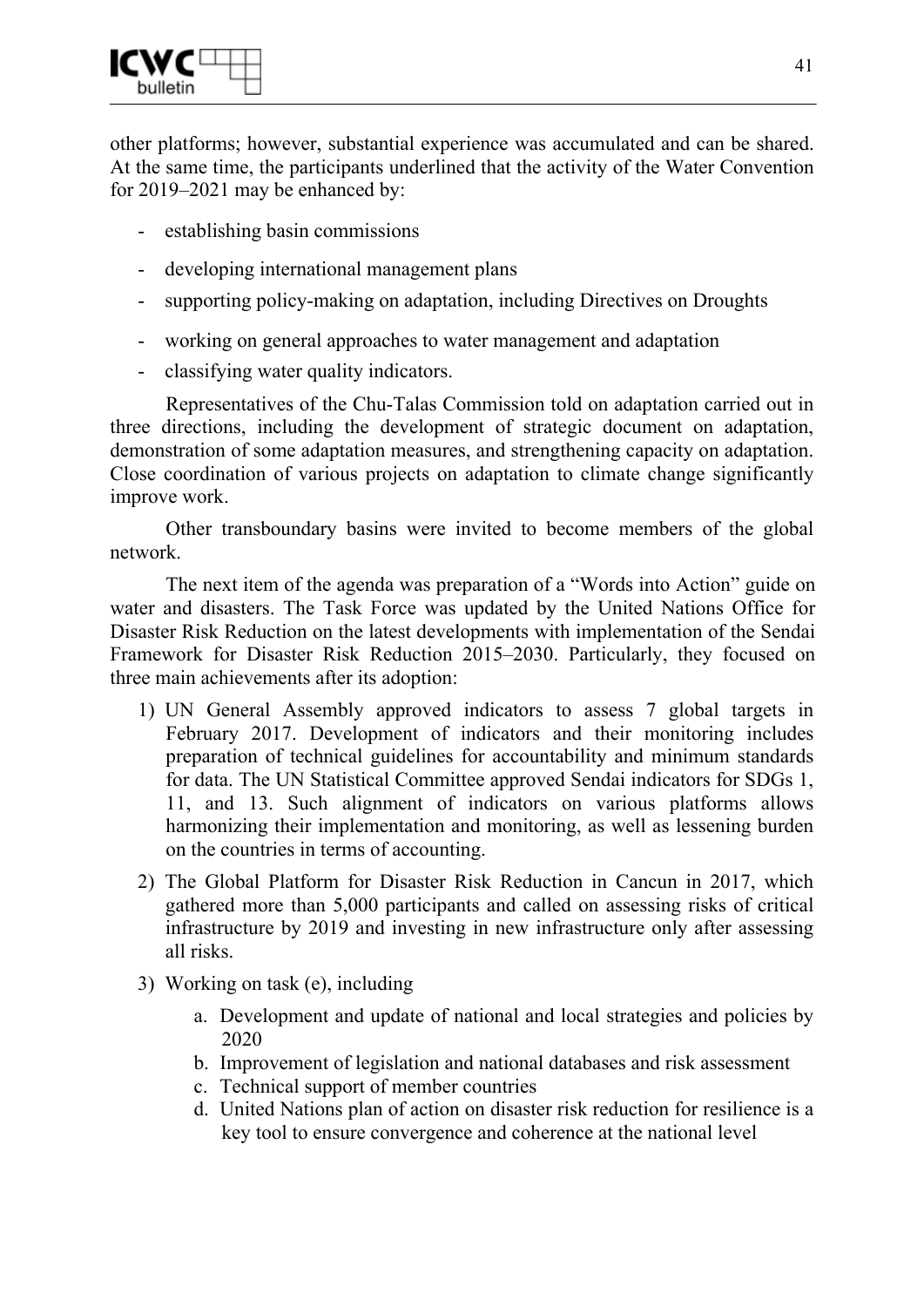

The speakers also underlined that water-related problems are fully addressed in items 34(e) and 33(c) of the Sendai Framework Program.

Mr. Jos Timmerman informed the Task Force about the progress in preparation of the Sendai Framework "Words into Action" Implementation Guide for Addressing Water-Related Disasters and Transboundary Cooperation. The Task Force was invited to provide feedback and comments, including proposals on case study of the draft document until January 15, 2018.

Under Item 3 "Contribution to global processes on water, climate and disasters" the Task Force was informed about the latest developments with regards to water and climate under the United Nations Framework Convention on Climate Change (UNFCCC), namely the outcomes of the 23rd UNFCCC Conference of the Parties (Bonn, 6 - 17 November 2017), the Nairobi Work Program, the Adaptation Committee, etc. The outcomes of the "International summit of the great rivers of the world: "taking action for water and climate" (Rome, 23-25 October 2017) were also presented.

Then the Task Force was informed about the progress with regards to financing adaptation in transboundary basins and the newly started cooperation with multilateral development banks in this field. Representatives of these banks informed the Task Force about the outcomes of the training on how to prepare bankable project proposals for financing adaptation in transboundary basins (Dakar, 21-23 June 2017), as well as called to express an interest in similar training workshops in the future.

Ms. Dinara Ziganshina, SIC ICWC, informed the Task Force about the outcomes of the Anniversary Conference of ICWC held on November 23-24 in Tashkent. The final Resolution of the Conference outlines directions for further activities to strengthen cooperation and improve water management. One of the measures is strengthening adaptation capacity in the water sector.

Ms. Dinara Ziganshina, SIC ICWC, informed the Task Force about the outcomes of the Anniversary Conference of ICWC held on November 23-24 in Tashkent. The final Resolution of the Conference outlines directions for further activities to strengthen cooperation and improve water management. One of the measures is strengthening adaptation capacity in the water sector.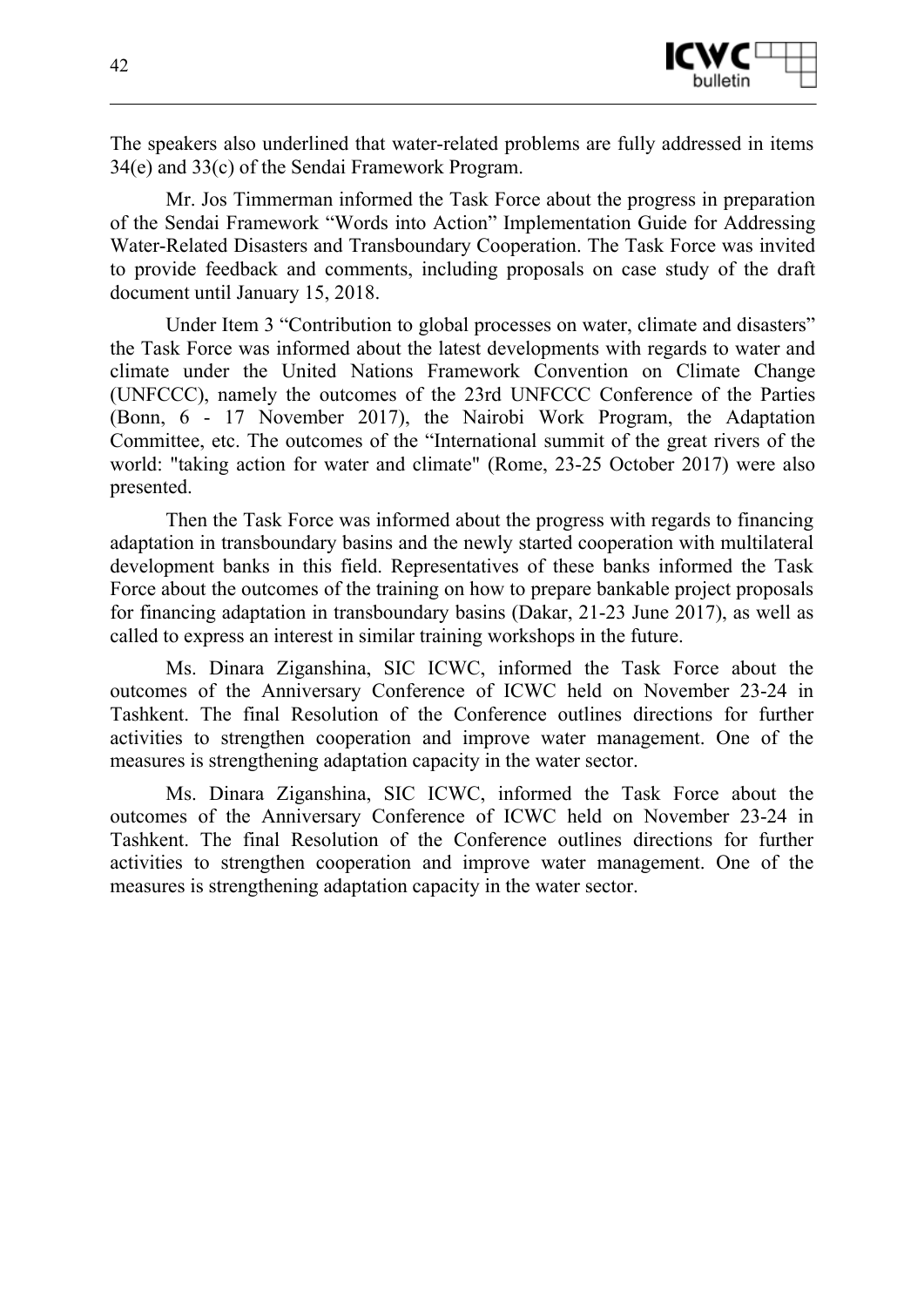

# **THIRD ASIA-PACIFIC WATER SUMMIT**

The 3rd Asia-Pacific Water Summit was organized by the Republic of the Union of Myanmar in cooperation with the Asia-Pacific Water Forum (APWF). It was held in Yangon, Myanmar on December 11-12, 2017.

The Asia-Pacific Water Summit is the largest high-level event, dedicated to water resource development in the Asia-Pacific region. It was initiated at the  $4<sup>th</sup>$  World Water Forum in Mexico in 2006.

As a host-country, Myanmar defined the theme of the 3<sup>rd</sup> APWS "Water Security for Sustainable Development". Thus, the importance of Sustainable Development Goal 6 - Ensure availability and sustainable management of water and sanitation for all – was underlined. Myanmar expressed the will to cooperate with other countries not only on water resource management but also through water for socioeconomic development in general.

Objectives of the 3rd APWS:

- Setting out a course for the sustainable development of the Asia-Pacific region with a perspective on water
- Providing and sharing concrete actions, solutions, innovations toward transboundary and multi-partnership cooperation for integrated water resources management, water-based economy and implementation of globally agreed agendas.

Representatives of only 39 out of 49 member-countries of APWF participated. In fact, Muslim countries did not participate due to recent harassment of Muslims in Myanmar. At the Summit, Central Asia was represented only by official delegation of the Kyrgyz Republic in the person of the Second Secretary of the Department of analytics, planning, and coordination of the external relations at the Ministry of Foreign Affairs of the Kyrgyz Republic Mr. Timur Kydyrmyshev.

Large delegation of the Global Water Partnership (four sub-regions – Central Asia and Caucasus, South Asia, South-East Asia, and China) took part in the Summit. GWP Central Asia and Caucasus was presented in the face of Mr. V.I.Sokolov, regional coordinator of GWP CACENA and head of GEF Agency of IFAS.

In her welcoming and opening remarks, H.E. Daw Aung San Suu Kyi, State Counselor of the Republic of the Union of Myanmar noted "Myanmar was isolated for several decades. This resulted in complete degradation of all economic sectors and life of the country. Today Myanmar has chosen firm way of democratic development and is very interested in strengthening all spheres and forms of cooperation in the Asian region."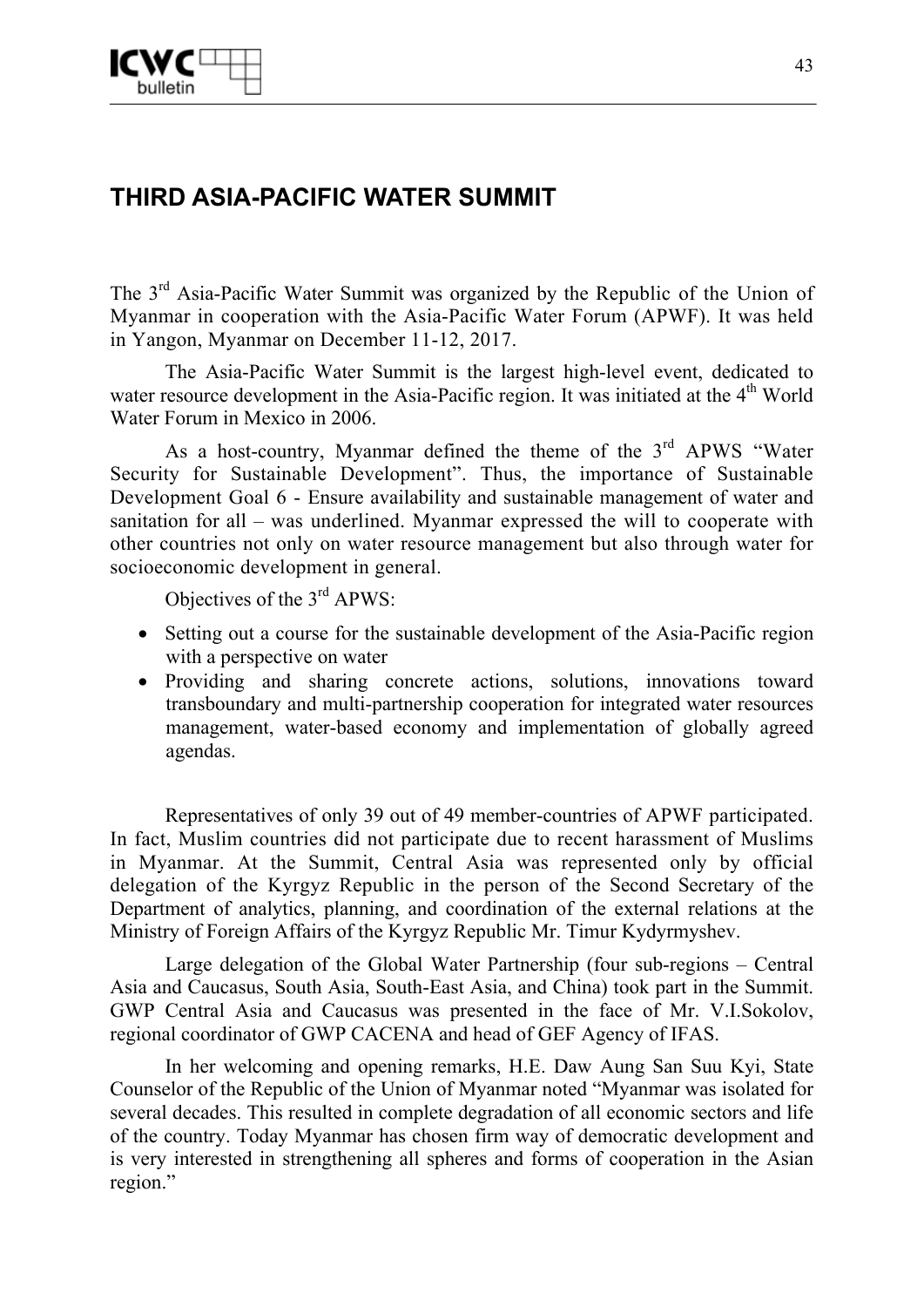

15 heads of delegation and a range of international organizations and agencies delivered their speeches during a plenary session. It is important to emphasize the statement of Timur Kydyrmyshev, Ministry of Foreign Affairs of the Kyrgyz Republic. He focused on the problem of economic compensations to be supposedly paid by downstream countries to upstream countries for water, which flows downstream in the transboundary basin. However, no one else raised and discussed this issue.

The Summit was organized around the following sessions:

1. Reviving Hydrological Cycles: Rainwater Harvesting and Sustainable Groundwater Management

2. Governance for Sustainable Urban Water Supply

3. Better Governance: Inclusive Approach through Good Practices on Water Governance and Integrated Water Resource Management

4. Water and Disasters in the Context of Climate Change: From the Mountains to the Islands

5. Water-Energy-Food- Ecosystems Nexus

6. Improving Sanitation and Wastewater Management

7. Roles of Women and Youth in Water Security and SDGs

8. Financing the Implementation of the Water-Related SDGs

9. Working Together: Multi-Stakeholders Partnership for Regional Cooperation (Session of the Global Water Partnership)

10. Source-to-Sea Opportunities in the Asia-Pacific region

In conclusion, the Yangon Declaration: The Pathway Forward was adopted.

V.I.Sokolov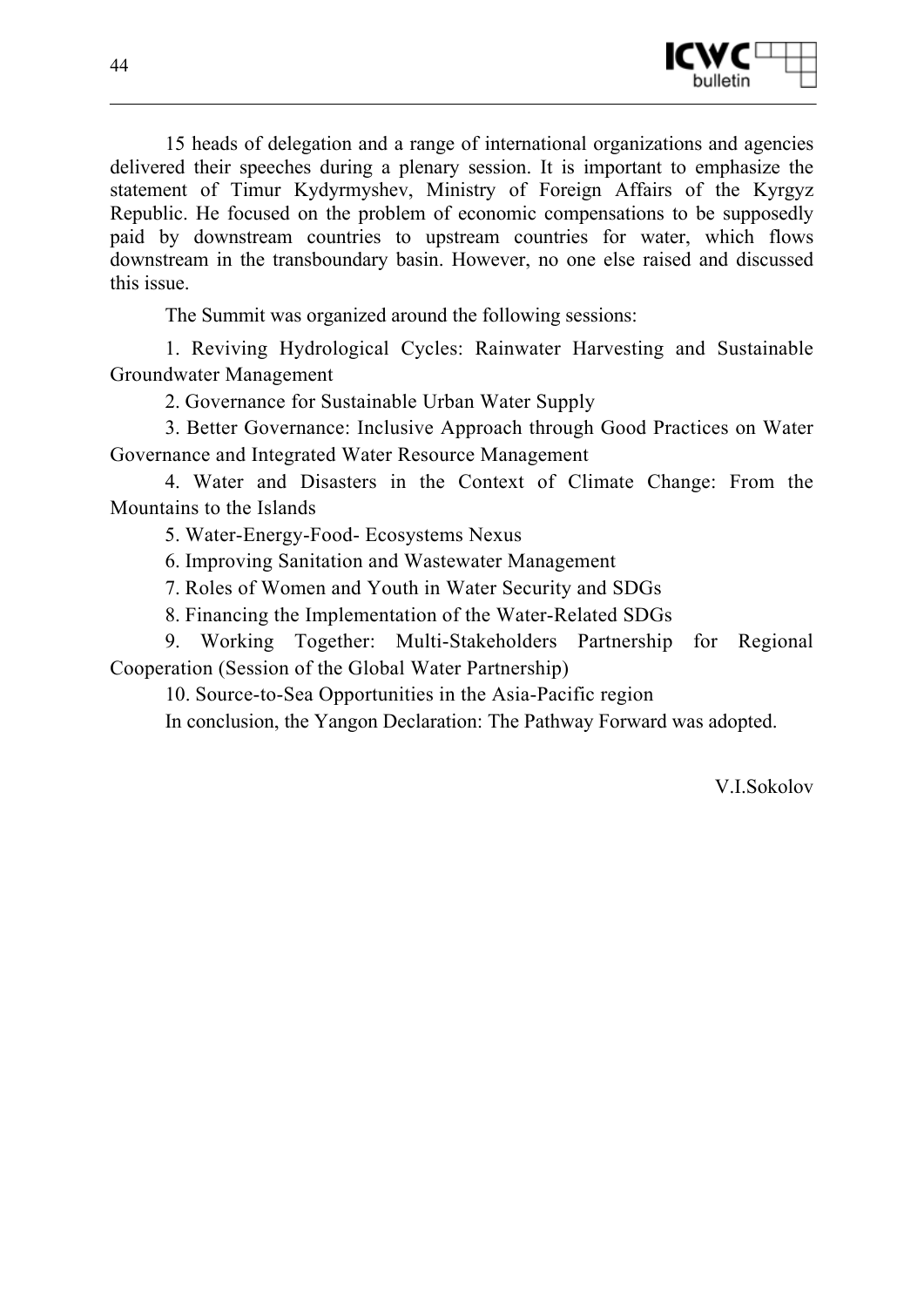# **YANGON DECLARATION: THE PATHWAY FORWARD**

The Asia-Pacific region, with the largest and most dynamic economies in the world, is experiencing vigorous growth accompanied by a rapid reduction of poverty. However, approximately 1.1 billion people in Asia alone live in areas currently experiencing severe water stress and, unless significant action is taken, the number of affected population is expected to increase by more than 40% by 2050. Water security is a key component of sustainable development and faces enormous challenges. Achieving the 2030 Agenda for Sustainable Development and its Sustainable Development Goals (SDGs) can only be materialized if water is valued and if water resources are effectively protected and managed for the enhancement of water security in all the countries of the region.

The Third Asia-Pacific Water Summit (3rd APWS) was convened in Yangon, Republic of the Union of Myanmar, on 11-12 December 2017, with the aim of promoting cooperation and partnership, as well as sharing knowledge and experiences to enhance water security in the region towards concrete actions and solutions for sustainable development. This marks the beginning of a regional endeavor to take a leading role in the implementation of the International Decade for Action, "Water for Sustainable Development", 2018-2028.

#### **We, the Leaders of the Asia-Pacific region,**

**Celebrating the significant progress** made in the past ten years since the First Asia-Pacific Water Summit held in Beppu, Japan, in 2007, and the Second Summit in Chiang Mai, Thailand, in 2013, in which period there have been large contributions to the achievement and improvement of the water-related targets of the Millennium Development Goals across the region, particularly in strengthening water supply to fulfill basic human needs,

**Expressing continued concern** over the remaining gaps between the ambition to deliver internationally agreed post-2015 water-related goals contained in the 2030 Agenda for Sustainable Development and the increasing threats to water security, such as climate change, particularly in the lowest income countries, countries with mountain areas and Pacific Island Countries, as well as the impacts on vulnerable groups, such as women, children and the elderly, in rural areas alongside emerging and rapidly growing urban areas,

**Reaffirming shared commitments** to achieving the water-related Sustainable Development Goals and targets, the Sendai Framework for Disaster Risk Reduction and the Paris Agreement on Climate Change to enhance resilience and the quality of socio-economic growth,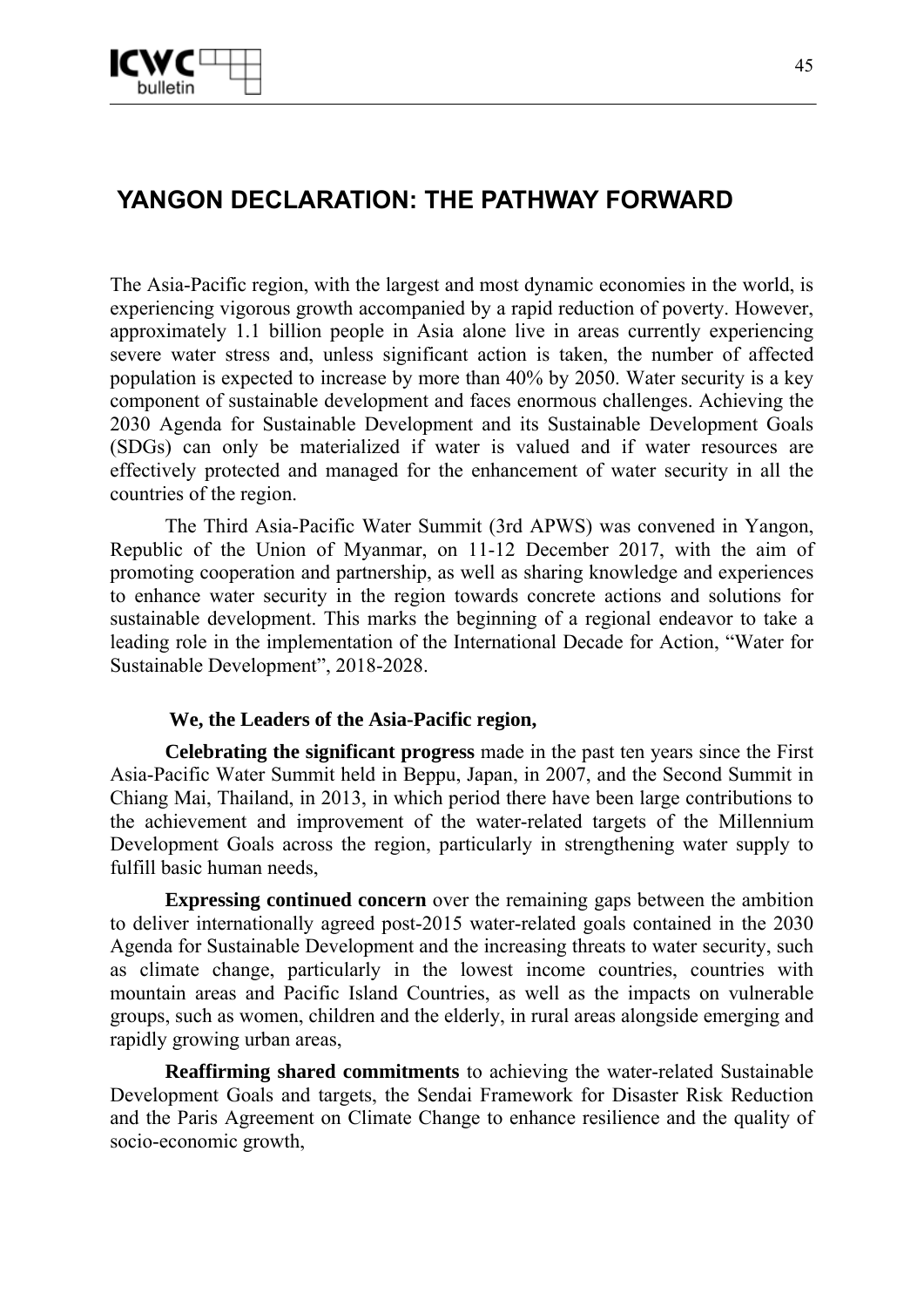

**Being aware** that the abovementioned threats will continue to intensify as the world population is expected to reach 10 billion inhabitants in 2050, in which over half of them will be living in the Asia-Pacific region, meaning that the sustainability of the region becomes a key component of our global future,

**Hereby express our determination** to achieve water security for sustainable development in the Asia-Pacific region and declare to:

Provide safe and affordable drinking water and basic sanitation for all in the region by 2025, five years in advance compared to the 2030 Agenda for Sustainable Development, as agreed at the First Asia-Pacific Water Summit, both in fast-growing urban areas, as well as in rural areas;

Double investment at the regional level in infrastructure and community-based efforts to address water-related disasters and significantly increase water security;

Advance research and development, as well as education and training, to generate innovative solutions, particularly in water use efficiency and productivity, recycling, risk assessment and reduction, policy and governance, meet growing water demand, reduce disaster damage and improve sanitation and wastewater management;

Recognize that there is no one-size-fits-all solution and apply measures tailored at local conditions of countries and communities through regional knowledge management;

Facilitate the implementation of integrated water resources management at all levels, including through transboundary cooperation, as appropriate, and partnerships.

We envision the Pathway Forward to upscale innovation for water security in the Asia-Pacific region and are determined to:

#### **Sound water cycle management**

Integrate rainwater, rivers, groundwater, glaciers, oceans and ecosystems, where relevant, into water cycle analysis and related policies at the river basin level;

Undertake efforts to conserve and restore water-related ecosystems, including deltas and estuaries, and promote the inclusion in the development agenda of wastewater management, green infrastructure and nature-based solutions for disaster risk reduction;

Take actions to increase water productivity in irrigation and drainage to achieve food security and sustainable agriculture;

Combine the management of water resources and urban, regional and national land use planning;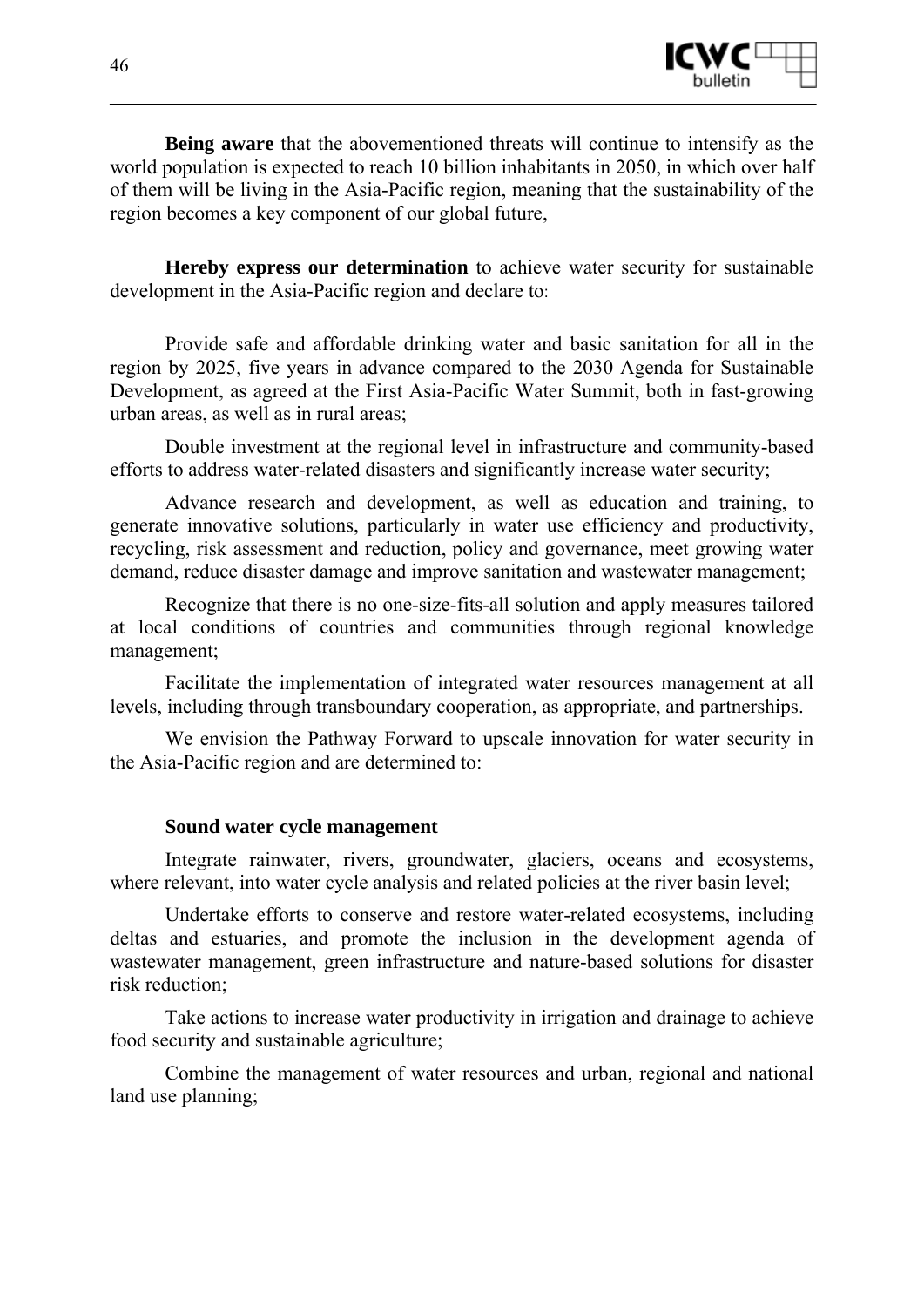

#### **Governance and inclusive development**

Establish sound regulatory mechanisms and planning at the local and national level to supply safe and sustainable drinking water and to extend and improve sanitation and wastewater management services;

Ensure the protection of vulnerable groups from water-related disasters and engage them in disaster management;

Promote the integration of scientific and engineering approaches with sociologic and economic perspectives, along with local and traditional knowledge, in water-related assessments and activities;

Take measures to build the capacity of all stakeholders, particularly women, youth, disabled and the poor, and create mechanisms for involving them in waterrelated decision-making processes and multi-stakeholder partnerships at the different levels of governance;

Urge all parties to end open defecation by 2025, as agreed at the First Asia-Pacific Water Summit, ensuring the availability of sanitation facilities, as well as promoting hygiene education for behavioral change;

#### **Financing the implementation of water-related Sustainable Development Goals**

Support the development of innovative and sustainable financial instruments that generate low-interest lending mechanisms, long-term cash-flow and attractive returns for high impact water-related investment at multiple levels and scales;

Adopt innovative financial solutions such as reforming public finance, advancing Public-Public Partnerships, Public-Private Partnerships, structuring blended finance, applying Environment, Governance and Society investment and developing financial tools for long-term investment;

Focus on ex-ante investment for infrastructure and community-based efforts, including disaster preparedness and risk reduction, in addition to post-disaster recovery;

Develop a regional monitoring system on the financing of water-related Sustainable Development Goals and targets, aiming at harmonizing and complementing national and international initiatives and incentivizing collaborative partnerships.

**We request the Asia-Pacific Water Forum (APWF), as a leading coordination and facilitation platform for water security solutions in the region to:**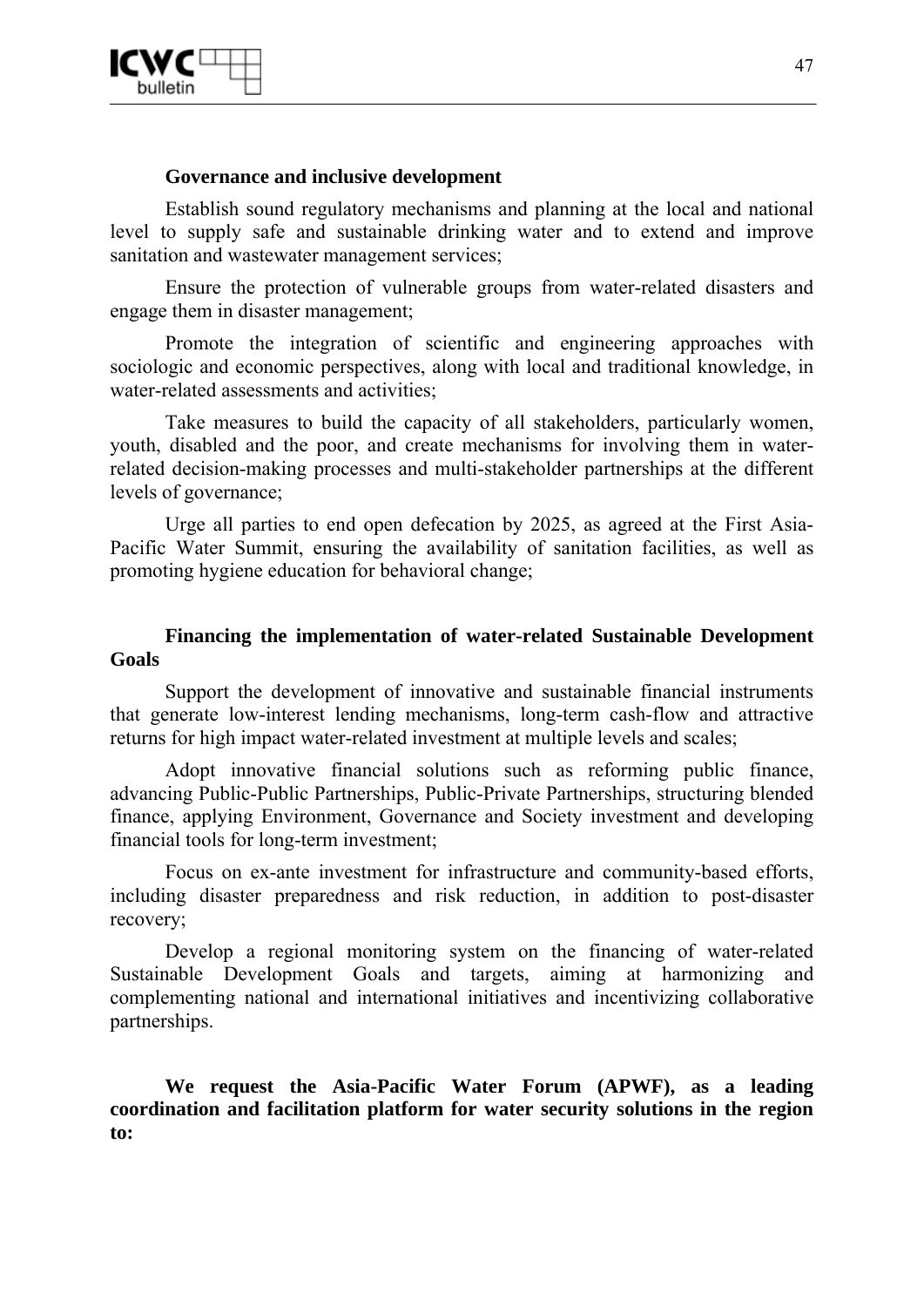

#### **Water cooperation at all levels**

Present this Yangon Declaration "The Pathway Forward", accompanied by a supporting document to Call for Action, to relevant regional and global fora;

Provide region-specific inputs to the outcomes of the High-Level Panel on Water (HLPW);

Contribute to the Asian Water Development Outlook as an ongoing analysis to support the improvement of the water security situation in the Asia-Pacific region;

Lead the regional contribution to the Eighth World Water Forum, to be held in March 2018 in Brasilia, Brazil;

Advocate innovation and lead through action at the Singapore International Water Week, to be held in July 2018;

Keep playing its coordination role for the contributions of the Asia-Pacific region to the Stockholm World Water Week.

We collectively express our sincere appreciation to the Government of the Republic of the Union of Myanmar for successfully hosting the Third Asia-Pacific Water Summit and for the warm welcome and generous hospitality extended to all participants.

December 12, 2017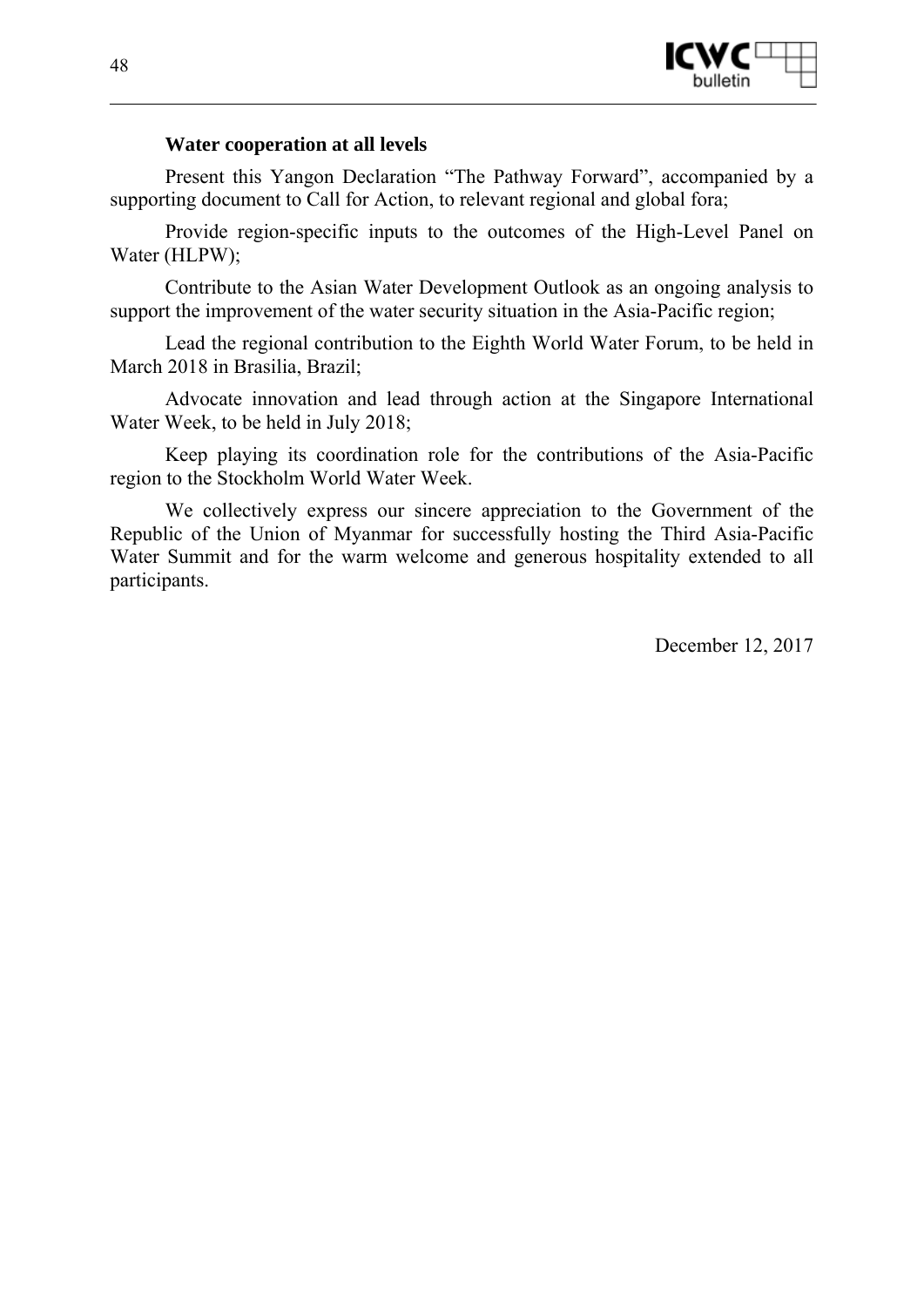

### **FIRST CONSULTATION MEETING OF THE HEAD OF STATES OF CENTRAL ASIA1**

On March 15, Astana hosted the first consultation meeting of the Heads of State of Central Asia.

It was attended by the President of the Republic of Uzbekistan Shavkat Mirziyoyev, the President of the Republic of Kazakhstan Nursultan Nazarbayev, the President of the Kyrgyz Republic Sooronbay Zheenbekov, the President of the Republic of Tajikistan Imomali Rahmon and the Chairperson of the Mejlis of Turkmenistan Akja Nurberdiyeva.

The participants discussed issues related to expansion of political, tradeeconomic, and humanitarian cooperation between the regional countries, joint fight against terrorism, extremism, drug and arms smuggling, strengthening of security and stability in Central Asia.

It was emphasized that Central Asia was not only a geographical and geopolitical, but also a single cultural and civilizational space. Therefore, it is necessary to pay special attention to issue of development of cooperation between the territories, which along with ensuring sustainable development in Central Asia will allow to fully use the industrial, investment and intellectual potential of the regions of Central Asian countries.

The Heads of State noted the need for further strengthening of cooperation within the framework of CIS, SCO, OIC and other authoritative international structures. At the meeting, a wide range of issues related to cooperation of the countries of the region in political, trade-economic, transport, cultural, humanitarian and other spheres were discussed.

The President of the Republic of Uzbekistan Shavkat Mirziyoyev noted that relations based on mutual understanding of Central Asian countries play a decisive role in ensuring peace, security and sustainable development, as well as in expanding regional and international cooperation. Central Asia, with its huge energy potential, natural resources, transport and communication capabilities, has an important geopolitical significance, and the process taking place affect the stability of the whole Eurasia.

For establishment of a regular dialogue in this direction, joint search for a solution to regional problems, conducting a consultation meeting of the heads of

1

<sup>&</sup>lt;sup>1</sup> Inputs from:

http://uza.uz/en/politics/consultation-meeting-of-the-heads-of-states-of-central-asia--15-03-2018 http://president.tj/en/node/17299

http://uzbekistan.nsk.ru/index.php?option=com\_content&view=article&id=9583:first-consultative-meeting-ofthe-heads-of-state-of-central-asia&catid=42:news&Itemid=138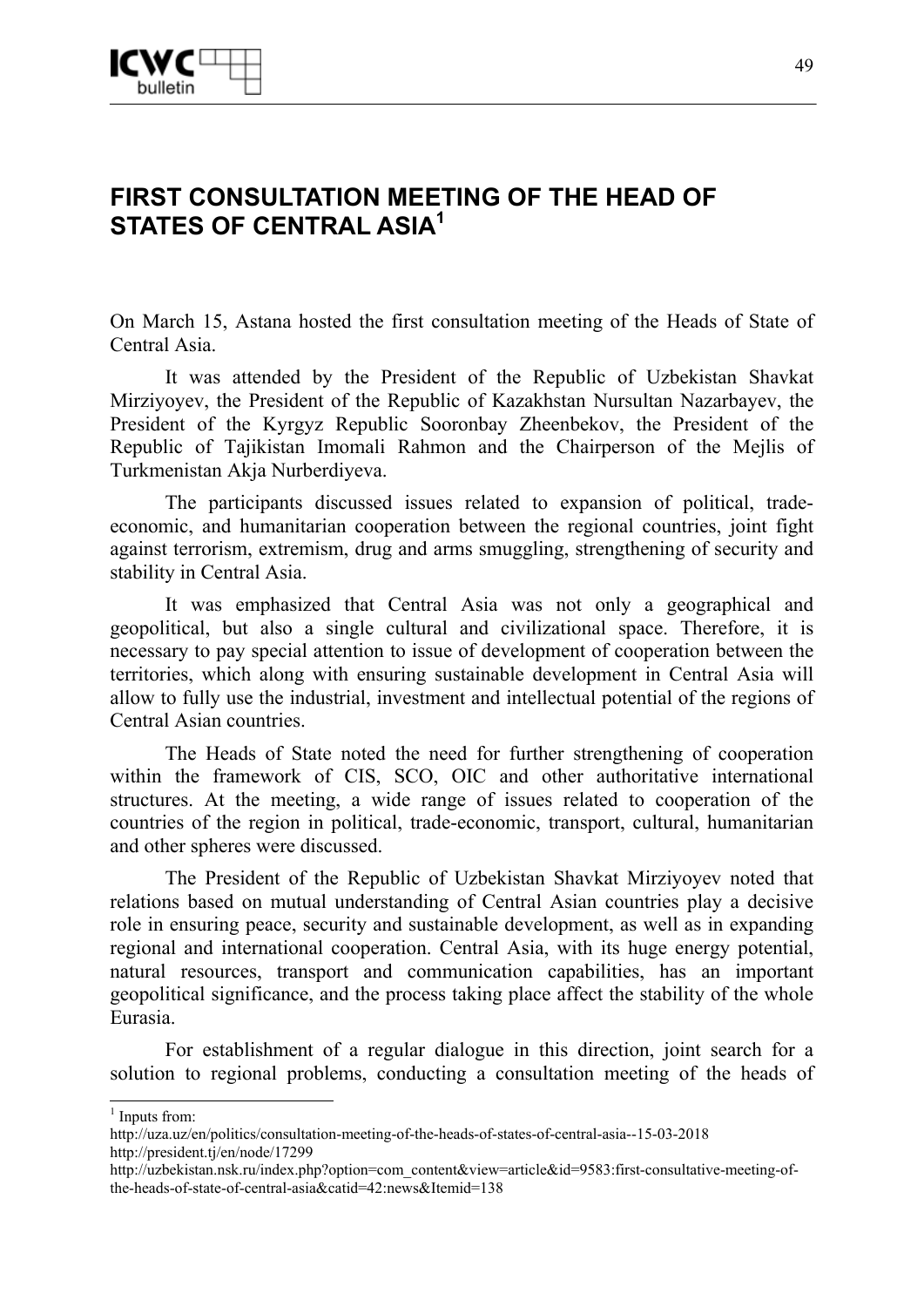

Central Asian states should become traditional.

The participants also focused on the rational use of the region's water resources.

It was noted that unification of regional and international efforts in order to eliminate the consequences of the ecological catastrophe of the Aral Sea was the main factor of worthy confronting this problem.

In this regard, President Emomali Rahmon noted "I repeatedly in my address to the United Nations and in my annual messages to Majlisi Oli have been noting that Tajikistan has never created and would never create water-use-related problems to its neighbors. Today, I want to stress once again that we will never leave our neighbors without water. I believe that an open dialogue, the strengthening of mutual understanding and development of constructive cooperation would contribute to the achievement of our objectives in this area".

The head of state expressed interest in developing regional partnership in the sphere of rational and targeted use of water and energy resources. According to him, existing hydropower facilities would provide a solution to the region's energy and water problems.

During the meeting, the Chairperson of the Mejlis of Turkmenistan read out the written message of President Gurbanguly Berdimuhamedov to the summit of the Head of state of Central Asia. The appeal emphasized that cooperation with the nearest neighbors was one of the priority aspects of the foreign policy strategy of the state, which was set for the broadest partnership with the countries of the region, in every way promoting the promotion of an equal, trustful dialogue in all directions, both in bilateral and multilateral formats.

The Turkmen leader focused on the water diplomacy tasks. In this context, it is emphasized that Turkmenistan that has chaired the International Fund for Saving the Aral Sea since 2017, was actively working in the field of ecology and rational water use in Central Asia, given their colossal influence on the social and economic development of the states in the region. In this context, it is necessary to strengthen cooperation between countries on improving the environmental situation in Prearalie, rational use of water resources and ensuring the high level of environmental protection in this region.

In Central Asia, water-related problem is an essential factor in regional processes. Hence, a consensus is the only acceptable platform for efficient interaction, including for ensuring environment and food security, creating a comprehensive system of sustainable energy, adaptation to climate change.

At the meeting with representatives of the mass media, the President of the Republic of Kazakhstan Nursultan Nazarbayev noted that the first consultation meeting of the Heads of States of Central Asia was fruitful, such summits would serve to further development of cooperation in the region.

The Parties agreed to conduct the next consultation meeting on the eve of celebration of Navruz 2019, in Tashkent.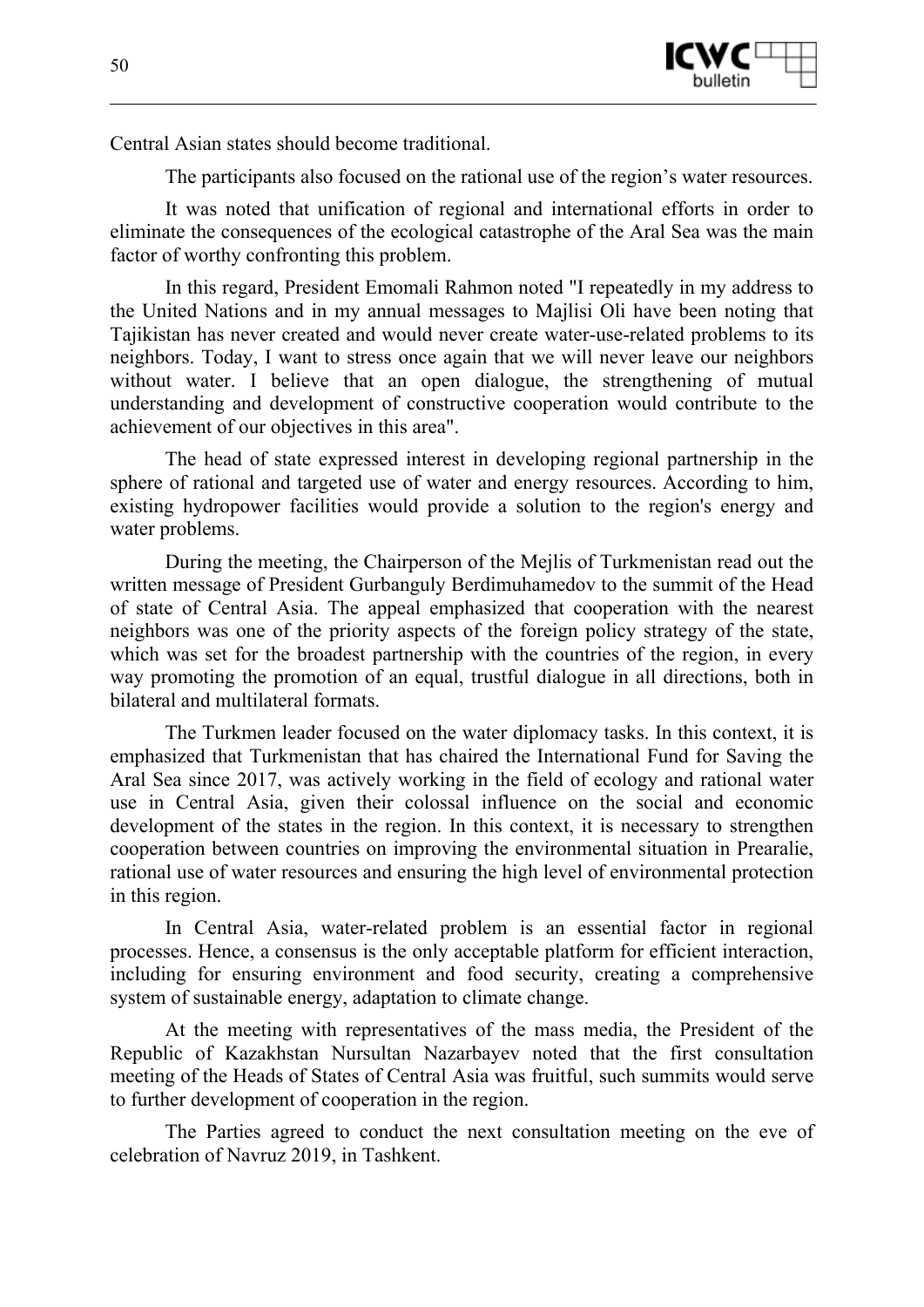

In conclusion, a joint statement of the Heads of State of Central Asia was adopted.

### **JOINT STATEMENT OF THE HEADS OF CENTRAL ASIAN STATES ON NAURYZ HOLIDAY**

We, the Presidents of the Republic of Kazakhstan, the Kyrgyz Republic, Republic of Tajikistan, Turkmenistan and Republic of Uzbekistan, cordially congratulate the nations of Central Asia on Nauryz, the common holiday for all of our area.

We emphasize that on February 23, 2010, the holiday was recognized by the UN General Assembly Resolution as the International Day of Nauryz and was included by UNESCO in the List of the Intangible Cultural Heritage of Humanity.

For its thousand-year history, the Nauryz Holiday has become a symbol of the revival and renewal of nature and society, spiritual purification and self-improvement of a human being. This blessed holiday epitomizes prosperity, unity, brotherhood and mutual support; all those enduring cultural and historical values that unite our nations. We must cherish and develop this great heritage, inherited from our common ancestors.

The period of celebrating Nauryz at all times is accompanied by the consolidation of human and family relations, ties of friendship and good neighbourliness, a special hospitality between neighbours. This is important today for our countries, united by the common history, culture, way of life and traditions.

It is very symbolic that on the eve of this general holiday we express our desire for regional cooperation, mutual support, and joint solution of topical issues in order to ensure security, stability and sustainable development of our entire region.

Mutually beneficial trade, economic and investment cooperation, the expansion of the regional transit and transport infrastructure, the rational development of water, energy and food potential, the development of industry and processing industries, the use of advanced technologies and innovations, the advancement of the digital economy will contribute to the sustainable growth of the well-being of the Central Asian nations.

Realizing our historical responsibility for preserving and strengthening the relations of mutual respect, friendship and unity between our peoples, we call for deepening cooperation in the sphere of culture and art, education and science, tourism and sports.

On the eve of the vernal equinox, the holiday of renewal and spiritual cleansing,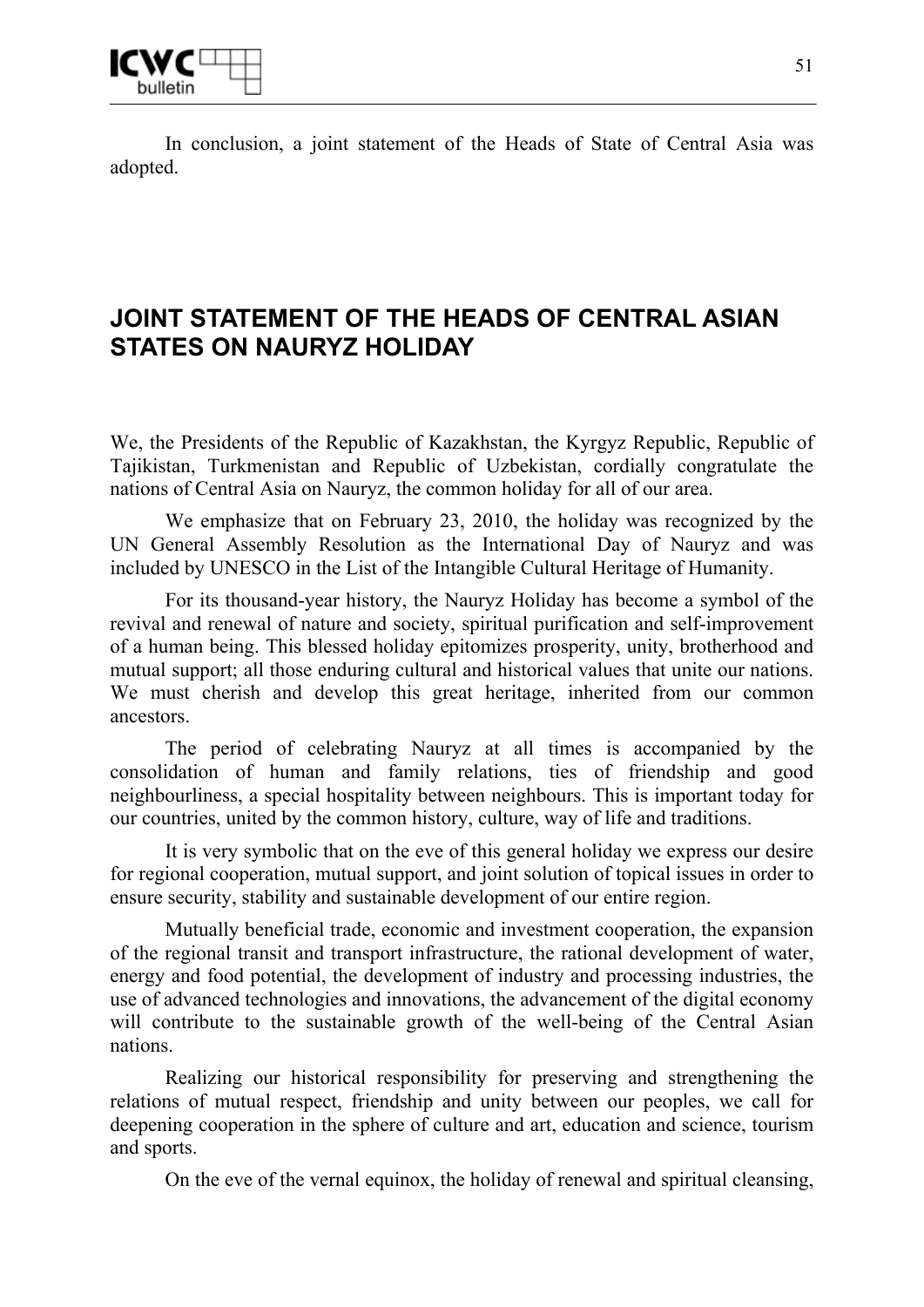

we wish the people of Kazakhstan, Kyrgyzstan, Tajikistan, Turkmenistan and Uzbekistan, as well as all the nations of our planet peace and well-being, welfare and joy, progress and success.

Let Nauryz bring prosperity and happiness to every family!